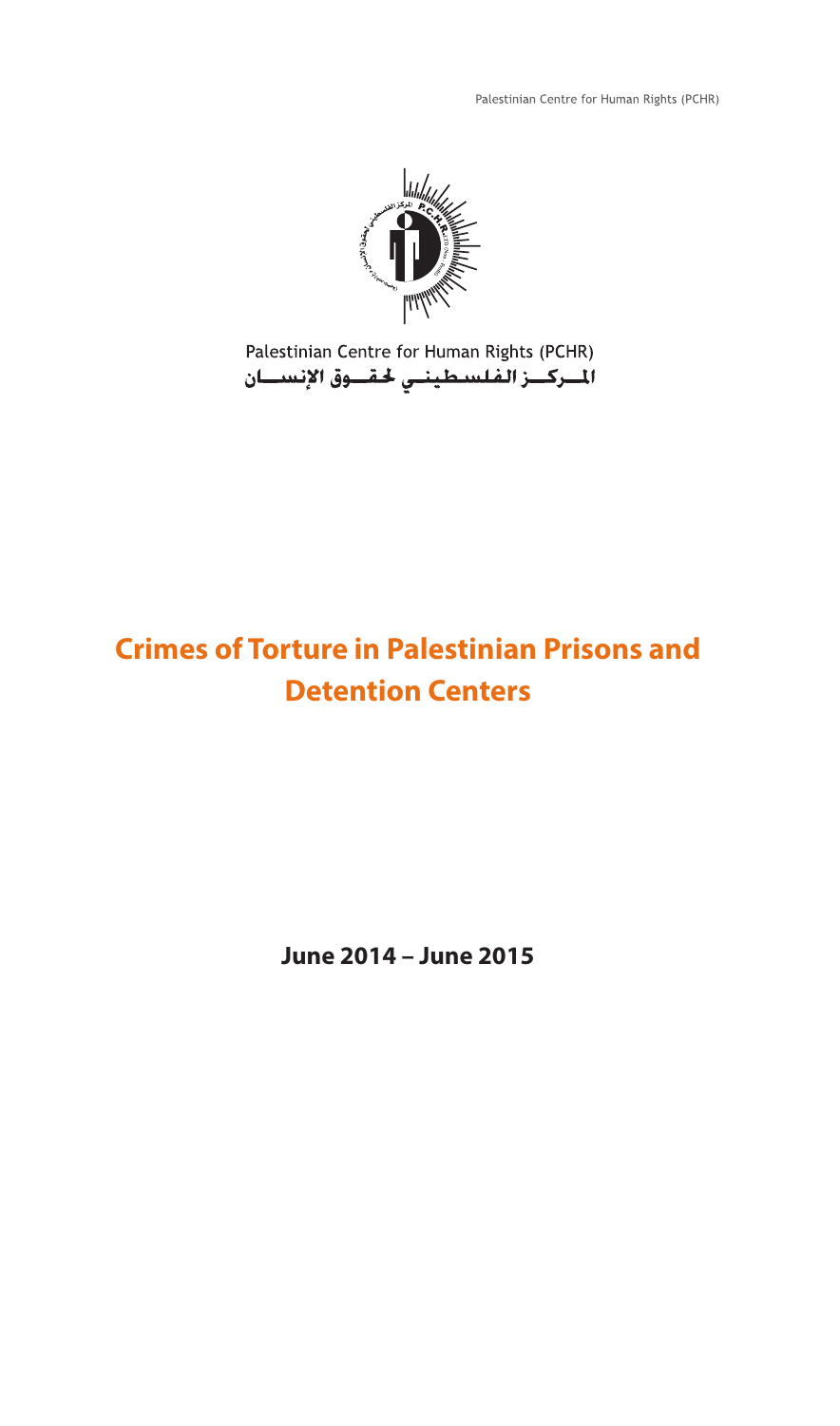Crimes of Torture in Palestinian Prisons and Detention Centers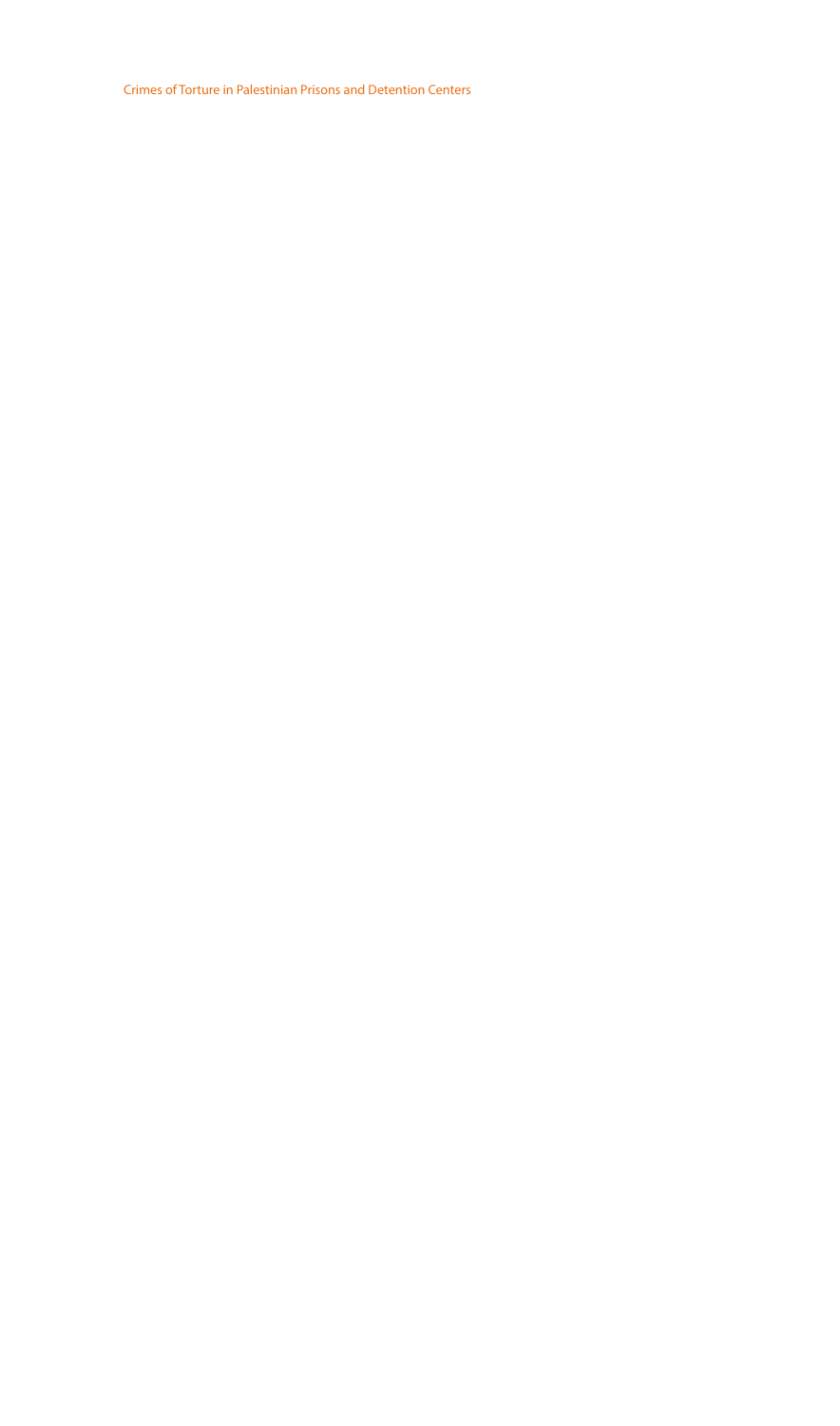# **Table of Contents**

|                                                                                                                                                                                                                                      | 4  |
|--------------------------------------------------------------------------------------------------------------------------------------------------------------------------------------------------------------------------------------|----|
| Part I: Torture in PA Prisons and Detention Centers —————————————                                                                                                                                                                    | 6  |
| First: Torture Methods Employed in the PA Prisons and Detention Facilities —                                                                                                                                                         | 6  |
| Second: Deaths in Prisons and Detention Centers <b>Constant Control</b> Prison of Second: Deaths in Prisons and Detention Centers                                                                                                    | 6  |
| Third: Torture in PA Prisons in the West Bank and the Gaza Strip ————————————————                                                                                                                                                    | 8  |
| A. Torture in PA Prisons and Detention Facilities in the Gaza Strip ——————                                                                                                                                                           | 8  |
| B. Torture in the PA's Prisons in the West Bank <b>Face Consenses 10</b> and 20 and 20 and 20 and 20 and 20 and 20 and 20 and 20 and 20 and 20 and 20 and 20 and 20 and 20 and 20 and 20 and 20 and 20 and 20 and 20 and 20 and 20   | 14 |
| Part II: Legal Analysis <b>Container and Container and Container and Container and Container and Container and Co</b>                                                                                                                | 21 |
| First: Domestic Law (2008) 2009 2010 2010 2010 2010 21:00 21:00 21:00 21:00 21:00 21:00 21:00 21:00 21:00 21:0                                                                                                                       | 22 |
|                                                                                                                                                                                                                                      | 22 |
| B. Criminalization of Torture in the Palestinian Law                                                                                                                                                                                 | 22 |
|                                                                                                                                                                                                                                      | 26 |
| A. Basis of PA's adherence to international law related to _____________________<br>the crime of torture                                                                                                                             | 27 |
| B. Criminalization of torture is an international obligation on the PNA _____                                                                                                                                                        | 27 |
| C. The legal characterization of crimes of torture committed<br>against Palestinian prisoners in PA facilities under international law                                                                                               | 28 |
| Part III: Persons Responsible for Torture in the PNA <b>CONSCRETE ASSESS</b>                                                                                                                                                         | 29 |
| Unpunishable Crimes <u>entitled and the contract of the set of the set of the set of the set of the set of the set of the set of the set of the set of the set of the set of the set of the set of the set of the set of the set</u> | 31 |
|                                                                                                                                                                                                                                      | 33 |
|                                                                                                                                                                                                                                      | 34 |
|                                                                                                                                                                                                                                      | 36 |
|                                                                                                                                                                                                                                      | 36 |
|                                                                                                                                                                                                                                      | 39 |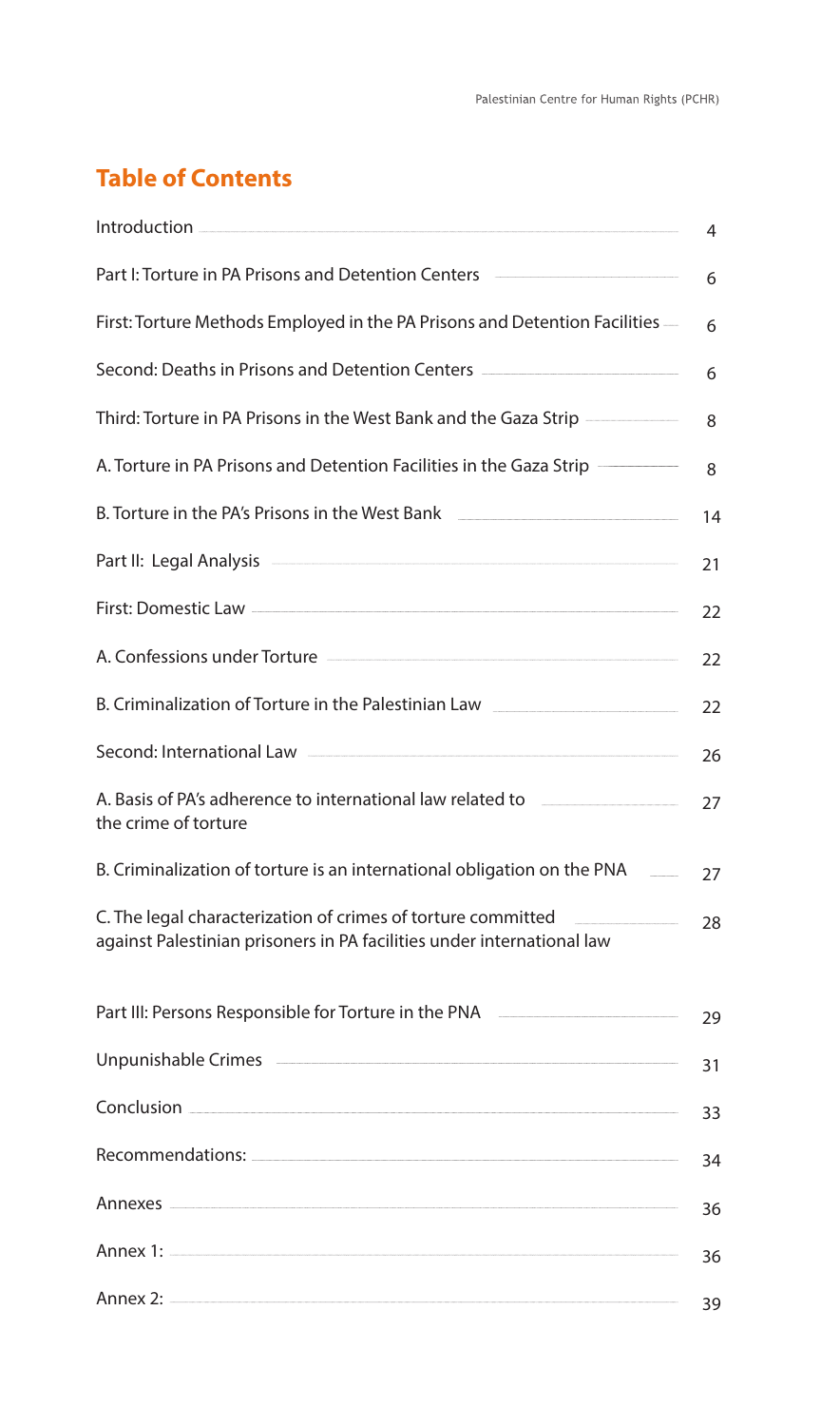## **Introduction**

Following the United Nations' recognition of Palestine as a non-member observer in 2012, Palestine acceded to a number of international conventions, the four 1949 Geneva Conventions, 1966 International Covenant on Civil and Political Rights, and 1984 Convention against Torture and Other Cruel, Inhuman or Degrading treatment.

Although it has been a year since Palestine signed the Convention against Torture in April 2014, which requires fulfilling the stipulated international obligations to ban torture and take necessary measures to ensure that, torture in Palestinian prisons has not been stopped, and has remained one of the major challenges facing the credibility of the authority and Convention's application.

PCHR and other Palestinian human rights organizations received dozens complaints from civilians over the year claiming they were subjected to torture and cruel, inhuman, and degrading treatment, including being subject to various types of physical torture (shackling «shabeh», solitary confinement, sleep deprivation, death threats and other types of psychological torture).

The rate of torture significantly escalated after the Palestinian political split in the mid-June 2007, which consecutively proves that torture became systematic rather than an individual behavior in the Palestinian Authority (PA). Dozens of torture cases were documented in the PA prisons in the West Bank and the Gaza Strip, but many of those subjected to torture abstained from giving their affidavits in fear of being prosecuted or held accountable by the security services.

The deaths of 17 detainees under torture since the beginning of the division in the PA prisons in the West Bank and the Gaza Strip reflects the cruelty used against detainees and emphasizes that torture within the PA cannot be tolerated or overlooked. This makes stopping torture a national and humane duty that requires intensified efforts from all sides internationally and locally to hold all those responsible for crimes of torture within the PA in the West Bank and the Gaza Strip accountable.

PCHR has paid a particular attention to human rights violations committed by the Palestinian security forces in the West Bank and the Gaza Strip. Torture is considered the most serious of these violations against Palestinians in the Palestinian prisons and detention centers in the West Bank and the Gaza Strip. Torture is a direct and practical threat to the right to life as this right in subject to a maximum level of danger. Torture is divided into 2 main types: Physical torture and psychological or mental torture, and they are often combined; in any case they both devastatingly harm the individual person.

This report, which is the fifth of its kind, covers the period between June 2014 and June 2015, and was prepared as PCHR documented more crimes of torture committed against Palestinians in the PA prisons and detention facilities in the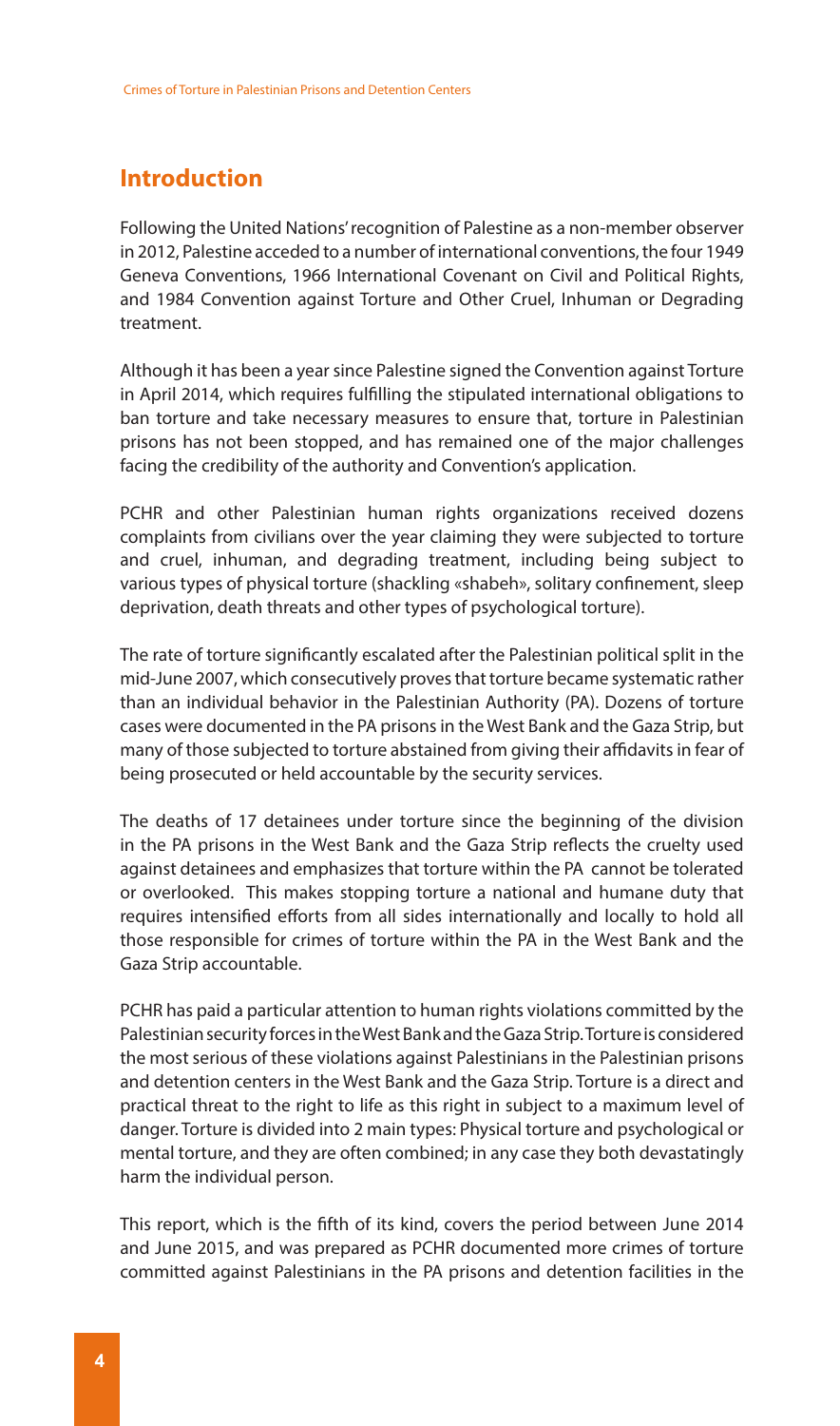West Bank and the Gaza Strip over around a year.<sup>1</sup> This report sheds light on torture as a heinous crime and a very serious physical and psychological violation that dozens of detainees are exposed to in the PA prisons and detention facilities. The report also addresses many cases of torture that abused the detainees' human dignity in the PA prisons and detention facilities through documenting, tackling and following-up these cases with the competent authorities to prosecute the perpetrators of those crimes in order to put an end to them. PCHR documented 5 deaths in the PA prisons in the West Bank and the Gaza Strip.

The report concludes that the practice of torture in the Palestinian prisons and detention facilities in the West Bank and the Gaza Strip is systematic and organized and not a case of individual behavior. The report proves that the practice of torture and degrading treatment are intensified in criminal investigation departments; however, PCHR documented cases of torture on Political and security grounds. Furthermore, the report finds that there are no signs indicating that the PA has adopted serious steps to stop this practice permanently and definitively, in spite of officials› statements about monitoring such acts, combating them and holding those responsible accountable..

PCHR had published four former reports on torture crimes in the PA prisons and detention facilities in the West Bank and the Gaza Strip. The first one covered the period between June 2007 to August 2010, while the second covered the period between August 2010 and September 2011. The third report covered the period between September 2011 and May 2013, while the forth covered the period between May 2013 and June 2014. The previous reports depicted the continued practice of torture, as it seemed as a systematic method adopted by members of security services in the West Bank and the Gaza strip.

<sup>1.</sup> This report only covers the crimes of torture committed in the PA prisons and detention facilities in the West Bank and the Gaza Strip and does not cover the crimes of torture committed by nonofficial parties such as armed groups and others.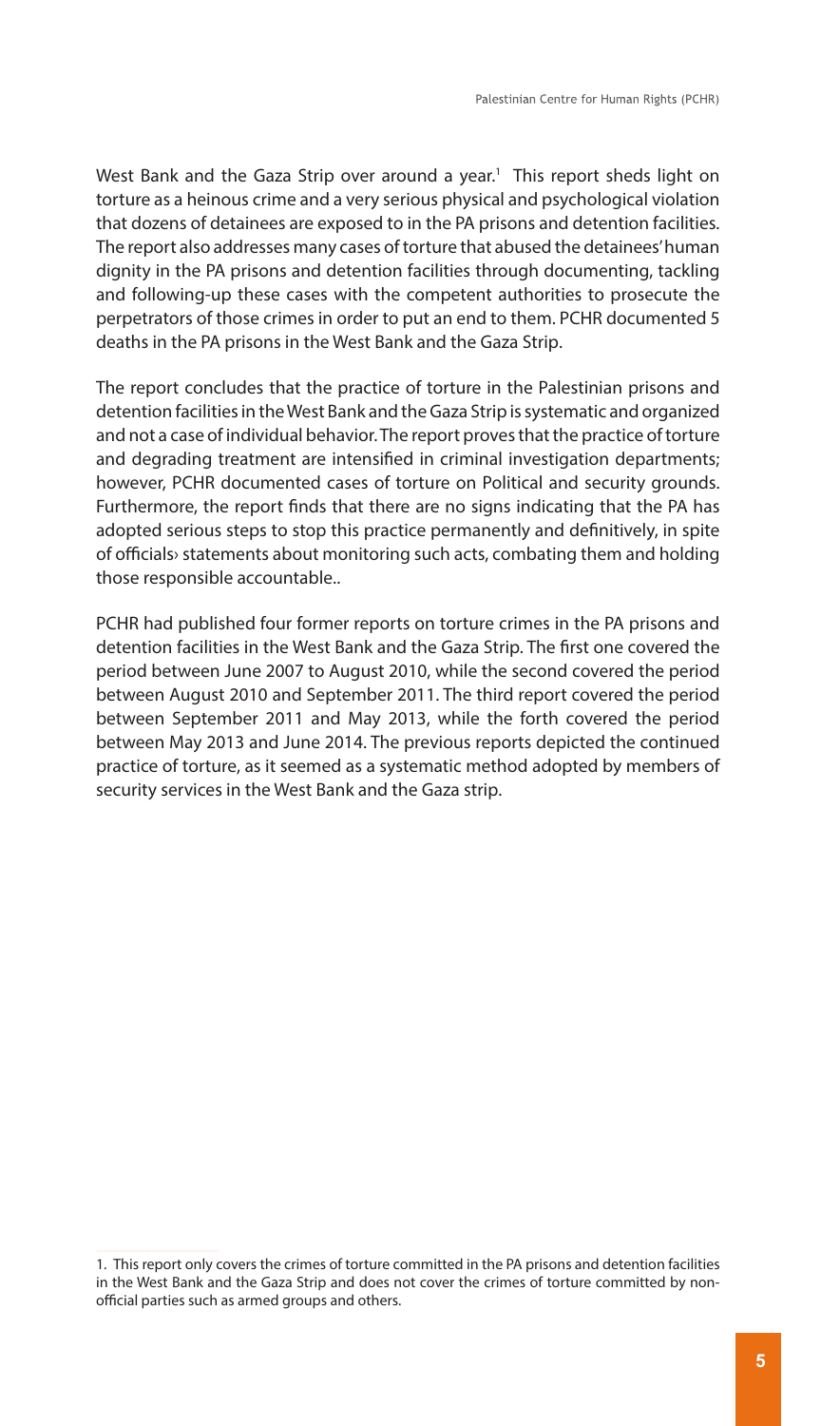## **Part I: Torture in PA Prisons and Detention Centers**

This part demonstrates the methods of torture that are used against detainees by members of the PA security forces. It also addresses a number of torture cases, which were documented by PCHR during the reporting period, as well as cases of death in West Bank and Gaza prisons.

## **First: Torture Methods Employed in the PA Prisons and Detention Facilities**

PCHR has documented methods of torture, both physical and psychological, employed by the PA security services in prisons and detention facilities in the West Bank and the Gaza Strip. These methods were documented through testimonies given by torture victims, reports of the forensic medicine department and testimonies of the torture victims' families. The most significant physical and psychological torture methods included:

- **1. Severe beating:** prisoners are severely beaten using sticks and cables.
- **2. Slapping on the face:** prisoners are slapped on the face to cause them harm and to infringe their dignity.
- **3. Punching:** prisoners are hit with closed fists on the face, teeth and abdomen.
- **4. Kicking:** prisoners are kicked on the abdomen and the buttocks and they are violently pushed onto the ground.
- **5. Shackling "***Shabeh***":** prisoners are blindfolded and their hands are tied behind their backs. They are then hung from the wrists without allowing the feet to touch the ground. In some cases, prisoners are hung from the feet with their head hanging just above the ground. During *Shabeh*, prisoners are beaten with clubs and insulted.
- **6. Solitary confinement:** prisoners are held in narrow cells in an area not exceeding 2 m². The cells have a foul smell and are intentionally kept hot and humid. They lack the minimum level of human needs such as blankets and WCs. Prisoners are totally isolated from the outside world in these cells. In most of cases, cold water is poured on the floor so prisoners cannot sleep.
- **7. Insulting prisoners with obscene words:** prisoners are insulted and yelled at in an obscene manner. They are insulted with accusations that they collaborated with the Israeli cooperation. This is the cruelest psychological torture because the majority of prisoners are detained on political grounds and they consider themselves leaders of the national movement.
- **8. Repeated summons in cruel conditions based on political grounds:**  dozens of civilians reported that they were summoned and as they headed to detention facilities they were forced to stand in the cold weather or under the sun for lengthy periods. They were then released at the end of the day.

## **Second: Deaths in Prisons and Detention Centers**

During the reporting period, (5) Palestinians died inside prisons and detention facilities of the Palestinian security services; three in the West Bank and two in the Gaza Strip. Present data refers to failure and negligence by official bodies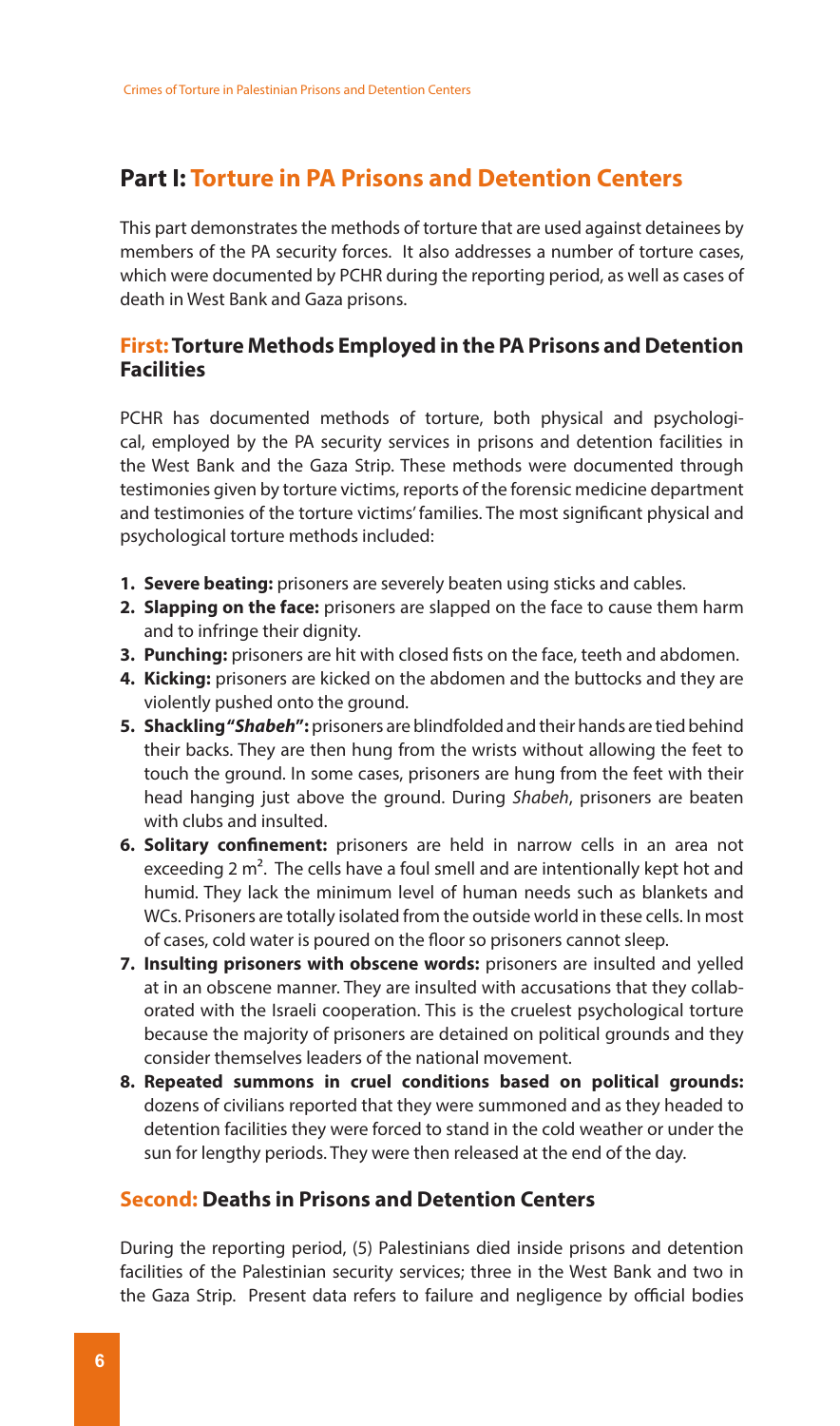to provide necessary medical care for the detainees or negligence of detainees' diseases, which must have been discovered in the first examination when they arrive at the prisons or to provide them personal protection for them. PCHR reiterates its demand to investigate the circumstances of deaths of all these detainees and to publish the results to the public.

#### *Case (1):*

On 01 June 2014, Khalil Hasan Abu Seif (64) died in al-Nussairat police station. According to PCHR's investigations, on the same day morning, Abu Seif was arrested by the Police General Investigation services when he was in his farm in al-Moghraqah in Gaza. He was taken to al-Nussairat police station in the central Gaza Strip, and his health condition shortly deteriorated, so he was transferred to al-Aqsa Martyrs Hospital in Deir al-Balah where he was pronounced dead.

#### *Case (2):*

On 23 December 2014, Usamah Rafiq al-Sha'er (36) from Heblah village south of Qalqilya, died in Qalqilya prison as he had been arrested on 16 December 2014 on charges of drug possession and abuse. The Public Relations Department of Qalqilya police said that he died normally, and his body was transferred to the coroner.

#### *Case (3):*

On 08 April 2015, the Hebron Governmental Hospital declared the death of Rabie' Mahmoud Mousa al-Jamal "Abu Sneinah" (37) from the southern area of Hebron. Al-Jamal sustained burns when the detention cell in the Military Intelligence prison in the city burnt as he was there alone. At approximately 19:30, fire broke out in one of the detention cells in the Military Investigation Prison in 'Ein 'Arab Street in the center of Hebron without the reasons being identified. As a result, Rabie' al-Jamal, a first lieutenant in the Palestinian Preventive Security Service (PSS), died on the same day he was arrested. He was then taken to the Hebron Governmental Hospital, where doctors declared his death.

#### *Case (4):*

On 27 June 2015, Bethlehem police declared the death of Hazem Yasin Mahmoud 'Edwan (29) from al-'Izzariyah village, east of Jerusalem in the Bethlehem police station cell. 'Edwan was arrested on the same day afternoon by al-'Izzariyah police and was then transferred to Bethlehem police station upon two arrest warrants issued by the First Instance courts of Ramallah and Bethlehem. 'Edwan's body was transferred to the Forensic Center in Bethlehem. Initial examination results indicated that he died due to lack of oxygen while alive (vital strangulation). PCHR knew the police opened an investigation into the incident to find out the circumstances which led to his death.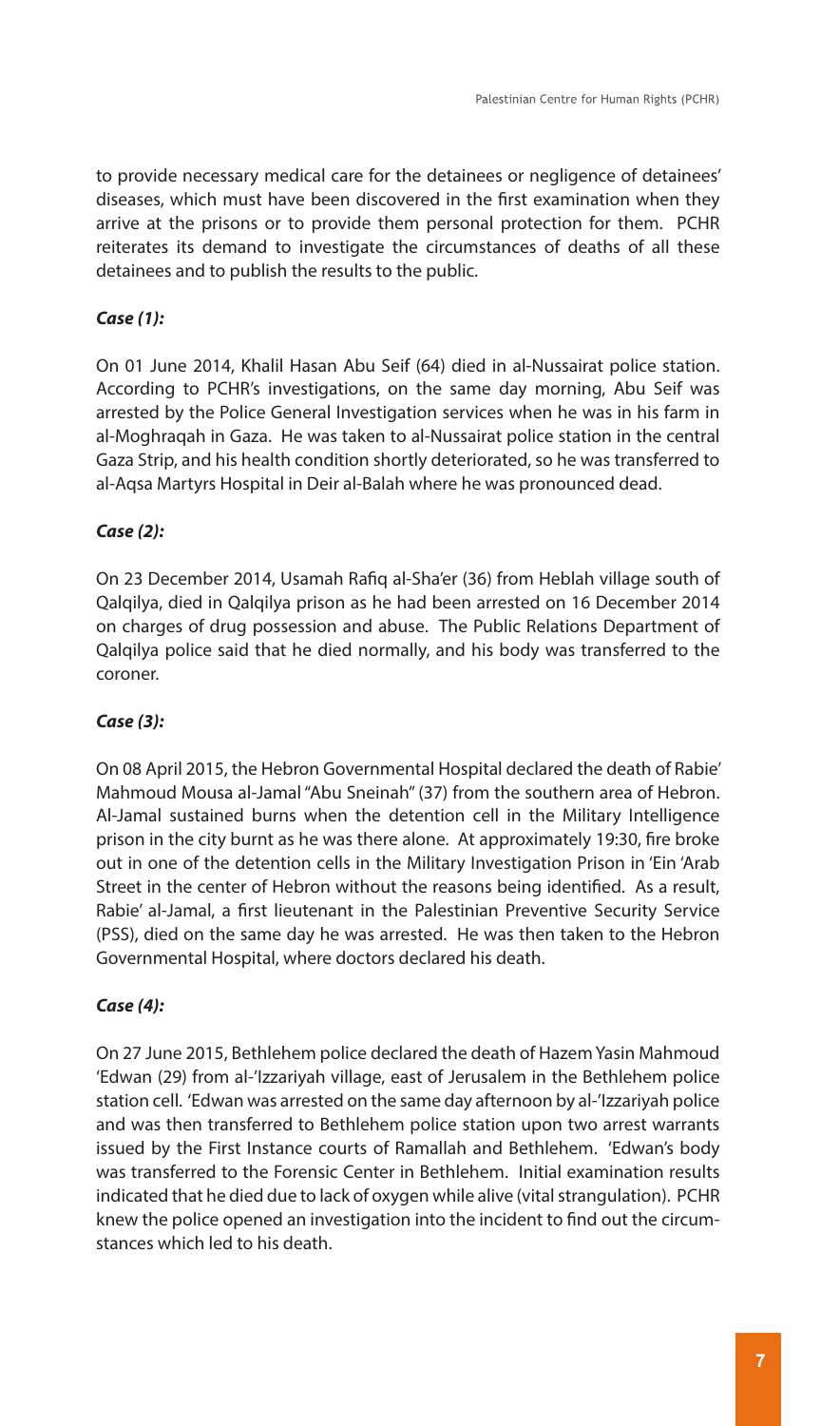#### *Case (5):*

On 28 June 2015, Khaled Hammad al-Belbeisi, who was detained in al-Nussairat police station in the central Gaza Strip, died. According to information obtained by PCHR from al-Belbeisi's family, they received a call in the afternoon two days before from the police telling them that their son Khaled was in al-Aqsa Martyrs Hospital in Deir al-Balah in a serious health condition. The family were told about the death of Khaled when they arrived at the hospital. His body was transferred the next morning to al-Shida Hospital in Gaza City, where the forensic department confirmed his death due to a heart attack.

'Abdel Rahman Hammad al-Belbeisi (62) said that on Thursday, 25 June 2015, police officers arrested his brother, Khaled, who worked under an UNRWA temporary job creation program and was married with 4 children, from his house in al-Nussairat refugee camp upon a complaint filed by his wife claiming that he abused her. He added that the police officers took Khaled to al-Nussairat police station, where he was detained. His family members tried to visit him the next day, but the police refused to allow them before presenting him to the prosecutor. The family was informed that he would be detained for 48 hours. He was questioned about the charges against him, and his detention period was extended for another 48 hours.

Police sources stated that at approximately 19:30 on Sunday, 28 June 2015, al-Belbeisi suffered from breathing difficulties while he was in detention. Therefore, he was taken to al-Nussairat governmental clinic, where he was given two Assival and Decort injections, and then returned to the cell. At approximately 22:30, after the detainees finished the Ishaa' and Taraweeh prayers in the yard and came back to their detention cell, they found Khaled's body stiff, so he was immediately taken to al-Nussairat clinic, where they found that he died.

## **Third: Torture in PA Prisons in the West Bank and the Gaza Strip**

#### **A. Torture in PA Prisons and Detention Facilities in the Gaza Strip**

The Palestinian Center for Human Rights (PCHR) received several statements and complaints from civilians claiming that they were subjcted to forms of torture during detention or interrogation by security services in the West Bank and Gaza Strip. Most of the complaints documented by PCHR were relating to persons who were interrogated on criminal grounds in criminal investigation departments. In addition, PCHR received testimonies relevant to torture on political or security grounds.

#### » **Torture and degrading treatment in Gaza prisons and detention facilities**

Many civilians were subjected to torture, cruel and degrading treatment by security service officers in the Gaza Strip, particularly the Internal Security Service (ISS) and the police (criminal investigation). PCHR has documented and followed up many torture cases of detainees during investigations and interrogations as a tool to obtain confessions on different grounds, whether criminal, security or political.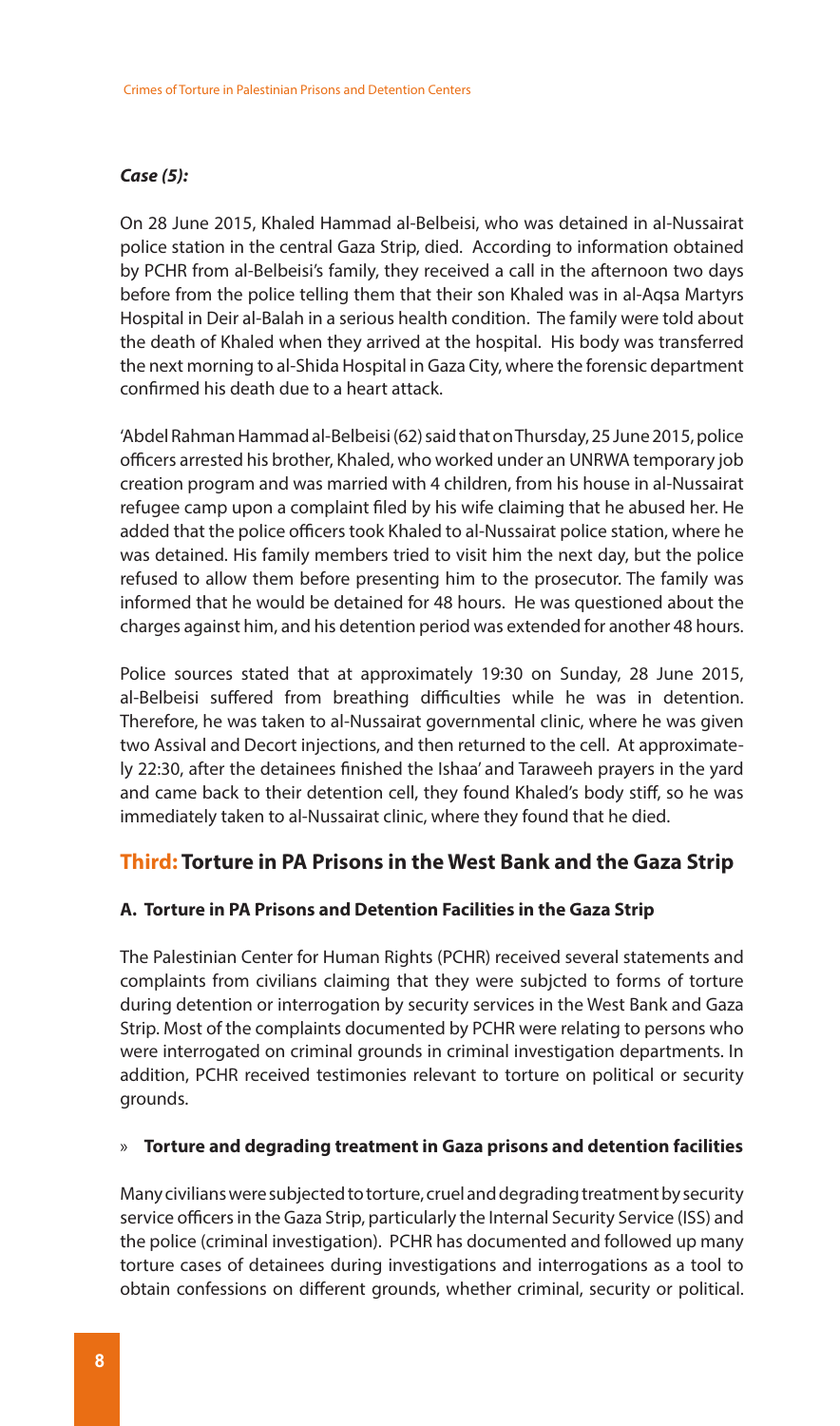PCHR has also documented dozens of cases in which political activists, especially those affiliated with Fatah movement, were humiliated through offending and degrading procedures when they were summoned. According to dozens of detainees and prisoners on such grounds, they were detained for lengthy periods of time in cruel and degrading conditions in an attempt to humiliate them. They were also beaten, shackled, insulted and verbally accused of collaborating with the Israeli forces. PCHR has received many complaints and affidavits from persons who claimed being subjected to torture.

The following part highlights a number of cases that provide samples of torture methods used by security personnel against detainees and prisoners of various backgrounds, including a number of cases of detainees who were subjected to extreme torture; paralysis of the upper limbs; foot fracture; kidney failure; orchiectomy; and deep injuries which needed dozens of stitches. PCHR notes that the cases mentioned herein are not necessarily the most serious.

#### *Case (1): Palestinian civilian and his children were exposed to torture in the criminal investigation office in Gaza*

On 06 August 2014, 48-year-old (B.Kh.A), from Tal al-Hawa area neighborhood in the south of Gaza City, was subjected to torture. The above-mentioned civilian stated that, he received a summons from al -Remal investigation office, where they questioned him about a robbery. After which, they released him on the same day and asked him to bring his children on the next day. On 06 August 2014, he headed with his children to the investigation office where they were exposed to torture, beating up and insulting. They were released the next day. Moreover, according to the aforementioned detainee, an officer threatened him at gunpoint, insulted him with bad words and threatened him of displacement from his house. It should be mentioned that the aforementioned detainee submitted many complaints to the competent authorities but to no avail.

### *Case (2): Palestinian civilian paralyzed due to shackling (shabeh) in the general investigation office in al-Nusirate refugee camp*

 On 24 October 2014, a 31-year-old Palestinian civilian, (A.J.M), from al-Nussairat refugee camp, headed to the police general investigation office after having received a summons to refer to the office. According to the detainee's father, on 14 November 2014, he visited his son and saw signs of torture throughout his body. In addition, his son told him that members of officers questioned him about a theft incident and he was subjected to various types of torture and maltreatment. On 15 November 2014, the aforementioned detainee was taken to the doctor, and during the first medical examination, it was found that the detainee suffered from paralysis of the upper limbs; neck; and loss of sensation in his hands due to shackling (shabeh) for a long time. It should be mentioned that the detainee's father submitted a complaint to the police chief in the central Gaza Strip about the torture incident against his son, but he did not receive any reply.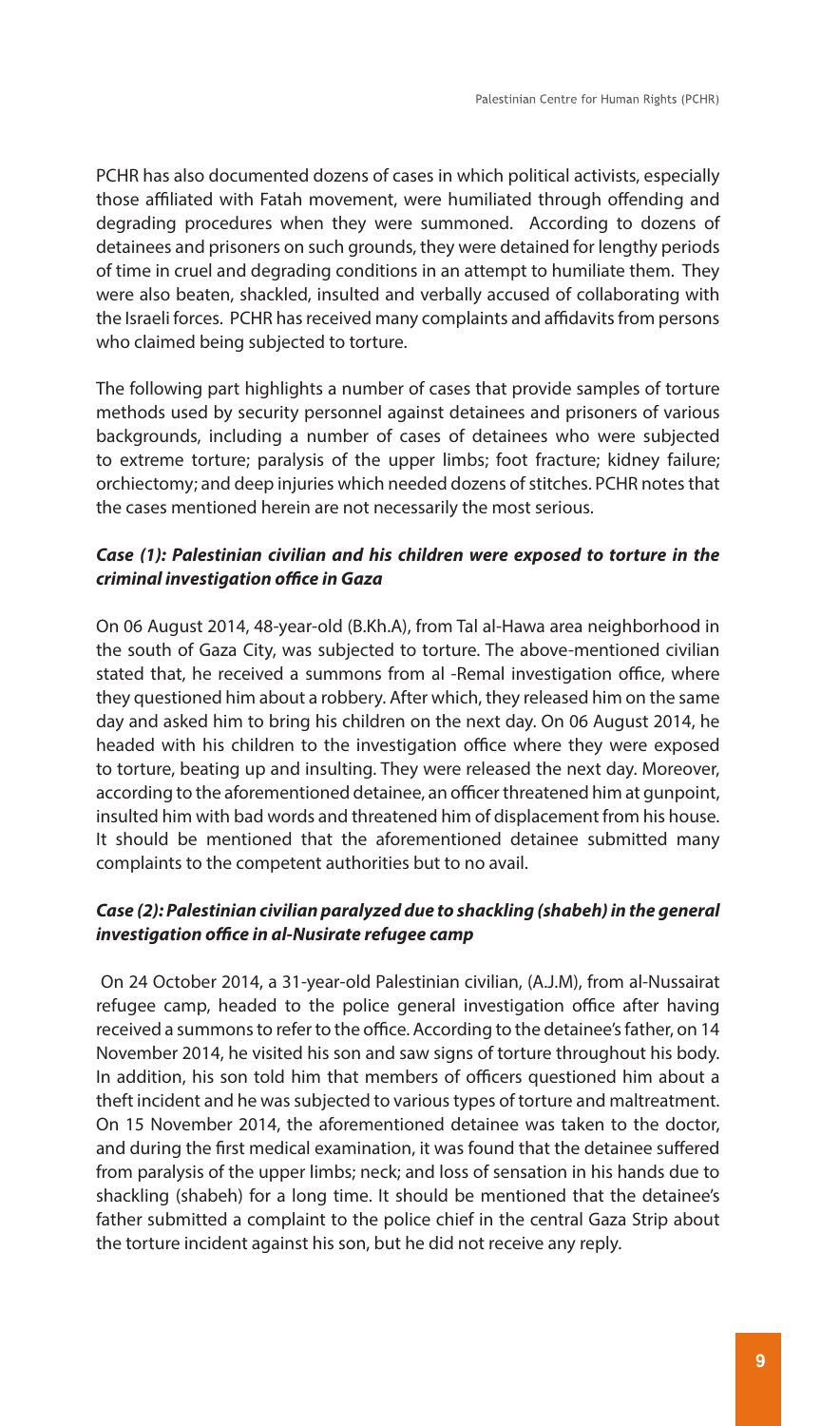#### *Case (3): Criminal detainee subjected to maltreatment and psychological and physical pressure*

On 30 October 2014, police general investigation officers in Khan Younis arrested 19-year-old ( H.Y.B) after sending a summons to him to question him in the crime of killing a cambist in the city. The aforementioned detainee claimed in his statement that he was subjected to maltreatment, beating and slapping while being questioned him on suspicions of killing a cambist and planning to rob a bank, as well as collaborating with the Israeli forces before he was releasing on the same day evening. He said in his testimony:

*"In the morning, I headed to the general investigation office in Khan Younis after I had received a summons. My 30-year-old brother, (A), was with me. When we arrived they arrested me and told my brother to leave the office. After that, I was taken to a small room that contained a bed and a desk. An officer questioned me about criminal issues concerning killing the cambist, planning to rob a bank and collaborating with the Israeli occupation. During the investigation, they beat me up to my face also they exerted psychological pressure on me by informing me that my father was in the intensive care unit. The police officer was leaving the room and coming back for beating me up. I was detained until the evening, and I was then released."* 

#### *Case (4): A number of Fateh Movement leaders were exposed to maltreatment in Gaza*

At the beginning of 2015, the internal security service summoned a number of Fateh leaders in the Gaza Strip to question them about their activities on 1 January 2015, which marked the 50th anniversary of the establishment of Fatah movement. Those summonses were on Sunday, 04 January 2015, after the activities carried out by Fateh activists on the occasion.

In addition, on 31 December 2014, some of Fateh members received threats on their mobile phones warning them from any gathering of Fateh activists. The aforementioned activists were detained for several hours in degrading conditions. Moreover, a number of detainees who were released stated that they were subjected to maltreatment and insults by security officers, as well as threats not to organize similar activities in the future.

In his statement to PCHR, one of the detainees, (N.M.H), 57, claimed that he was subjected to insults and beating on the feet and face, and cold water was poured on his back. Additionally he was standing in an open area with a wet ground, and he was naked with a sack covering his head. According to his statement:

*"A car belonging to the national security came to my house and gave my son a summons to refer to the internal security office bringing my identification documents. In the meantime, I received a call from the secretary of Fatah movement in the west of Gaza City, who told me that he also received a summons, so we went together to the*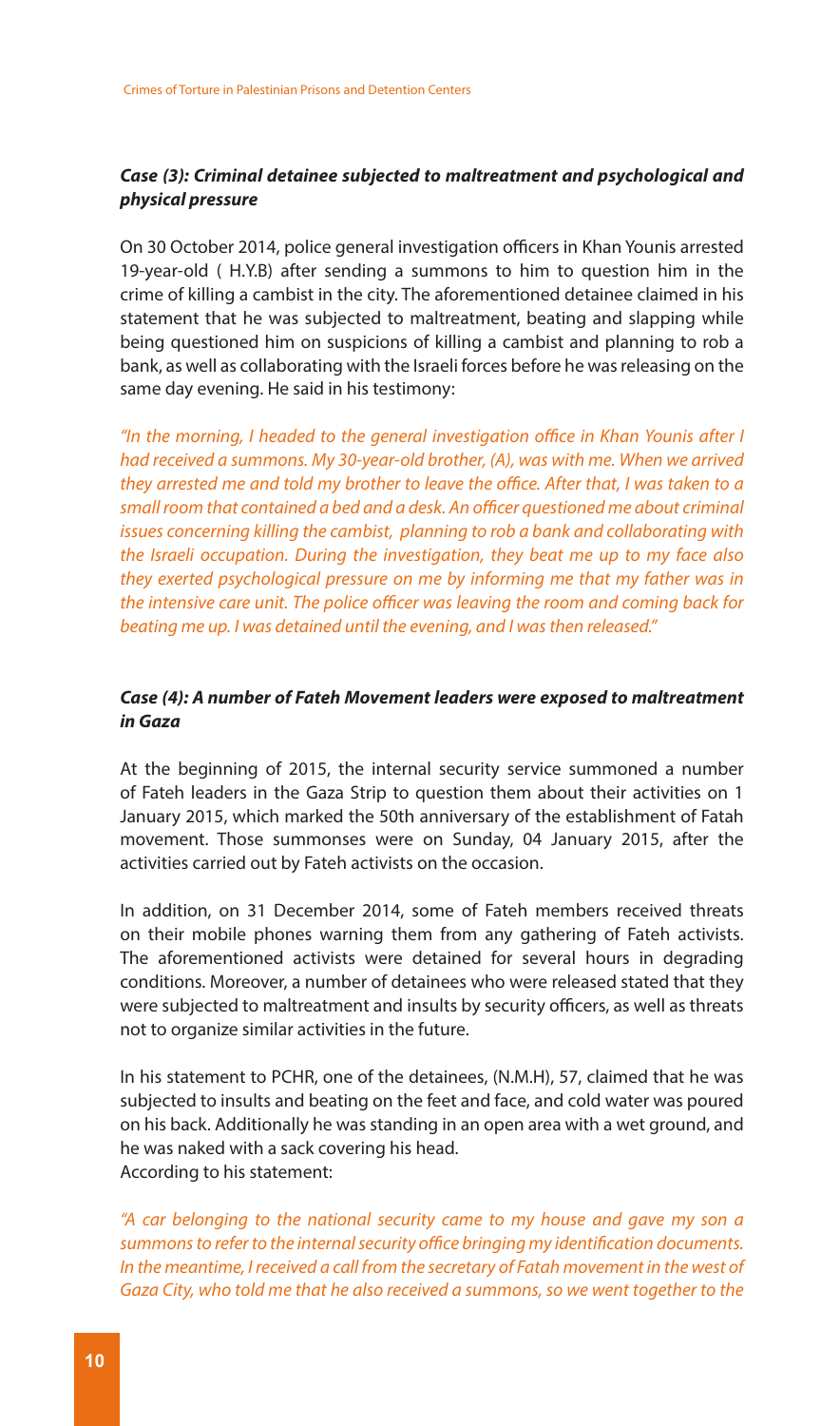*internal security office. When we arrived there, we were sat on small chairs with our face towards the wall. In the meantime, the secretary of Fatah movement in al-Sabra arrived and he was sat like us. Internal security officers then covered our heads with sacks and took us by a car to unknown destination. It was 20 minutes until we arrived at the place. One of the internal security officers said, 'welcome heroes'. They then ordered us to take off all our clothes except the underwear, and they were the saying, 'photograph them to put their photos on the social media'. In addition, instead of giving us numbers to be called for questioning, they gave us women's names, for which we must say yes when they call us using them. After that, when it was my turn for the investigation, an internal security officer called me by a woman name, but I did not respond. As a result, they beat and insulted me, and asked me why we did not take approval from them to ignite the Fateh movement's flame. I explained to him that it is not my responsibility. He then asked me about Fateh movement's activities and continued to beat and insult. One of the internal security officers poured cold water on my back and made me stand in an open area with a wet ground. I was naked with a sack covering my head. We demanded to go to the bathroom but they refused. Additionally, we also demanded to pray and they refused too. I remained standing for more than 2 hours."* 

According to 58-year-old (H.k.A), from al-Daraj neighborhood in Gaza City, he was subjected to maltreatment and insults while being detained by internal security service on the background of his activities related to Fateh movement. Moreover, he stated that he was arrested while praying al-Ma'reb prayer, on 04 January 2015, in al-Mou'raby mosque, by armed members wearing plain clothing who came to him and asked him to accompany them. The above-mentioned detainee added that the security officers took him to a bus which was waiting them outside the mosque and when they got into the bus, the security officer gave him the arrest order and covered his head by a sack. The bus travelled for 20 minutes until it arrived at a detention center. Furthermore, when the detainee arrived at the place. An officer beat and insulted him. Moreover, they ordered him to take off his clothes and shoes and kept him only with underwear. The abovementioned detainee stated that the investigation was on 3 rounds, and in each one of them he was insulted. Eventually, on evening, he was released.

A third civilian, (A.S.H), 45, from al-Zaytoun neighborhood in the southeast of Gaza City, who is a PA employee, stated that he was beaten and insulted by the internal security officers in the internal security office in Gaza City. He added that on 05 January 2015, he headed to the internal security office in the west of Gaza City in response to a summons sent to him on the previous day. He was questioned for 3 hours on the ground of activities carried out by Fateh movement on the 50th anniversary of the movement's establishment. During the investigation, they covered his head by a sack, handcuffed, insulted and beat him by sticks, and poured cold water on him, despite the cold weather in January. He was released on the same day.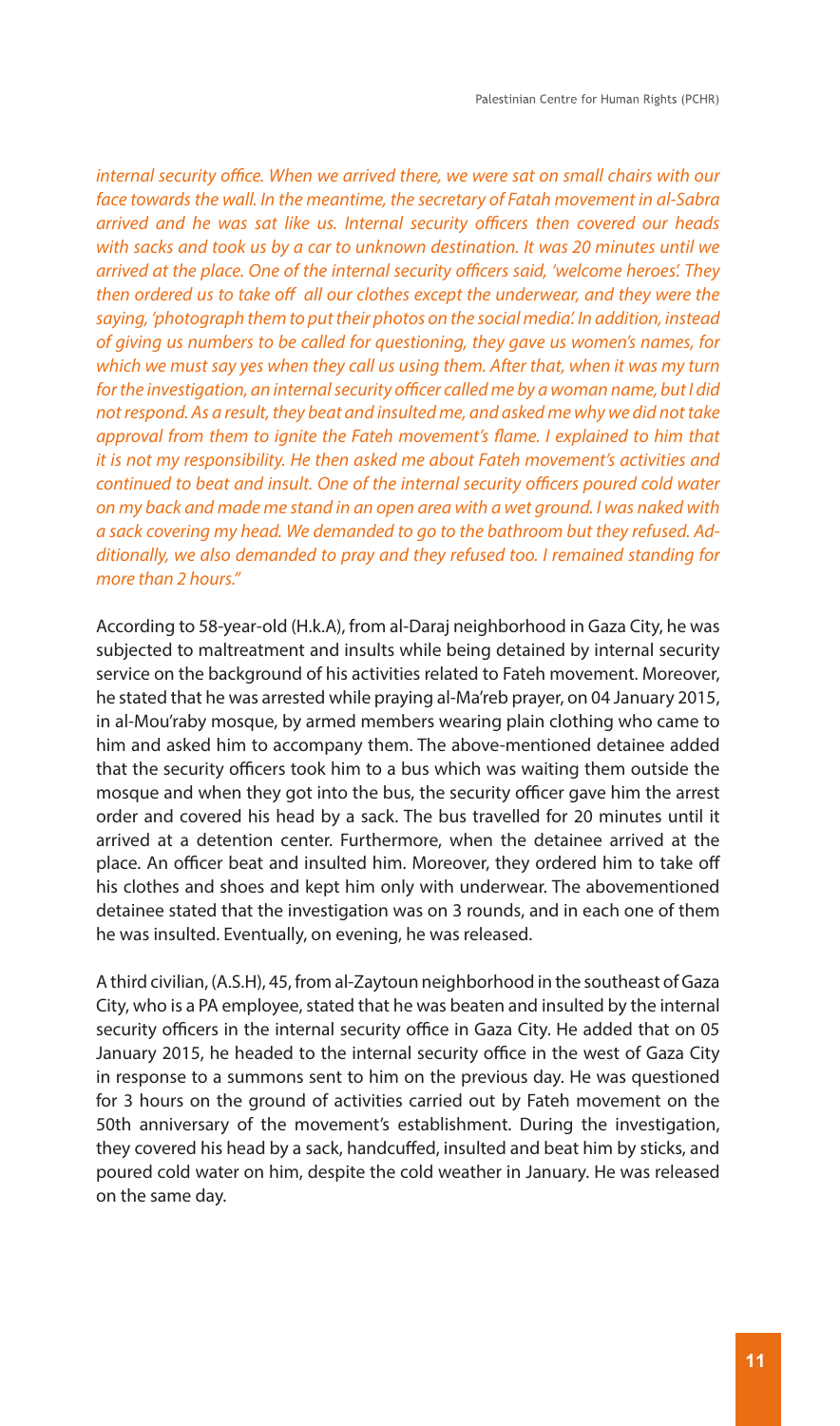#### *Case (5): Detainee's leg fractured during interrogation by the internal security service in Deir al-Balah*

On 24 February 2015, the internal security service in Deir al-Balah summoned a number of PA employees on the ground of planning several explosions and burning cars and property belonging to Fateh movement's activists in the central Gaza Strip. These activists were interrogated and tortured as of one of them sustained a fracture to the leg.

(H.S.A), 48, from al-Bureij refugee camp in the center of the Gaza Strip, who worked as Deputy Director of the Preventive Security Service in the central governorate when the PA controlled Gaza, stated that he was questioned about the explosions that occurred all over Gaza Strip at that time. During the interrogation, he was subjected to torture and even his leg was fractured. The complainant stated that, on 24 February 2015, he headed to the internal security office in Dier al-Balah in response to a summons which was sent to him on a previous day. He was taken to the investigation's room, and police officers brought other detainees in to the room. The complainant added that security officers took him to another room for investigation and he was blindfolded. They ordered him to stand near the wall and leave a space between his feet, but he told them that his leg was lately fractured. In spite of this, they did not care. The complainant added," *few minutes later, I was taken to another investigation room and they sat me on a small chair. Two officer of the internal security service came and started questioning me about my relation with Mohammed Dahlan and my support for him. Additionally, they asked me about the cutting of my salary by the PA in Ramallah. I denied this, one of them pressed on my finger causing pain for me while another one beat me to the head in response. They then ordered me to stand. When I stood, one of them pushed me back to the wall. As a result, my left leg twisted and I felt that it was fractured. He continued beat me and ordered me to take off my shoes. In the meantime, I saw a swelling in my leg, however I was blindfolded. One of the aforementioned police officers brought a plastic hose and beat me to my feet. I told him my leg was fractured but he did not care. They left me later. After which, a third police officer came and unfolded my eye. He saw the swelling in my leg, so he ordered bringing a doctor who recommended taking me to the al-Aqsa Hospital in Deir al-Balah. I was taken to the hospital, where my leg was splinted. I stayed on the hospital for 2 hours, and they then took me back to the internal security office, where they questioned me in a short rounds and hit me on my face. Eventually, in evening I was released"*.

#### *Case (6): A detainee's testicle eradicated when beaten during interrogation in the police general investigation office in the central Gaza Strip*

On 08 March 2015, the Palestinian police arrested a 26-year-old (M.j.A), from al-Maghazy refugee camp in the central Gaza Strip, on a criminal ground. The complainant said to (PCHR) that he was subjected to torture while being interrogated him in "Abu Midden" police station by the general investigation police. He stated the following: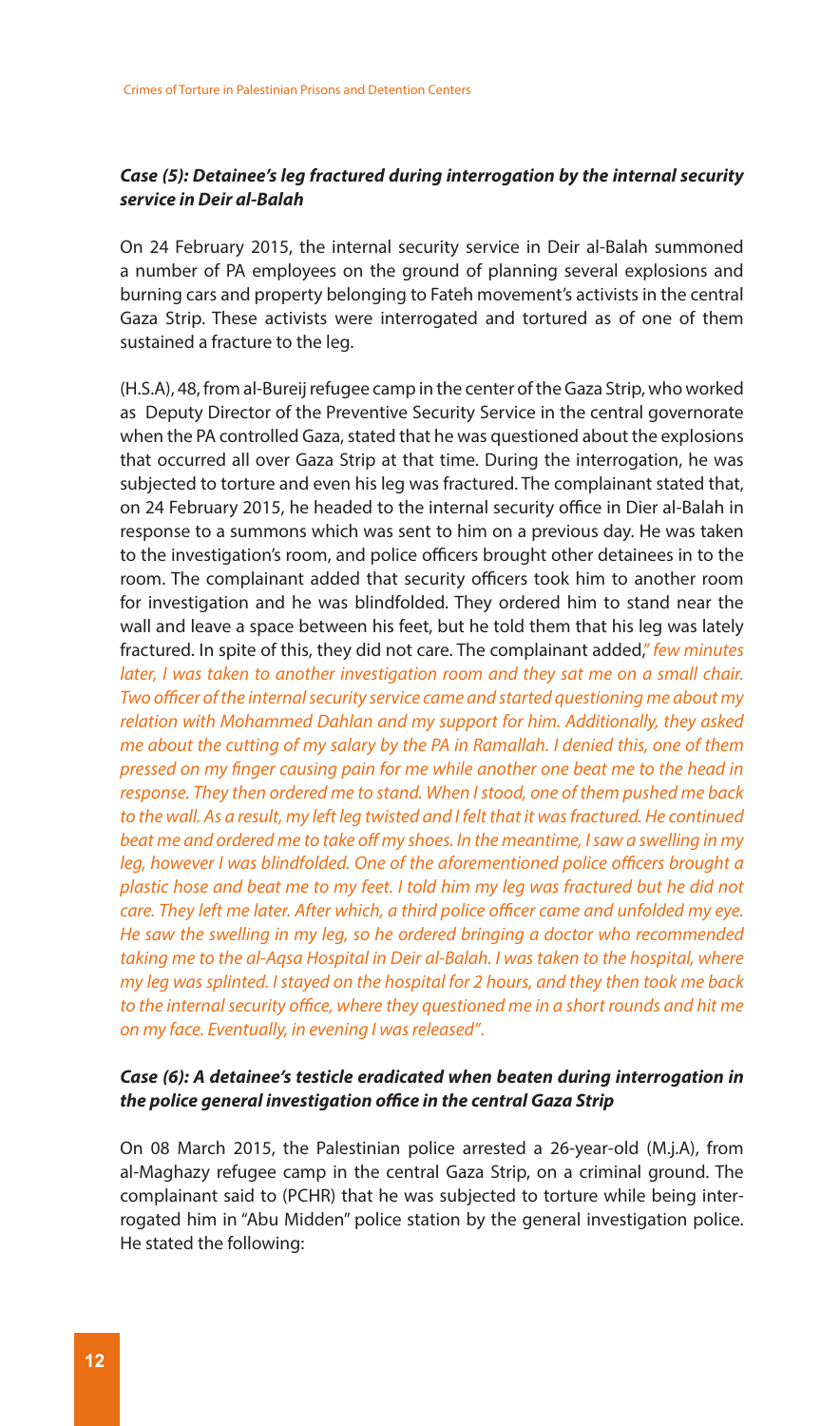*"On 07 March 2015, I received a summons from "Abu Midden" police station, but I did not go. On 08 March I headed to the police station after I received another summons. At approximately 09:00, when I arrived there, they put me in a small cell. Fifteen minutes later, the chief of the general investigation department arrived and said to me that he would let police officers beat me violently. Immediately, 3 officers came and questioned me about my relation with a woman. I was beaten by a stick covered with plastic. Whenever I denied my relation with the woman they beat me again. Fifteen minutes later, they ordered me to take off my clothes, and they poured water and soap over me. They were leaving me for 15 minutes and then coming back again. This scenario was repeated many times. The officers continued to question me until 18:30 on the same day. They then ordered me to wear my clothes and took me to the cell. On the next day morning, two policemen came and took me to the general investigation office in al-Zahra town in the central Gaza Strip, where I was put in a room. After that, 4 officers came and beat me. They questioned me about possessing Tramadol drugs, but I denied all accusations. The investigation continued for 30 minutes, and the officers took me then to another room. They handcuffed me to the back, put me on a chair, shackled me to the ceiling and then pulled the chair. They started beating me while being shackled by a plastic hose to the ceiling. This action continued for an hour and a half, while deputy chief of al-Zahrah police station attended and questioned me about giving his nephew a Tramadol drug. During the investigation, he beat me by smacks and his Pistol butt behind my ear, so I fell over the ground. He then he kicked me by his leg to my testicle. The investigation continued for an hour, and they then put me in the cell. Fifteen minutes later, my testicle started swelling. I shouted due to soreness for 30 minutes, but they did not care until they came and I revealed my testicle for them. When they saw my testicle they took to the hospital after 2 hours. I arrived at al-Aqsa Hospital in Dier al-Balah, where they conducted medical examinations for me. At the hospital, doctors decided to conduct an operation for me but they demanded my family's approval. After contacting to my family, they came to the hospital then the doctors conducted the operation for me. During the operation, my right testicle was eradicated."* 

#### *Case (7): A detainee sustains a 66-stitch wound due to being hit with a gun butt*

On 19 March 2015, M. Y. Kh. was arrested by the al-Sheikh Rodwan police in Gaza on the grounds of claims of stealing a motorbike. The complainant said in his testimony to PCHR that he was subject to assault occasioning actual bodily harm and threatened at gunpoint.

He said:

*"At approximately 20:00 on Thursday, 19 March 2015, I was surprised with two officers from al-Sheikh Redwan general investigation office pointing their guns at my face threatening me if I did not obey their orders to get in their car, they would shoot me. I then shouted asking for help, and the neighborhood residents started gathering. The police officers then threatened that I would be shot if anyone approaches. I got in the car and they started hitting me on my head with gun butts. They took me to a house near al-Nasser Hospital in the north of Gaza City. When I arrived, they started beating me all over my body using gun butts and sticks. I told them that I underwent a platinum surgery in my left leg, but one of them threatened me that my two legs would need platinum. I was then taken to al-Sheikh Redwan police station, and they*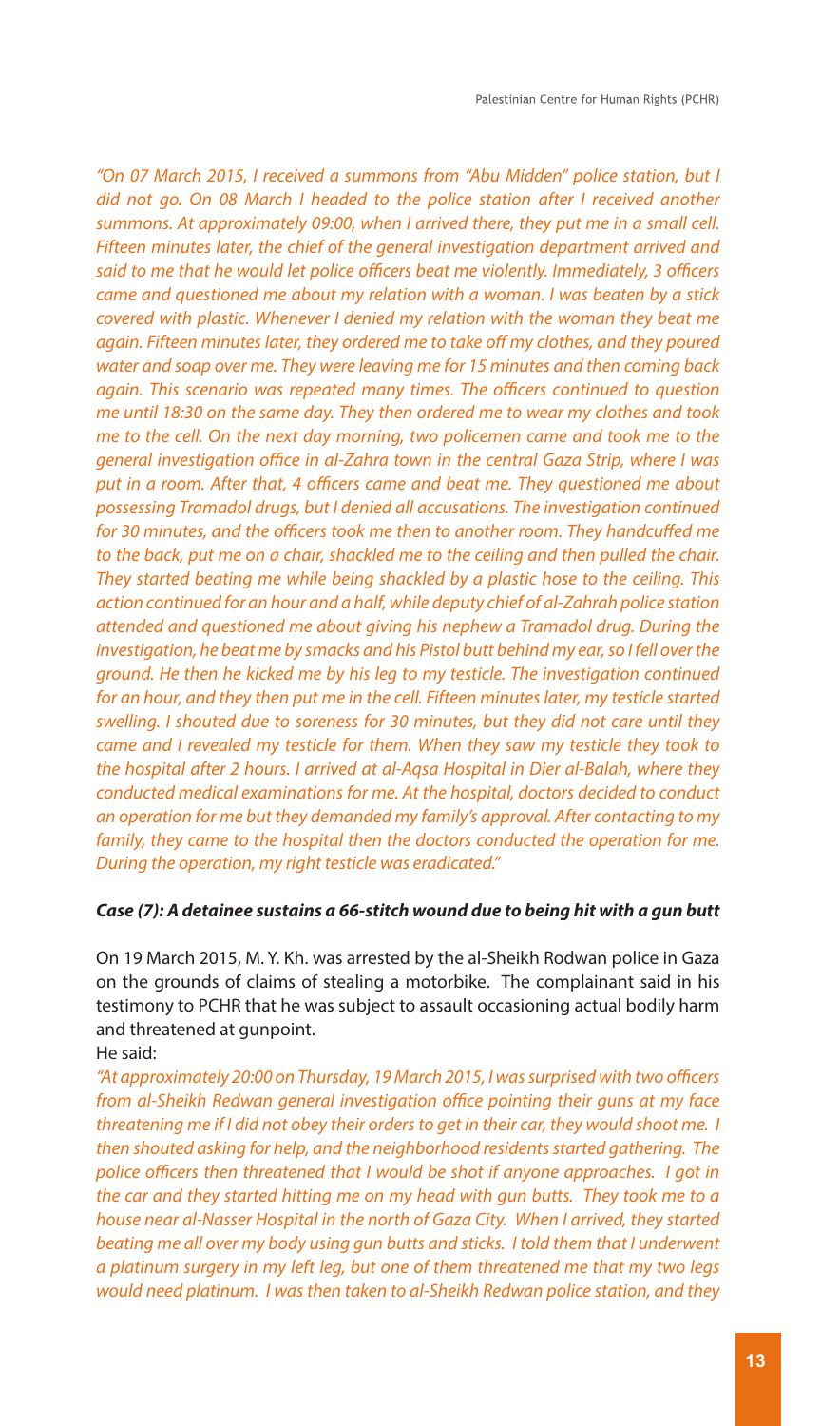told who were there that I stole a motorbike but I denied the charge. I was then taken to Shifa Hospital where my head needed 66 stitches. The doctor said that I sustained *a fracture in the left-hand finger in addition to bruises all over my body. However, they confiscated the medical reports and my X-rays. They then told me that I am not the wanted person as they suspected another one."*

#### *Case (8): Causing kidney failure to a detainee by repeated beating*

On 02 May 2015, police general investigation officers arrested S. Y. Sh (21) from Bani Suheila village east of Khan Younis, on charges of stealing money and jewelry from his brother's apartment and then arrested his father, Y. H. Sh (64) on the same charge. The father said to PCHR that he and his son were subjected to severe torture, including shackling and beating. As a result, his son suffered kidney failure due to repeated beating on his kidney by the officers.

In his testimony to PCHR staff, the father said:

*"At approximately 01:00 on Saturday, 02 May 2015, officers from Bani Suheila general investigation services came to investigate a robbery that happened in my son's, H., house upon a complaint filed by one of my nephews. The officers searched the apartment and then asked my son, S. (21) to go with them. He went with them and only half an hour later they came back with S. blindfolded and handcuffed. He looked very tired. He told them that he took the money from his brother's apartment and put it somewhere in the floor we live in. They searched the house but could not find anything. They then arrested me accusing me of stealing the money after they beat me in front of my wife and other family members in my house. They took me to Khan Younis police station, and when we arrived, I was taken to an investigation room, where they tied my hands to the ceiling with a rope so my body was high off the floor. I was severely beaten with a braided hose all over my body. My son, S., was beaten as well while being handcuffed and tied to the ceiling for prolonged hours. In the early morning, I was subjected to the same methods of torture again, and one of the officers who were questioning me said, "I will hand you Shackled". I felt that I was in a coma as I felt so much pain in my hands and feet. They then sent me to solitary confinement. At approximately 10:00 on Sunday, I was released, and later received a call telling me to head to the European Gaza Hospital as my son's, S., health condition deteriorated. The doctor told me that he suffered a kidney failure due to repeated beating on his kidney. He stayed in the hospital for 10 days due to the deterioration of his health condition and he was then transferred to al-Shifa Hospital in Gaza."* 

#### **B. Torture in the PA's Prisons in the West Bank**

The reporting period witnessed continued practice of torture by security services as basic means in treating detainees and prisoners in detention facilities in the West Bank. All indications show that torture and degrading treatment were mainly practiced on political or security grounds. During the reporting period, wide-scale arrest campaigns were launched by Palestinian security services against Hamas and Islamic Jihad members in the West Bank on several occasions related mainly to political escalation or in retaliation to arrests against Fatah members in the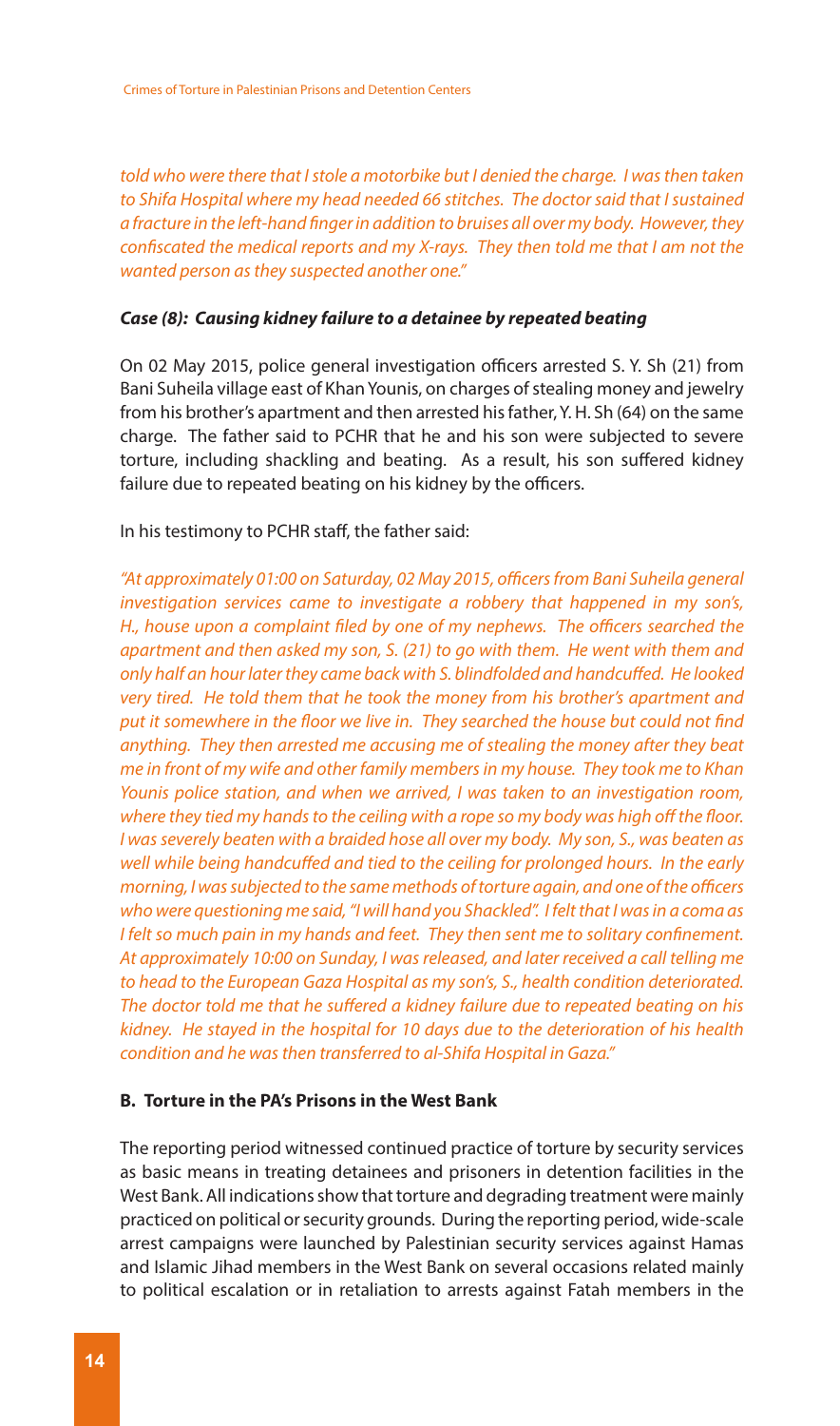Gaza Strip. PCHR closely monitored those wide-scale arrest campaigns launched against hundreds of Palestinians. Moreover, PCHR documented arbitrary arrests of civilians and locking them up in inappropriate conditions.

#### **Following is PCHR's documentation of some relevant cases:**

#### *Case (1): Civilian subject to torture and degrading treatment on grounds of participating in a demonstration in solidarity with Gaza*

On 30 August 2014, 'A. Y. Q. from Hebron turned himself in to the Palestinian General Intelligence upon receiving a call to refer to their office two days before. The complainant said to PCHR that he was subject to torture by Palestinian General Intelligence in Hebron after being arrested on the grounds of participating in an activity two days earlier protesting against the Israeli offensive on the Gaza Strip. The complainant claimed that he was subjected to severe beating, degrading treatment and insults, and his cell phone was confiscated.

#### In his testimony to PCHR, he said that:

*"… I was taken to the investigation room, where someone started questioning me about the reason behind my arrest by the Palestinian General Intelligence Service in 2009 and my travel to Sudan for a year and a half. I told him that I traveled to complete my study. He then brought charges against me about joining the Islamic Bloc at Hebron University and participating in the activities held in solidarity with Gaza. During the investigation, he threatened to beat me if I did not answer the questions. I denied the charges and wrote an affidavit about what happened and signed it. They then took me to another room, where another one questioned me. He pushed me, hit my head to the wall and slapped me on my face and hands several times in a row in addition to insulting me. I was then taken to another room, where the office guard questioned me. They later confiscated my cell phone and ID card and asked me to tell him about 10 persons affiliated with Hamas who participated in the demonstration organized on 26 August in solidarity with Gaza. I told him that I do not know, but he threatened me to close the kindergarten belonging to my brother, obstruct my study, arrest my father and fiancée and delay my wedding. He then slapped me several times on my face for around half an hour. I was then taken to the Military Medical Services Center under the guard of a number of officers. I was examined by a doctor, who made fun of me saying that the red marks on my body are due to mosquito stings. I told him that I was beaten, but the doctor said, 'No. it is nothing'. I was then taken to the office and put in a room. At approximately 23:00 on Saturday, I was released."*

#### *Case (2): Six students from Bir Zeit University Subjected to Torture by the Preventive Security Service (PSS) in Ramallah after being arrested on grounds of affiliation with the Islamic Bloc in Bir Zeit University*

On 08 September 2014, six students from Bir Zeit University were on their way to visit a friend from Shaqba village, west of Ramallah, when a military patrol comprised of 6 officers in uniform stopped them at the village's entrance near the PSS office. They arrested the students and took them to the PSS office. Those who were arrested and later released said that during the arrest, they were beaten,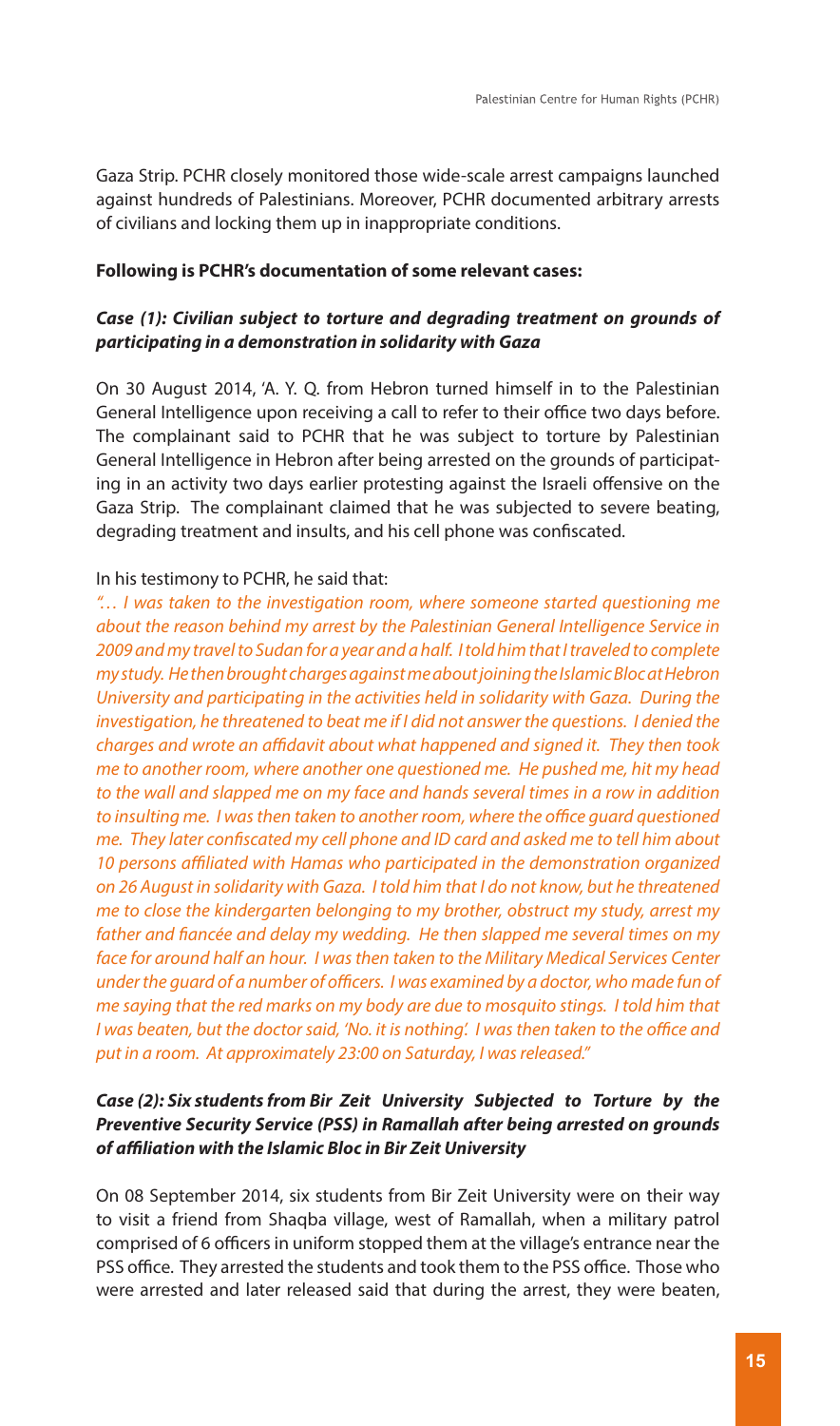insulted and subjected to degrading treatment. When they were questioned, they were beaten and threatened. At approximately 23:00, they were released.

#### 'A. H. S., who is one of the students who were arrested, said:

*"On 08 September 2014, my colleagues, M. K.; his brother M. K.; H. B.; 'A. 'A and M. S., and I were surprised by PSS officers. When they arrested us, we were severely beaten. M. D. was the most one beaten. We were taken to the PSS office, where our cell phones were confiscated and closed in addition to confiscating our ID cards. They insulted us, and I then asked about the reason behind arresting us. One of the officers said that they wanted to arrest M. S and the rest would be released. All of us were released but him. At approximately 18:00 on the same day, we held a protest against the arrest of our colleague. However, we were surprised by PSS officers surrounding the place. They arrested and beat us and then violently forced us to get into a vehicle belonging to the PSS. When we arrived at the office, we were severely and repeatedly beaten and kicked all over the body especially on the head. I was alone taken to the investigation room where I was questioned by two persons. They slapped me several times on the face, and one of them asked me to tell them what I know about Hamas Movement and the head of the Islamic Bloc in Bir Zeit University. The other one asked me to turn my face to the wall and tied my hands. He then hit my head to the wall and hit me on the neck and sensitive spots on my body. Another one then came to question me asking me to raise one hand and one leg. He then started searching me and found a permit to enter Israel. He then accused me of collaboration with Israel and then asked me about members of the Islamic bloc and the bloc's activities. At approximately 23:00, I was released."* 

#### *Case (3): "I was beaten on my head and face"*

On 22 September 2014, 'A. M. Sh (24), a student at al-Quds Open University from Bedia village, was beaten by PSS officers when he was in an olive press. Two persons dressed in plain clothes caught him and tried to take him with them. During the arrest, they beat and opened fire at him. He was then taken to their vehicle at gunpoint, and one of the officers hit him with a bottle of cold water on his face. The complainant confirmed to PCHR that while he was being transported in the vehicle, he was repeatedly hit on the head and face, insulted and threatened. They kept beating him even when he arrived at the PSS office. He was then sent to a cell until the next morning. He said that he was transferred to the Public Prosecution and after he was questioned, his case was referred to a judge, who extended his detention for 15 days pending investigation. He was then released on judicial bail until the court session. It should be mentioned that he was denied access to family and legal counsel during that period.

#### *Case (4): They sent him to solitary confinement and turned the air conditioner on after stripping off his clothes*

During the period between 23 September 2014 and 17 February 2015, L. M. 'A (21), from Hebron, was arrested several times. In his testimony to PCHR, he claimed that he was subjected to different forms of torture, including beating and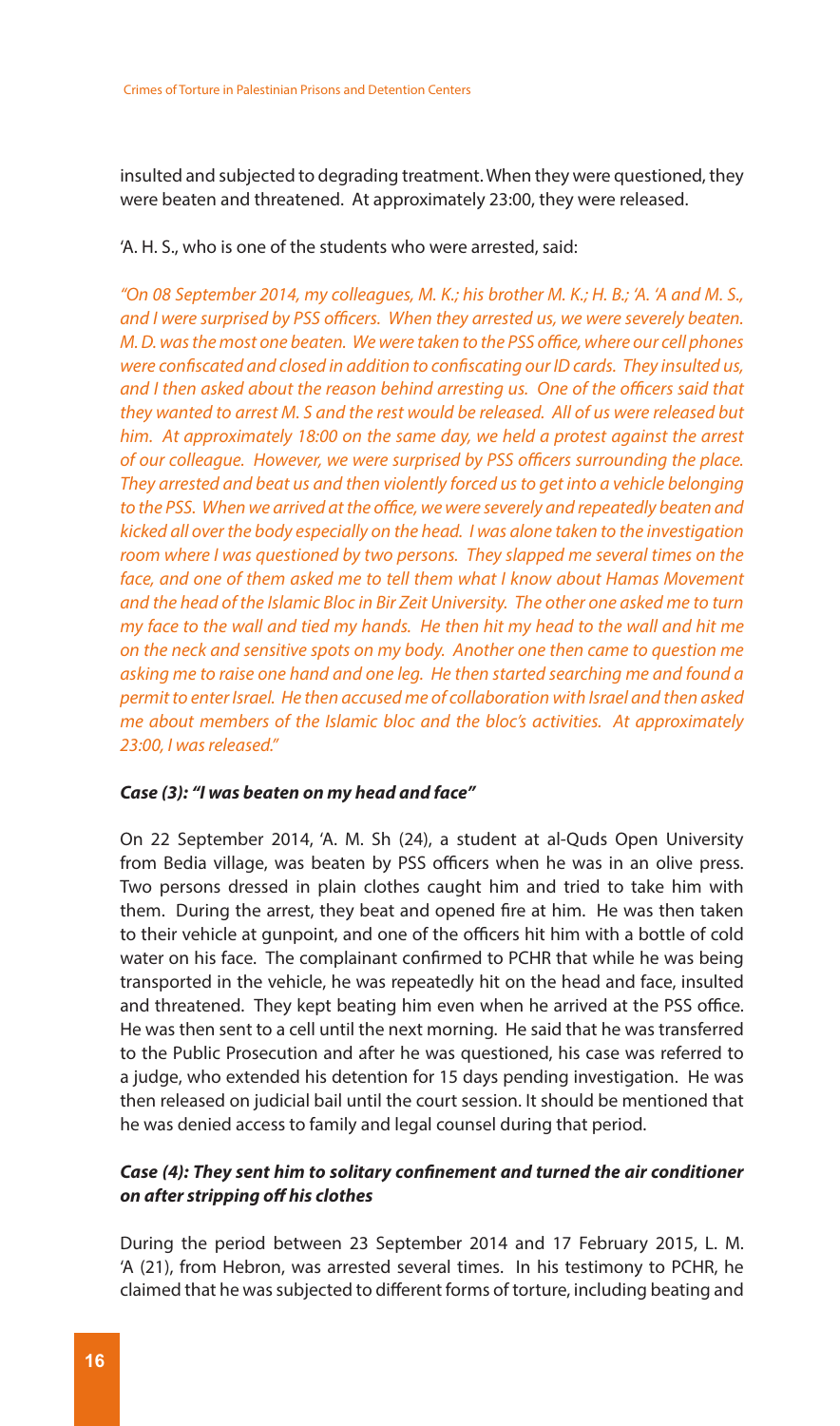stripping off his clothes while being in an air-conditioned room. The complainant added that he was questioned about student activities in Hebron University, and was also charged with possession of weapons and money laundering. However, he was released at the end with a court decision.

The first time he was arrested was on 23 September 2014 as the complainant emphasized that PSS officers raided and searched his house and confiscated my laptop and internet router. He was detained for 14 days and then referred to the Magistrate's Court in Dura, where he was charged with unauthorized possession of a firearm. During the investigation, he was asked about his student activities in the compass. He was later released by a court decision.

On 04 January 2015, he was detained again by the Palestinian General Intelligence Service for 10 days. He said: "… I appeared before the Judge of the Magistrate's Court in Hebron as I was accused of money laundering. Meanwhile, I was questioned for the second time about my student activities. During investigation, I was hit with a wood on my fingers and forced to take off my shoes in order to step on my toes with their military boots. I was released on judicial bail of 4000 Jordanian dinars."

On 21 January 2015, when he was on his way out of Hebron University, he was arrested for the third time by the Palestinian General Intelligence. He was forced to get into their car to head to the GIS office. The complainant emphasized as well that he was subjected to torture and degrading treatment, "… They took me into the investigation room, where there were 6 persons. One of them asked me about a person studying in the university, and when I said that I do not know him, they started beating me with their hands and kicking me with their feet. On Thursday morning, I appeared before the Public Prosecution and was charged with money laundering. I then appeared before the Magistrate's Court judge, who decided to extend my detention for 4 days. On Friday morning, I was questioned for the third time about my student activities in Hebron University and was beaten for the second time. On Monday, 26 January 2015, I appeared before the Hebron Magistrate's Court judge, who decided to release me on bail of 2000 JD."

On the same day I was released, the security officers arrested me again and was detained for 6 days. "… on the same day when I left the outside gate of the office, they arrested me again and sent me to solitary confinement for 6 days before I was released," he said.

One week later, the complainant was arrested for the fifth time but this time was by the PSS. He said that he was arrested for two weeks, during which he was questioned and tortured and then decided to go on a hunger strike protesting against arresting him repeatedly. "… *On Tuesday midnight, 03 February 2015, I woke up to door knocks and was surprised with officers from the PSS. I was questioned for 11 days, and sent to solitary confinement, where they turned on the air conditioner after stripping off my clothes. I was detained for 14 days, so I decided to go on a hunger strike for being detained without any charge*…," he said.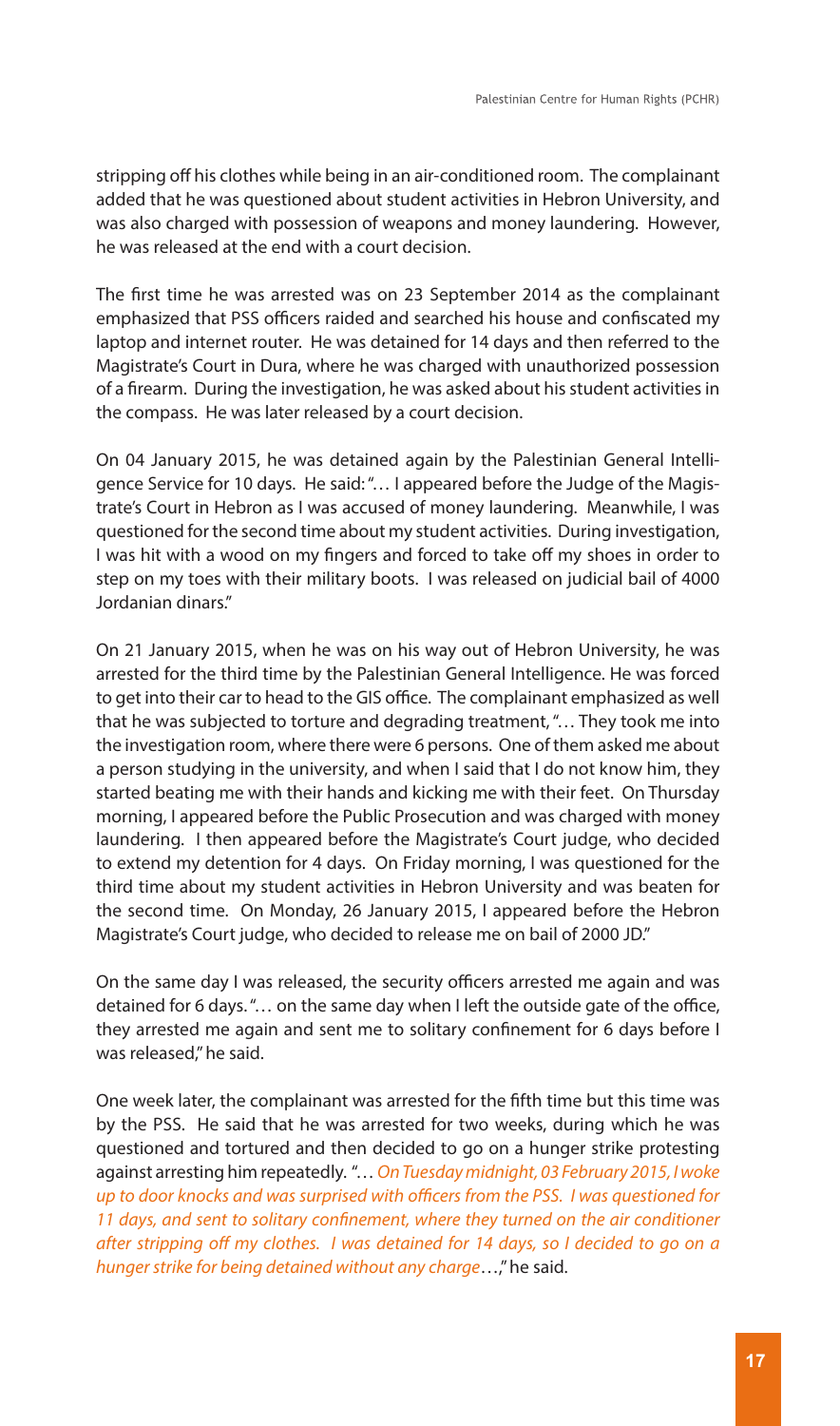#### *Case (5): Beating a child while being detained and interrogated*

On 21 November 2014, 17-year-old M. J. H., from al-Fare'ah refugee camp in Tubas, who is a high school student, was beaten up by police officers while he was being detained and questioned on that a number of children had thrown stones at a police patrol. In his testimony to PCHR, the aforementioned child said he was beaten several times while being transported by the police vehicle and even when he was questioned on the ground of being suspected of participating in throwing stones. In his testimony, he explained:

*"… I was surprised that 2 persons in plain clothes holding my shoulder and beating me with clubs… Soon after, over 20 officers of the special forces beat me throughout my body. They then put me in a vehicle that headed towards Salfit town that is 15 kilometers away from our village. Through the whole way long I was beaten on my head and face…"*

#### *Case (6): University student shackled (subjected to Shabeh) 4 times during interrogation*

On 28 February 2015, members of the Preventive Security Service (PSS) arrested E. H. G. (22), from Bir Zeit University and took him to the PSS office in Ramallah. The student said in his statement that he was subjected to Shabeh by the PSS in Ramallah while he was questioned on his participation in a protest in support of Lina Khattab, the Palestinian prisoner in Israeli jails then. He explained:

*"…After the peaceful protest organized in support of my colleague, Lina Khattab, who was arrested by Israeli forces finished, I was surprised that a PSS patrol was pursuing me. They arrested me and took me to the PSS office in al-Balou' neighborhood in Ramallah city… I was taken into the interrogation room, where an interrogator questioned me about issues relating to the activities and funds of the Islamic Bloc in Bir Zeit University. I was taken then to a corridor where I was blindfolded and shackled, during which I was asked about information relevant to Hamas movement and its funding. I was moved to another room, where I was shackled for the second time. The interrogator beat me several times on my face. I was then put on a ladder with me back on the ladder. My hands and legs were tied to the ends of the ladder. I was beaten up throughout my body. A while after that, I was returned to the interrogation room and was shackled on the ladder for the third time. On the next day morning, I was taken to the interrogation room and shackled for the fourth time, but I was released on the following day morning and the file was closed."*

#### *Case (7): A detained person hit by a stun baton throughout his body and by a gun butt on his head*

On 26 March 2015, members of the PSS attempted to arrest M. H. T. (24) when he was in front of his house in Hebron and obliged him to accompany them to search the house. M. H. T. said in his statement that while resisting the officers, he was beaten up and hit with a stun baton several times. Besides, he was hit by a gun butt on his head. He said in his statement: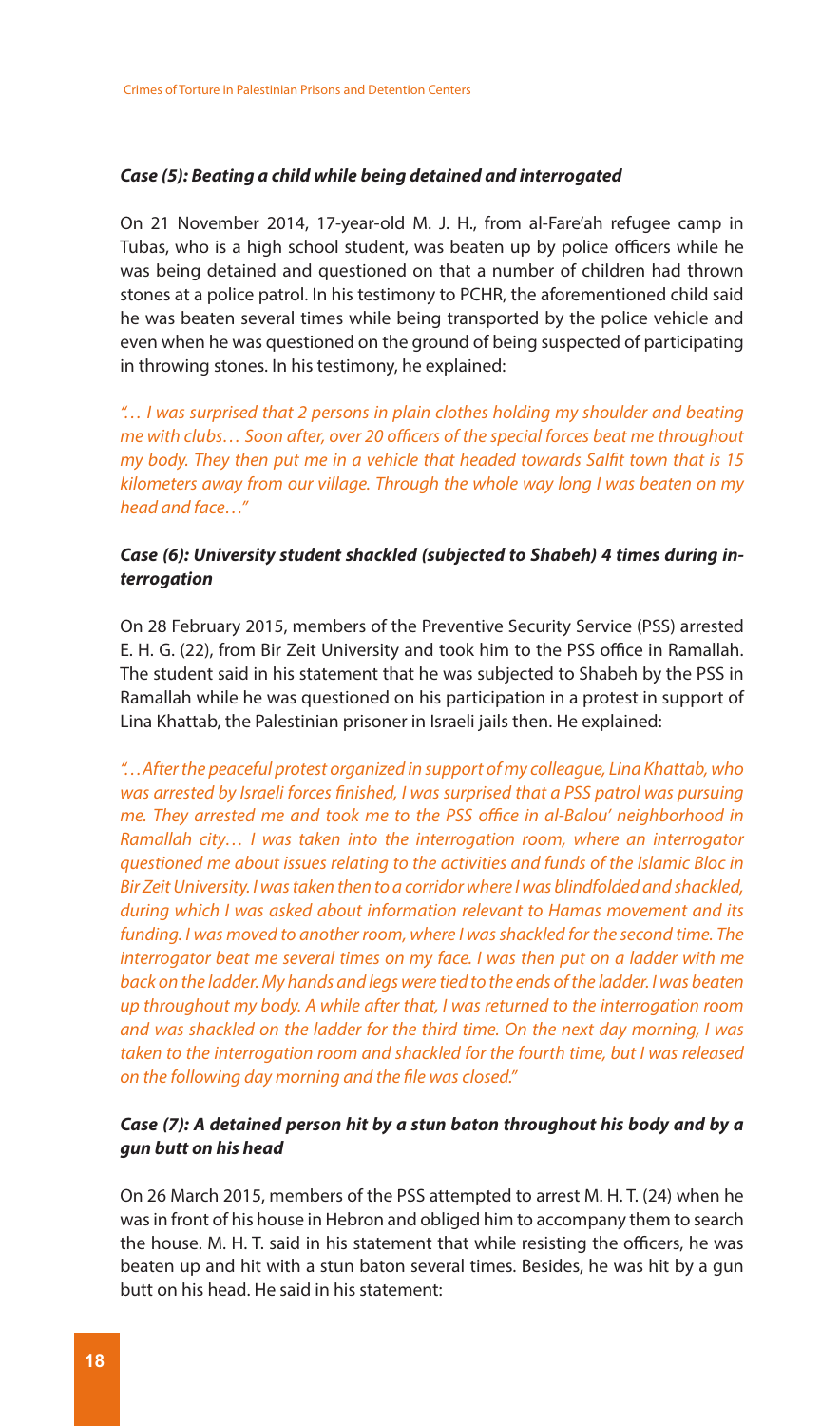*"…I was surprised to see the PSS officers in plain clothes asking me to go up to my house to be searched. One of them held me tight and then pushed me. My 8-month pregnant wife approached to help me, but someone pushed her away, due to which she fell down. I started crying for help from my brother and neighbors, but one of the officers hit me with a stun baton all over my body while another pushed me against their car to oblige me to get in. My wife approached again to push them away from me, but a security officer slapped her on the face and she fell down again. Someone then fastened a seatbelt over me and another hit me with a stun baton several times. He also kicked me in the head. In the meanwhile, I tried to escape, but an officer caught me and hit me with a gun butt on my head several times until I bled, after which, they withdrew. I was taken to the Palestine Red Crescent Society Hospital. I sustained bruises throughout my body, wounds to my head and my left eye was swollen."*

#### *Case (8): Shackled from 23:00 until the following day noon*

On 25 April 2015, J. E. S. (24) was arrested by PSS officers in Bir Zeit village and was then transferred to the PSS office in Ramallah. The aforementioned person was shackled in Ramallah on the ground of his work with the preparatory committee of the Islamic Bloc in Bir Zeit University. He said:

*"… After I went out of the university, a car, from which 3 persons in civilian clothes stepped, out stopped me. They introduced themselves as members of the PSS. They violently put me in the car and took me to their office in Bir Zeit. I was questioned there about the reason why Fatah Youth failed in the student council election and the Islamic Bloc won. At approximately19:30, I was taken to the PSS office in al-Bireh City… I was questioned again on the same issue and how the elections were held. He also asked me to list the names of persons and printing houses that helped me in the elections. He then held my neck from the back trying to choke me, took my glasses off and insulted me. Another interrogator came to question me. He put me in the corridor and shackled me with my face against the wall. He also asked me to put my hands up and space my legs out and then beat me. I was shackled from 23:00 until Sunday noon… after which, they took me down to a small and dark room, where I was shackled again while being blindfolded. On Sunday noon, 26 April 2015, I was taken to the interrogator's office to be questioned again. He asked me if I had eaten, I replied that I had never eaten since I was arrested and never been allowed to perform prayers or use the toilet. For the third time, he asked me about the elections and required details about the structure of the Islamic Bloc. At approximately 16:30, I was set free without referring me to the Public Prosecution or the magistrate's judge."* 

#### *Case (9): 2 teeth of a detainee broken as he was slapped on the face during interrogation at the PSS office in Qalqilya*

On 29 May 2015, PSS officers arrested a number of civilians on the grounds of their participation in a protest organized by the Liberation Party in Qalqilya. Some of those arrested and then released claimed they had been tortured while detained in the security facilities. In his statement to a PCHR fieldworker, Kh. A. Y. (52) said that his son and he were degradingly treated and tortured by the PSS officers while they were in detention. He said: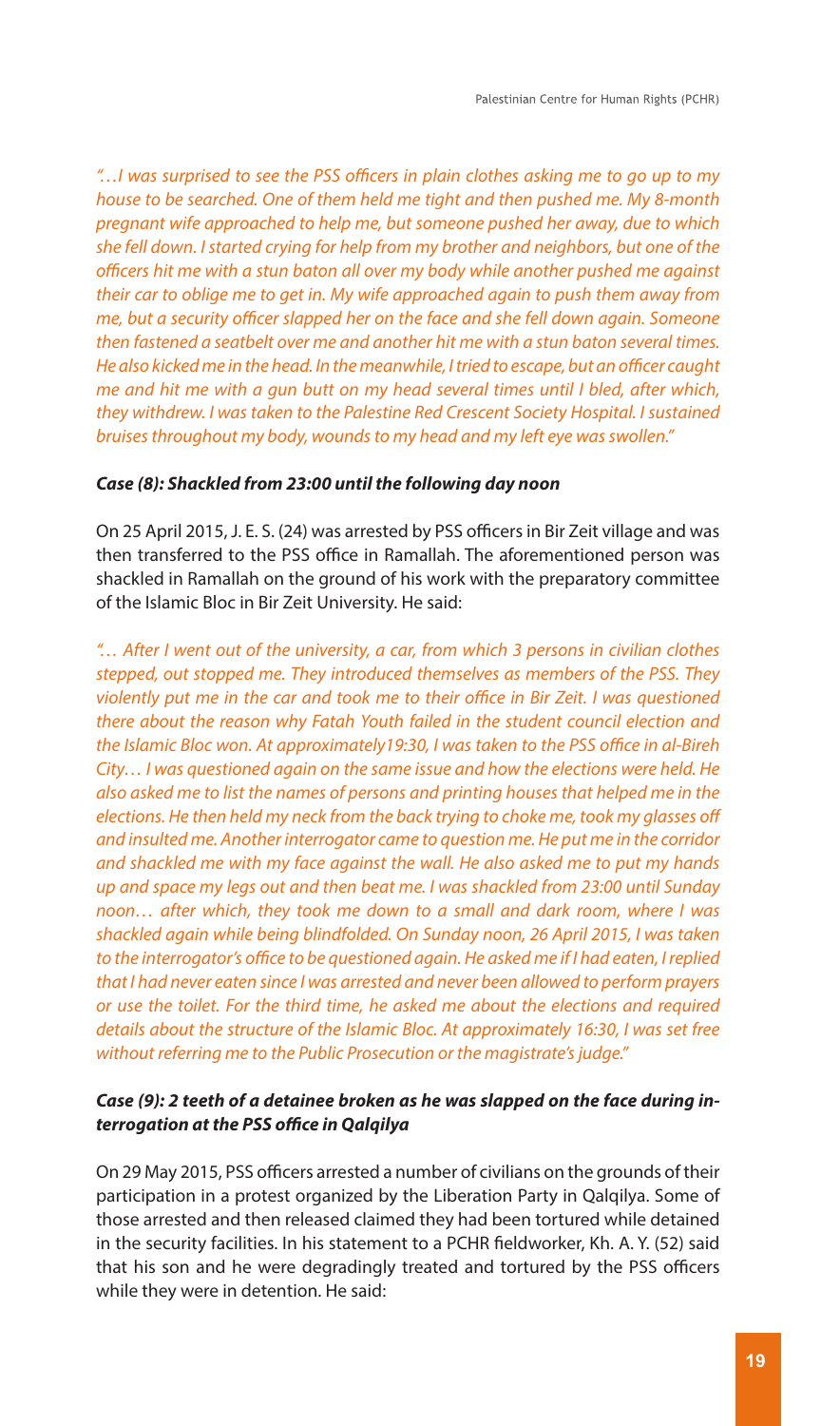*"After my son Ibrahim (25), a dentist, and I performed the Friday prayer, on 29 May 2015, in Abu Obaida Mosque in Qalqilya, I headed to my car that was 100 meters away. There were 7 armed PSS and intelligence officers in military uniform around the car in addition to other armed persons in the area. When we reached the car, one of them approached and asked for my ID without introducing himself. I told him I did not have it with me, so he started yelling and asked me to go with them. I asked him, 'Am I under arrest?' he said yes. I asked him to show me the arrest warrant, but he ironically answered, 'I am a PSS officer and I do not need an arrest warrant!!' I then said, 'This is illegal.' A quarrel erupted between him and me, due to which someone twisted my hand to the back and aggressively pulled and beat me… My son and I were beaten in the PSS office and yard with gun butts… My son, who sustained bruises to the head, face, back and arms, told me later that someone threatened to kill him… They then took me to the military health services, where they found that 2 of my teeth were broken… I saw a number of detainees being harshly beaten during my detention period…"*

In another statement, M. H. Z. (20), from Qalqilya, said that he was subjected to torture, including beating with the stun baton, strangulation and kicking, during his detention by PSS officers in Qalqilya. He said the following:

*"… PSS officers came while I was standing by a store door in the city along with some friends. They surrounded me and asked me to go with them. I asked them to show the arrest warrant, but they violently pulled me into a car. When my sick father saw them, he tried to stop the car and put his hands on it, but they hit him and drove over. Moreover, other Palestinian civilians gathered, but the PSS officers stepped out of the car and fired in the air. They also attacked two children… The car moved over to the PSS office. Once we reached it, someone slapped me on the face, another strangled me and a third one hit me with a stun baton on the back and neck. They all were kicking and beating me until I fainted… I was taken inside to the office. It was approximately 23:00, when they took me to the military health services. On our way to the health center, someone tightly tied me hands to the back with a plastic strap…"*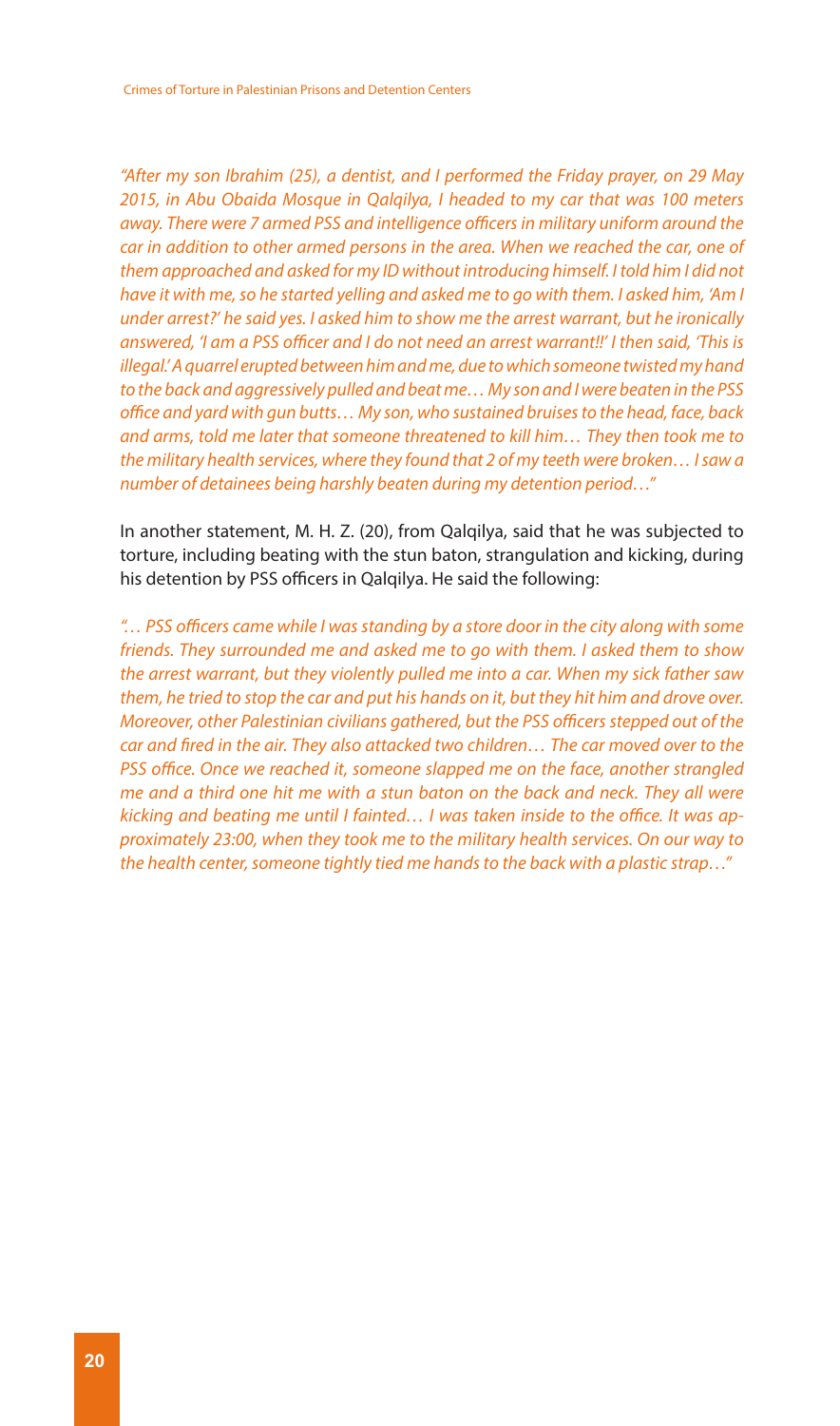# **Part II: Legal Analysis**

In April 2014, the State of Palestine acceded to the 1984 Convention against Torture and the 1966 International Covenant on Civil and Political Rights, in which Article 7 prohibits torture. Palestine's accession to these conventions constitutes a significant step towards the establishment of the State of Palestine free from torture provided that obligations stipulated in these conventions be integrated into the domestic law and the principle of the rule of law be complied with.

The report addressed a number of torture cases in the PA prisons by law enforcement officials that are affiliated with both governments in the West Bank and the Gaza Strip, which included numerous criminal acts, such as beating and other physical harm, threats of death, torture and imprisonment, insulting, sleep deprivation, deprivation of healthy food and drinking, and repetitive summoning to security offices. The objective of these acts is usually to obtain information, or repress and terrorize a political rival.

Torture is one of the crimes that have always been adopted by the PA since its establishment in 1994, as the PA utilized torture as a means in interrogation and repression of opponents. Torture was also extensively used after the Palestinian split in 2007. It became a way for political bickering between the 2 parties to the split. Moreover, the political detainees have been subjected to degrading and inhumane treatment and other forms of torture for their political affiliation. In addition, this became a basic tool in normal criminal investigations. Therefore, torture can be characterized in the PA whether in the West Bank and Gaza Strip as a part of the ruling authority's policy.

The Palestinian law prohibits torture according to the two penal codes applied in the PA territories and in the PLO Revolutionary Law 1979. However, these laws dramatically underestimate the seriousness of the crime of torture. Punishments for the crime of torture vary from one week to 5 years of imprisonment even if torture causes death of the victim. In addition to the weakness of the legal text, the PA has never brought anybody to justice for the commission of torture since it was established although hundreds of torture cases have been documented in the PA detention facilities since the PA was established. This proves the legal characterization of torture as being part of the general policy of the PA in the West Bank and Gaza Strip but not just individual actions.

In fact, the PA is internationally obliged not to employ torture and to criminalize it according to the customary international law. Therefore, the competent authorities in the PA have to highlight legal texts criminalizing torture. What is more important is to hold the perpetrators accountable and bring them to justice according to those legal texts.

The crime of torture is not subject to any statute of limitations both domestically and internationally, as Article 32 of the Palestinian Basic Law provides that violations of any freedoms or liberties that have been guaranteed by law or by this Basic Law shall be considered a crime and may not be subject to any statute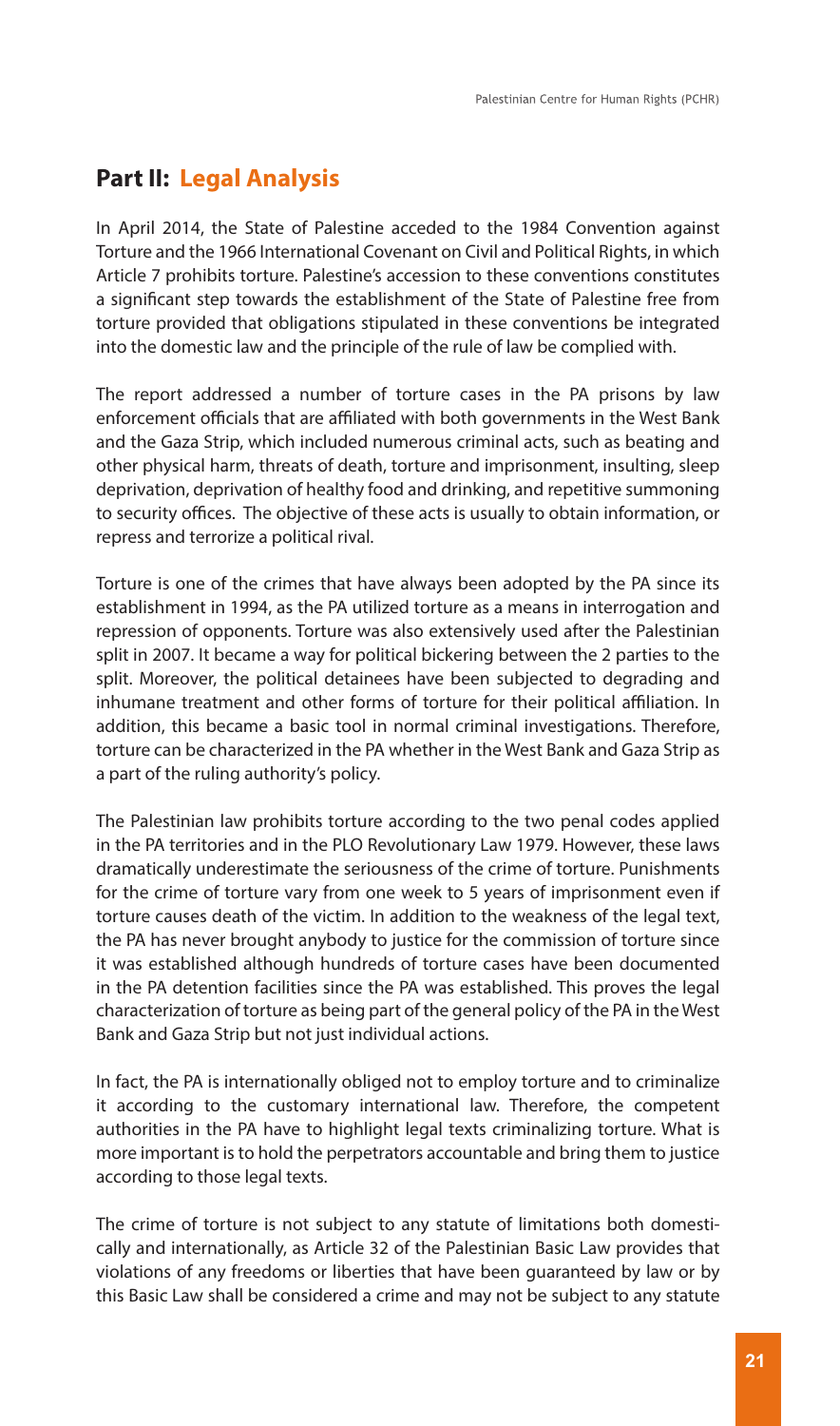of limitation. This concept has been confirmed by numerous international courts and those of universal jurisdiction.

**This part of the report addresses the legal analysis of acts committed by law enforcement officials, and categorizes them according to domestic and international laws. It also illustrates the criminal responsibility for the crimes of torture committed within the PA.**

#### **First: Domestic Law**

The term "torture" is not mentioned in the two penal codes applied in the West Bank and Gaza Strip and even the PLO Revolutionary Law 1979, but the Palestinian Basic Law mentioned "Torture" in article 13. However, the Palestinian law includes articles criminalizing acts that constitute a crime of torture as defined in article 1 of the Convention against Torture. The articles are article 108 of the Penal Code applied in the Gaza Strip, article 208 of the Penal Code 1960 applied in the West Bank and article 280 of the PLO Revolutionary Law 1979. This part of the report clarifies the view on confessions obtained under torture, crimes documented by PCHR some of which constitute crimes according to both Penal Codes enforced in the Gaza Strip and the West Bank, and the efficiency of these articles to eradicate the crime of torture of the PA bodies.

#### **A. Confessions under Torture**

Article 13 of The Palestinian Basic Law stipulates the invalidity of confessions under torture, as well as article 114 of the Criminal Procedure Code. Thus, all rulings convicting suspects based on these confessions are null, as codified in article 477 of the Criminal Procedure Code that procedures subsequent to a void procedure shall be considered void if they are based on such void procedure. These articles are in coherence with article 15 of the International Convention against Torture, *"Each State Party shall ensure that any statement which is established to have been made as a result of torture shall not be invoked as evidence in any proceedings, except against a person accused of torture as evidence that the statement was made."*

#### **B. Criminalization of Torture in the Palestinian Law**

The Penal Codes applied in the PA territories incriminate torture, but not all forms of torture, only torture resulting in obtaining confessions or information. The above-mentioned codes do not address torture as a punishment or means of intimidation. Moreover, they do not include provisions criminalizing torture by psychological methods. Following is the explanation and analysis of provisions criminalizing torture in Penal Codes applied in the PA:

#### **1. The Penal Code No. 74 of 1936:**

This Penal Code No. 74 of 1936 is applied in the Gaza Strip. Some articles in the Penal Code No. 74 of 1936 criminalize acts constituting a torture crime as defined in article 1 of the Convention against Torture. However, the Code does not use the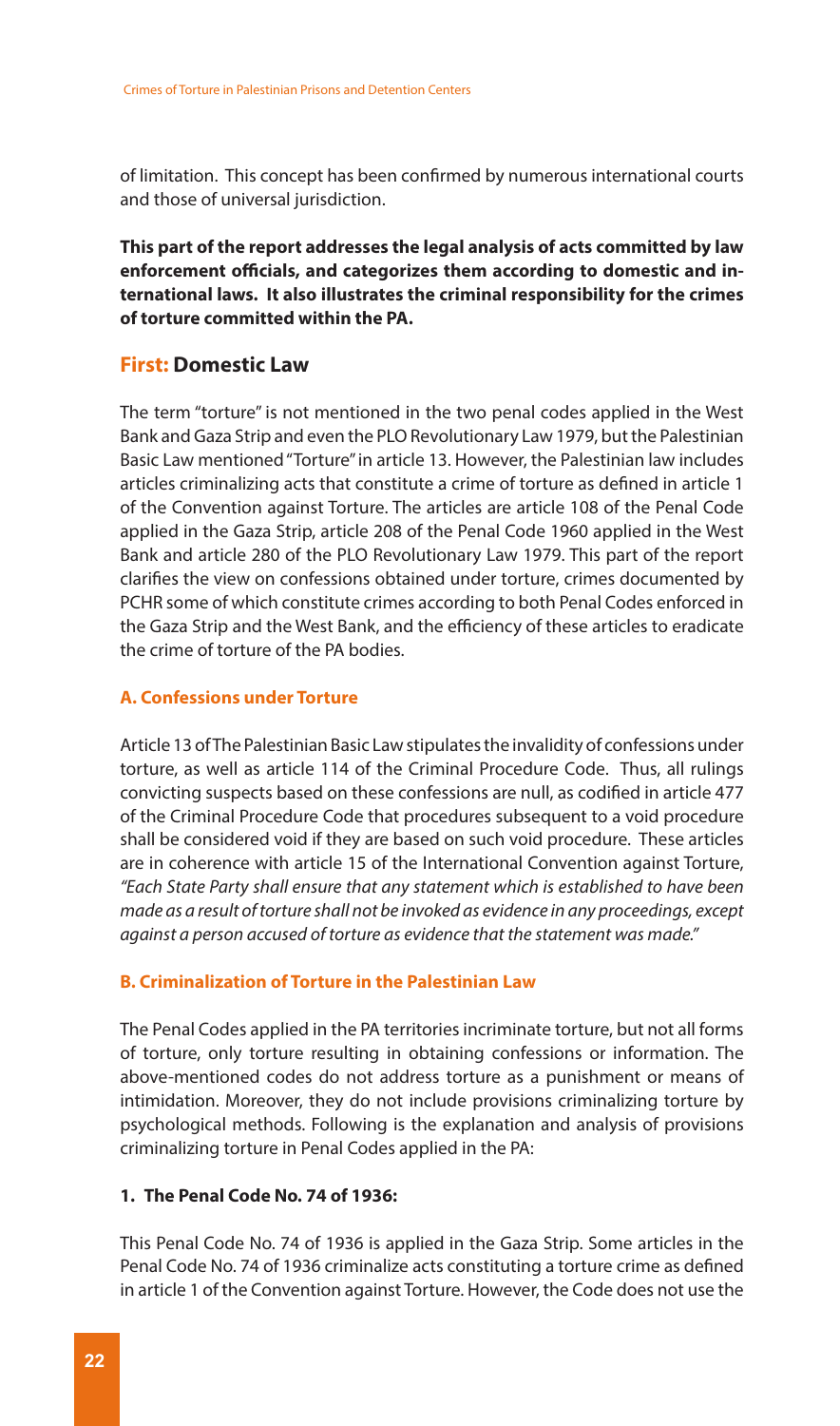word "torture". Article 108 criminalizes torture although it does not use the word "torture". It only mentions the use of violence or force. In addition, torture is criminalized in case of using violence or force to obtain confessions or information. The above-mentioned article states that *"Each public servant who exposes a person to use force or violence or orders him to use force or violence against a third person to obtain from him or from his family confessions on an offense or information related to an offense is considered committing an offense".*

The above-mentioned article criminalizes torture, but considers it as an offense<sup>2</sup>. This gives the judge the authority to reduce the punishment to one week of imprisonment or even impose a fine. In fact, this punishment does not match the gravity of the crime of torture, besides, that punishment is not deterrent. Moreover, the PA has failed to prosecute the perpetrators. We can notice that the abovementioned article criminalizes torture in its narrowest meanings, as the article mentions only torture by violence or force without pointing out other forms of torture like threats, verbal insults, denial of sleeping or food or water, and other forms of inhuman and degrading treatment. The article also limits criminalization to the torture practiced in order to obtain information or confessions. Thus, all torture acts committed for other purposes, such as punishment or intimidation, are not within the scope of the criminalization mentioned in this article.

PCHR emphasizes that the above-mentioned article is inadequate to deal with the crime of torture in the Gaza Strip as it does criminalize many forms of torture as explained. In light of the flaws found in the aforementioned article, it is possible to use other articles from the 1936 Penal Code that criminalize other acts, which fall under the international concept of crime of torture. The most significant articles are as follows:

#### **A. Articles that can be used to cover some torture cases, which are not practiced to obtain information or confession:**

Article 238 stipulates, "Any individual who illegally inflicts harm on another person is considered to have committed a felony punishable by imprisonment for a term of 7 years". Article 5 of the same Law identifies harm as "that which endangers the human life;" thus, any torture incident causing severe injuries that may jeopardize the life of the victim subjects its perpetrator to 7 years of imprisonment.

Article 250 states, "Any individual who has attacked another and caused him/her physical harm is considered to have committed a felony," as article 5 stipulates that "Any physical harm, disease or mutilation, whether permanent or temporary". Thus, any acts of torture that do not fall under severe harm still criminalize their perpetrators and hold them accountable under these articles and so they are considered as criminals, punishable by imprisonment or fine, as determined by a judge.

<sup>2.</sup> According to article 5 of the Penal Code 1936, the punishment for an offence ranges between one week to 3 years.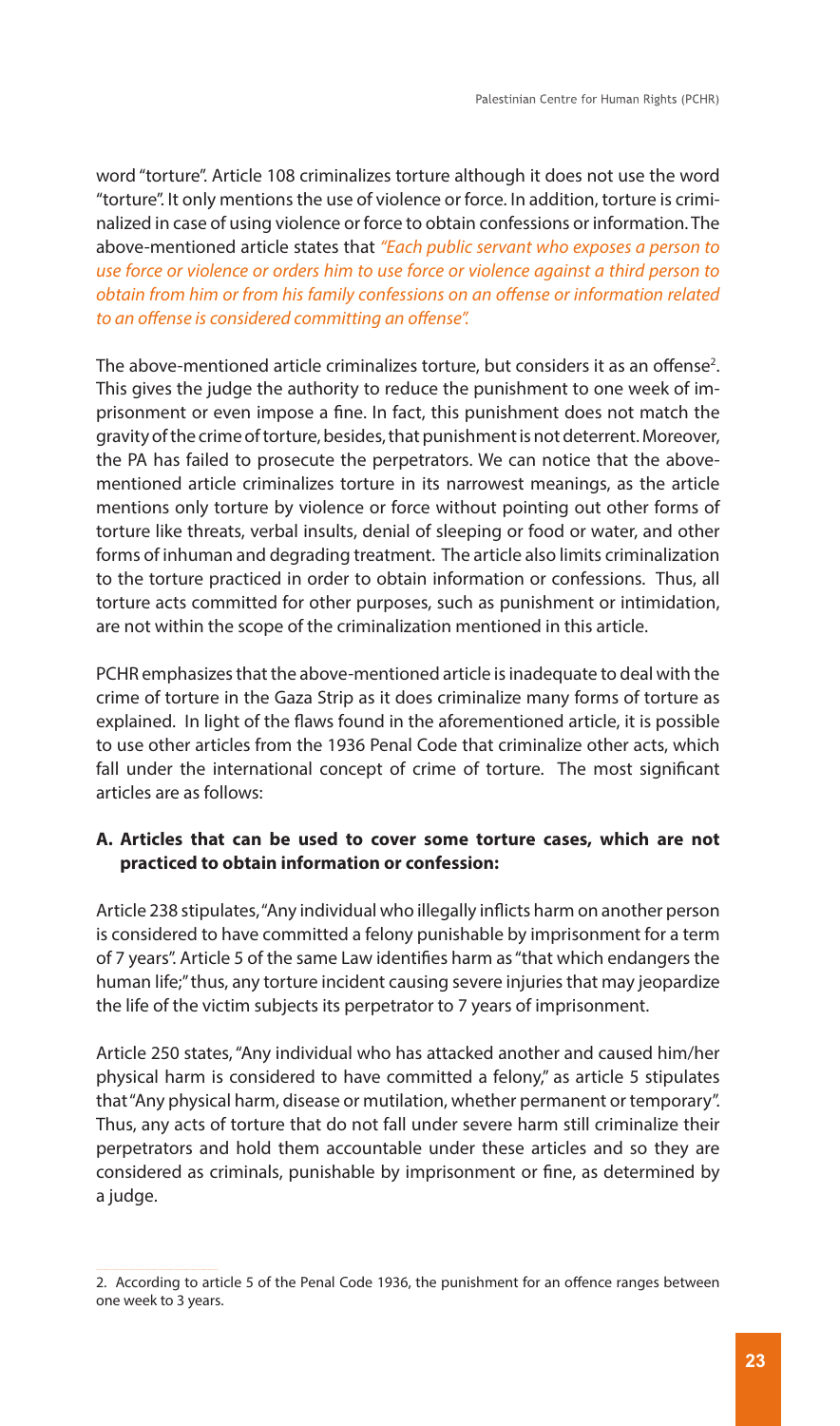Article 241 states that anyone who "Cuts another illegally, is considered to have committed a felony". The law defines a cut as "Any cut that causes a tear in any of the body's external membranes, in illustration, a membrane is considered external if it is touchable without cutting through any other membrane." Thus, any form of torture that results in a cut makes its perpetrator accountable for committing a felony, punishable by imprisonment ranging from a week to three years or a fine, as determined by the judge.

#### **B. Articles that can be used to cover some torture crimes, which are not based on physical violence:**

Article 242 stipulates that "Anyone whose duty is to provide the necessities of life for another person and fails to do so without a legitimate excuse, endangering the life of that person or allowing the possibility of it, or causing permanent damage to their health or allowing the possibility of it, is considered to have committed a crime." Thus, those responsible for depriving prisoners from healthy meals are considered to have committed a crime punishable by imprisonment ranging from a month to three years or a fine, as decided by a judge.

Article 244 stipulates that "Any individual that acts illegally or fails to act as required from them, causing by this action or failure of acting to harm to another, is considered to have committed a felony and is punishable by imprisonment for 6 months or a fine of £50 Pounds, or both." This article criminalizes any action which inflicts harm on another; thus, this article is applicable to all forms of torture that do not fall under other articles.

#### **C. Articles can be used to cover some cases of psychological torture:**

Article 100 states that any individual who "threatens another with the intent to harm them, their reputation, money or a person affiliated with them in order to force them to do something they are not legally obliged to or to neglect doing something in their legal capacity, is considered to have committed a felony." Psychologically threatening inmates with the actions mentioned in this article to force them to do or to confess to something is considered a felony under this article. According to article 217, the prisoner has the right to be silent, as it states "The prisoner has the right to remain silent; their silent or refusal of answering is not considered a confession". Therefore, the law does not regard confessions as a necessity.

#### **2. The Penal Code No. 16 of 1960:**

The 1960 Penal Code applied only in the West Bank does not mention the term "torture". However, some articles criminalize acts that represent the crime of torture as defined in article (1) of the Convention against Torture. Of those articles is Article (208) that stipulates:

"1. Anyone who subjects a person to any form of violence or coercion prohibited by law with a view to obtaining a confession to a crime, or information relating thereto, shall be punished by imprisonment for three months to three years. 2. If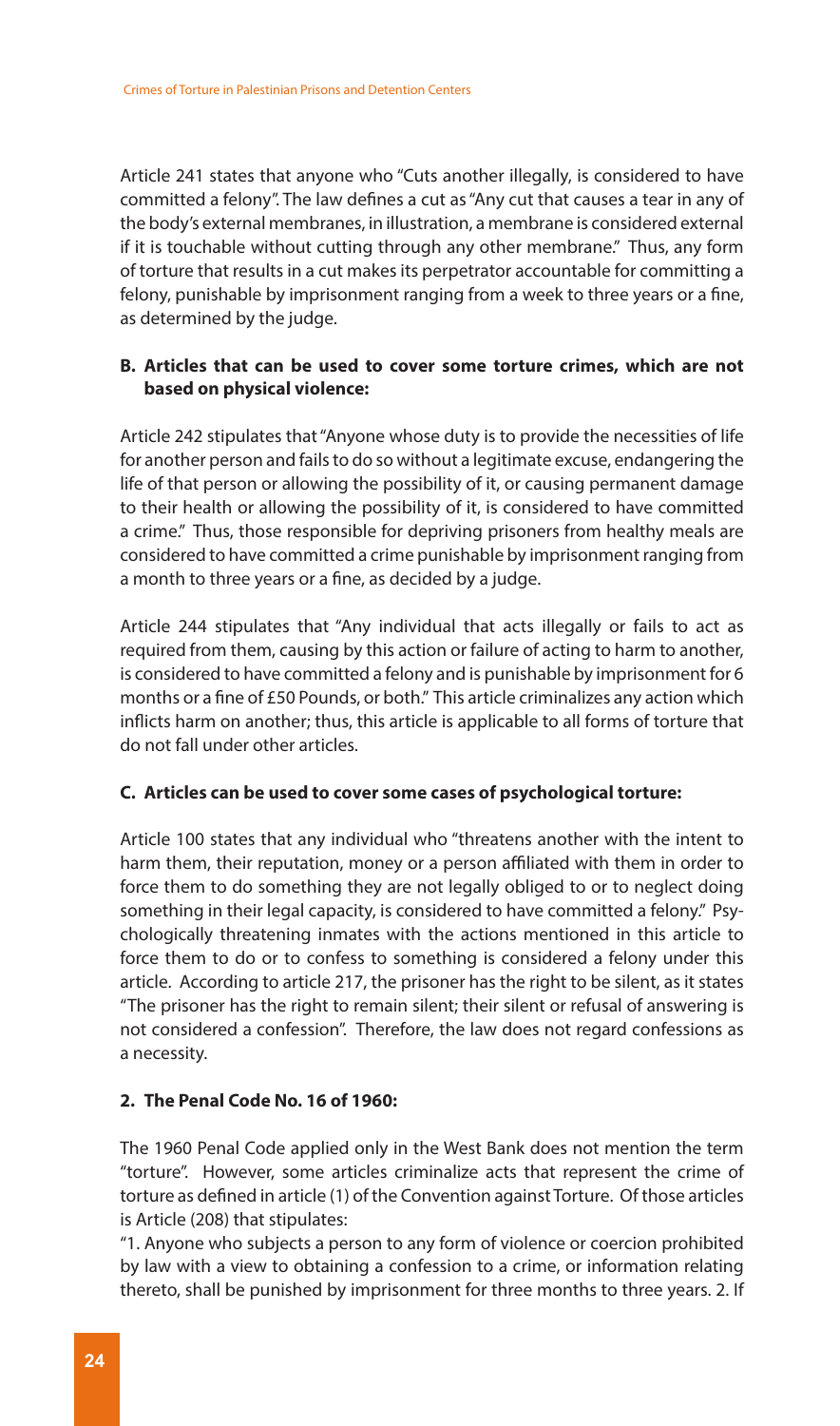such acts of violence or coercion lead to sickness or injury, the penalty shall be imprisonment for six months to three years, unless such acts call for a more severe penalty."

What imperfects this article is that it narrowly criminalizes torture as it does not criminalize psychological torture and inhuman and degrading treatment. It does not either criminalize the torture acts, whose purpose is not for obtaining information or confessions. Moreover, this article leaves the door open for the use of forms of torture if the law permits them when it uses the phrase "prohibited by law." The aforementioned article also comes with a punishment that is not commensurate with the seriousness of the crime of torture and does not deter perpetrators as the minimum punishment is 3 to 6 months if torture caused wounds or disease.

PCHR believes that the aforementioned article gives the perpetrators of the torture crime the opportunity to impunity in addition to PA's failure to prosecute the crime of torture. However, other articles from the 1960 Penal Code can be used to prosecute acts that constitute torture such as Articles (333), (351) and (354).

#### **A. Articles that cover torture incidents that is not practiced to obtain information or confession:**

According to article 333 of the Penal Code, "Any individual who willfully beats, cuts or harms another with any means of violence; and as a result of the assault, the victim suffered of a sickness or an inability to work for more than 20 days, is punishable by imprisonment ranging between 3 months and 3 years." Thus, any form of torture that includes beating, cutting or harming the victim to the extent that they are not able to work for 20 days, convicts the aggressor of committing a felony and is punishable by imprisonment ranging between 3 months and 3 years. Moreover, any person who causes, as a result of the commission of a violent act, the victim a permanent disability or the abortion of a woman he knows to be pregnant shall be sentenced, as provided in articles 235 and 236 of the same Code, to temporary hard labor for a period not exceeding ten (10) years. However, if the victim is only held from work for less than 20 days or has not suffered any disabilities, the aggressor shall be sentenced with imprisonment for a year or fine, noting that in case the disablement is for less than 10 days, the case cannot be enforced against the aggressor unless by an official complaint filed by the victim. These legal texts can be used to cover torture incidents that is not practiced to obtain information or confession.

#### **B. Articles that can be used to cover cases of psychological torture:**

Article 351 provides that "Any individual, who verbally threatens another with a crime punishable with the death penalty or with hard labor for life, is considered to have committed a felony punishable with imprisonment ranging between a month and two years." Accordingly, threatening prisoners with death or any other offense that is punishable with hard labor for a period amounting to 15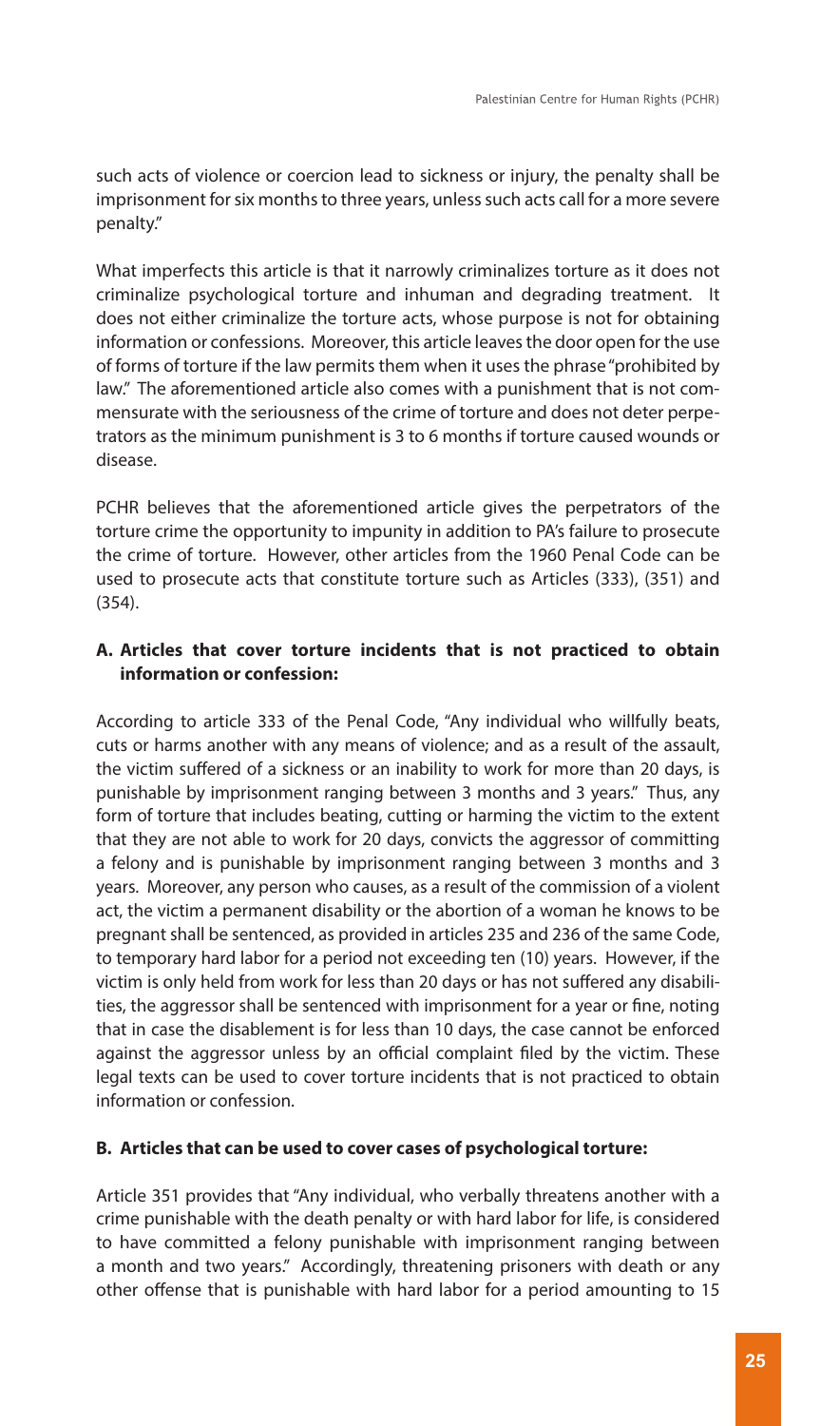years in order to get confessions from them is considered a crime punishable in accordance with the aforementioned article.

Article 354, which covers all threatening cases that are not previously mentioned in the Code, states that "Any individual that threatens of harming another illegally, whether verbally or in any of the means codified in article 73, which resulted in severe psychological damage to the victim, is punishable with imprisonment for a week or a fine not exceeding 5 Jordanian Dinars." Article 73 covers the means of threatening, such as signals, pictures or writing. Thus, the methods of threat used against prisoners whether with writing, signals or verbal insults are considered violations as codified in this article and are punishable with imprisonment for a period not exceeding a week or a fine.

#### **3. The 1979 PLO Revolutionary Law3**

This law has been applied in the West Bank and Gaza Strip on military personnel or crimes committed in military zones. Article (280) of this law provides that: *"A person who subjects another person into forms of torture not allowed by the law in order to obtain confessions or information on a crime shall be sentenced to at least 3-month imprisonment. If violence leads to an illness or injury, sentence will be at least 6-month imprisonment. If torture leads to death, punishment will be at least 5 years of hard labor."*

It is clear in the aforementioned article that it criminalizes only one form of torture, which is using it in order to obtain information or confessions. Thus, torture that is not intended to obtain information is not part of the criminalization mentioned in the aforementioned article. What makes it worse is that the nature of punishments imposed on this serious crime as these punishments start from three months up to six months in case of causing an illness or injury in addition to five years in case the victim of torture died. These punishments underestimate the seriousness of torture crime and victims' sufferings and do not contribute to achieving the appropriate deterrence to eliminate this crime. It is also obvious that this article is better than the other two articles in the previous penal codes when it used the "A person who subjects another person into forms of torture" sentence which is subject to interpretation. Thus, it concludes that other forms of torture such as deprivation of sleep and food or use of threat.

### **Second: International Law**

The prohibition of the crime of torture is codified in various parts of international law, as it is considered as a violation of human rights, a war crime and, in certain cases, a crime against humanity. This section discusses the basis of the PA's adherence to international law related to the prohibition and criminalization of torture, and the legal characterization of the crimes of torture committed in both the Gaza Strip and the West Bank from the view of international human rights and humanitarian laws.

<sup>3.</sup> PCHR has expressed several times its reservation over this law as it is unconstitutional and was not issued by a competent legislative authority or even constitutional body in the PA. Moreover, this law includes serious gaps, texts open to multi-interpretations and exaggerated penalties. For example, the abovementioned law approves death penalty for 45 crimes.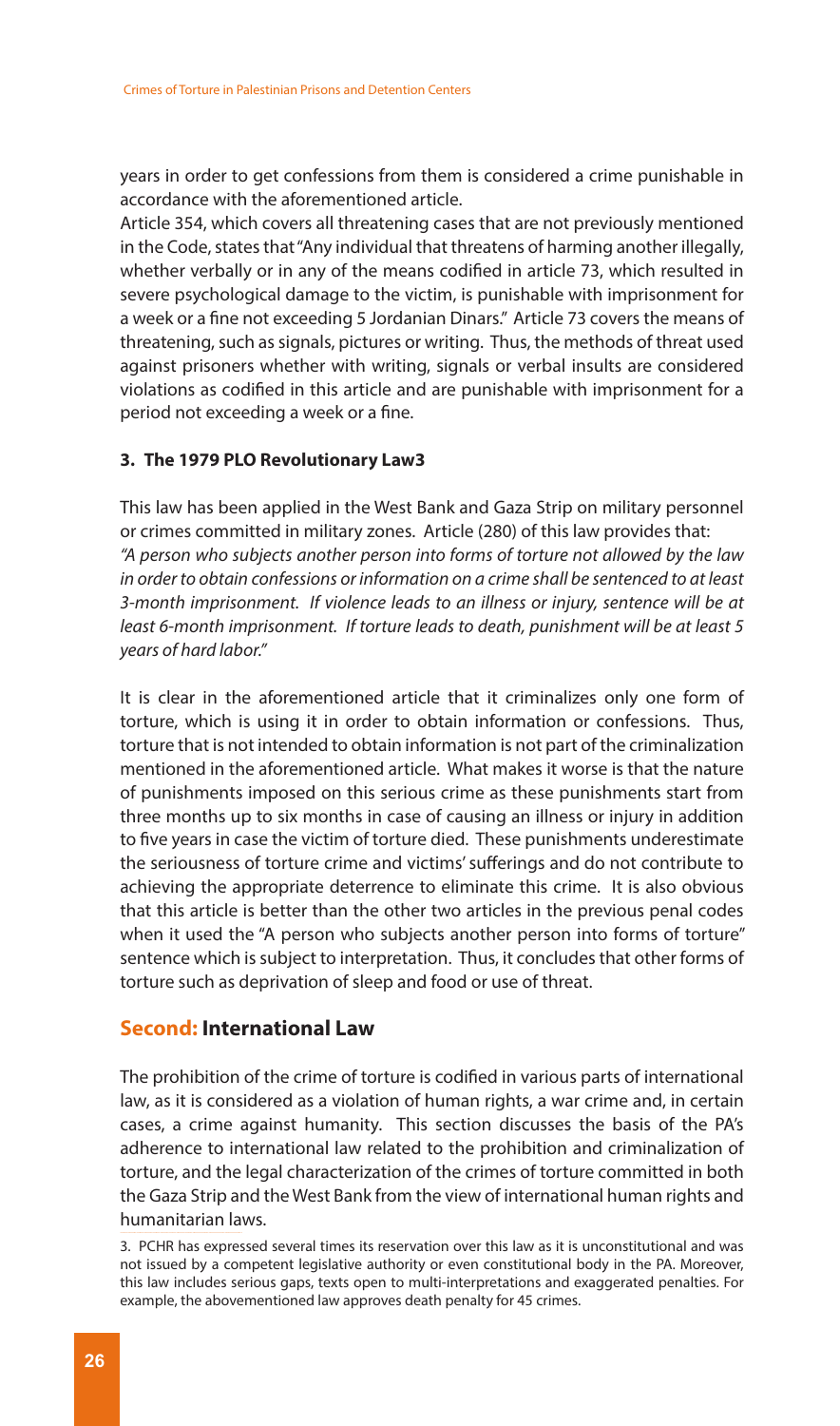### **A. Basis of PA's adherence to international law related to the crime of torture**

- 1. The 1984 Convention against Torture acceded to by the PA in April 2014;
- 2. The 1966 International Covenant on Civil and Political Rights acceded to by the PA in April 2014;
- 3. The four Geneva Conventions of 1949, and signed by the PA in April 2014; and
- 4. The Customary international law that incriminates torture in times of war and peace.

### **B. Criminalization of torture is an international obligation on the PNA**

The PA acceded to the 1984 Convention against Torture and the 1967 International Covenant on Civil and Political Rights, in which article 7 stipulates the prohibition of torture. These conventions obliges the PA to prohibit torture and take all necessary measures to guarantee that, including integration of these obligations into domestic laws. Moreover, they confirm that prohibition of torture is a peremptory norm and not an exception, and nothing may be invoked as a justification of torture. Article (2) of the Convention against Torture provides that:

- *1. "Each State Party shall take effective legislative, administrative, judicial or other measures to prevent acts of torture in any territory under its jurisdiction.*
- *2. No exceptional circumstances whatsoever, whether a state of war or a threat of war, internal political instability or any other public emergency, may be invoked as a justification of torture.*
- *3. An order from a superior officer or a public authority may not be invoked as a justification of torture."*

### *Article (4) also provides that:*

- *1. " Each State Party shall ensure that all acts of torture are offences under its criminal law. The same shall apply to an attempt to commit torture and to an act by any person which constitutes complicity or participation in torture.*
- *2. Each State Party shall make these offences punishable by appropriate penalties which take into account their grave nature."*

Article (2) of the International Covenant on Civil and Political Rights provides that all obligations mentioned therein shall be respected including of course article (7) that prohibits torture and cruel and inhuman treatment. Article (4) of the same covenant considers article (7) as one of the articles that cannot be derogated from in time of emergency.

Thus, the PA is obliged by the two present covenants and the customary international law to abstain from committing acts of torture and punish such act. It also obliges the PA to submit reports to the treaty bodies. These bodies includes the Committee against Torture set up by the Convention against Torture and the Human Rights Committee set up by the International Covenant on Civil and Political Rights. The PA must mention in these reports the measures it has taken to give effect to its undertakings under the Convention as stipulated in Article (19) of the Convention against Torture and Article (40) of the International Covenant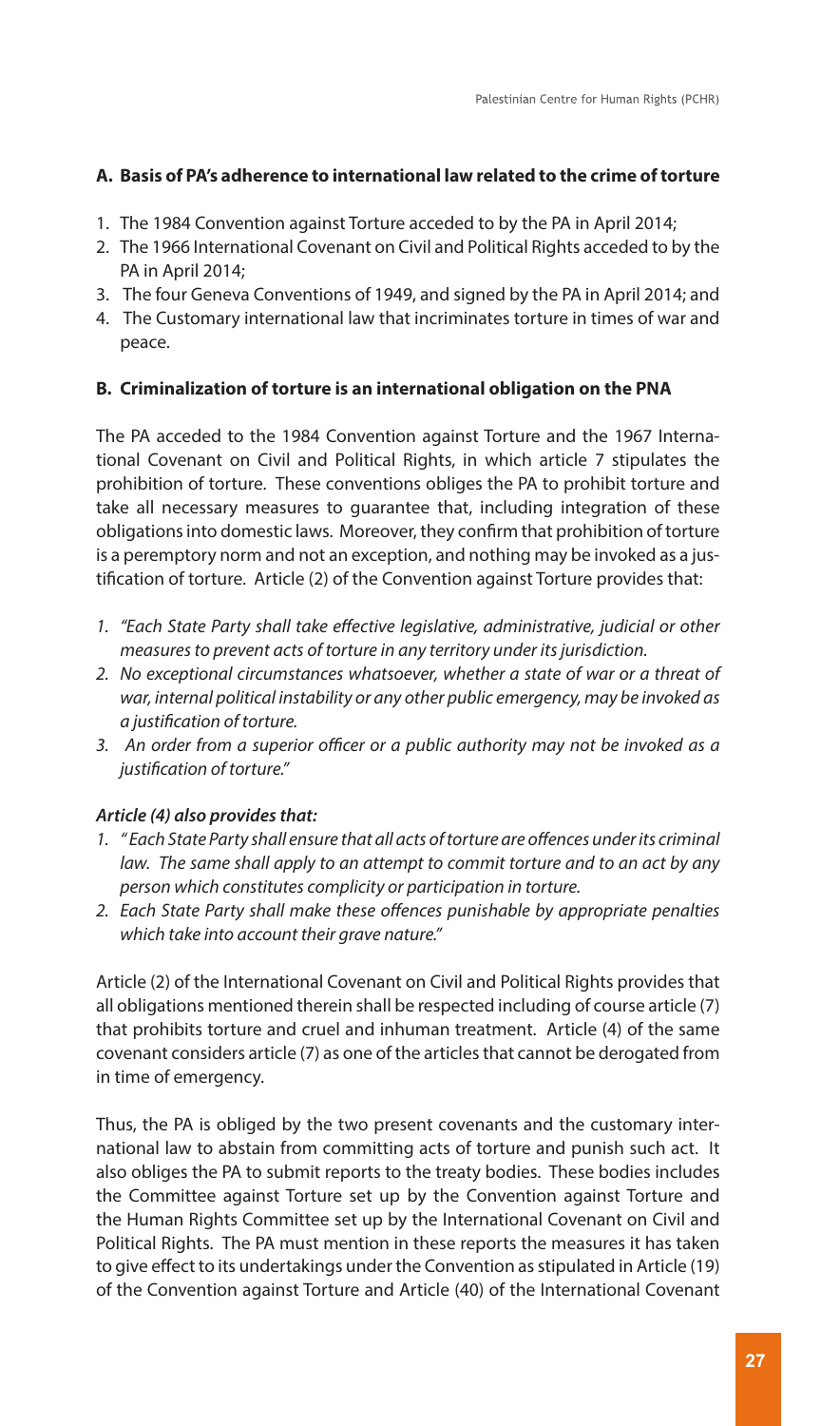on Civil and Political Rights. According to Article (19), the PA is bound to submit a report within a year and then to submit a periodic report every four years.

#### **C. The legal characterization of crimes of torture committed against Palestinian prisoners in PA facilities under international law**

Article 1 of the Convention against Torture defines torture and set 3 elements that gives rise to the crime of torture:

- 1. Severe pain or suffering, whether physical or psychological, intentionally inflicted on a person. It does not include pain or suffering arising only from, inherent in or incidental to lawful sanctions.
- 2. It is for purposes such as obtaining information or a confession, punishment or for any reason based on discrimination of any kind
- 3. When such pain or suffering is inflicted by or at the instigation of or with the consent or acquiescence of a public official or other person acting in an official capacity.

Upon studying the cases of assaults inside Palestinian prisons and detention centers, it was found that assaults with beating, shackling, insults and threats against prisoners caused them severe psychological and physical harm. Furthermore, these assaults were in violation of multiple provisions of the Palestinian law as illustrated above. The objective of torture was to obtain information from detainees, and in other times it was used as a form of punishment or coercion because they are affiliated with a different political party. These attacks were also committed by law enforcement officials in prisons and detention facilities; therefore, the attacks committed inside the PA's prisons and detention facilities in the West Bank and the Gaza Strip are explicit crimes of torture which proves that the PA commits a clear violation of the customary and official international human rights law.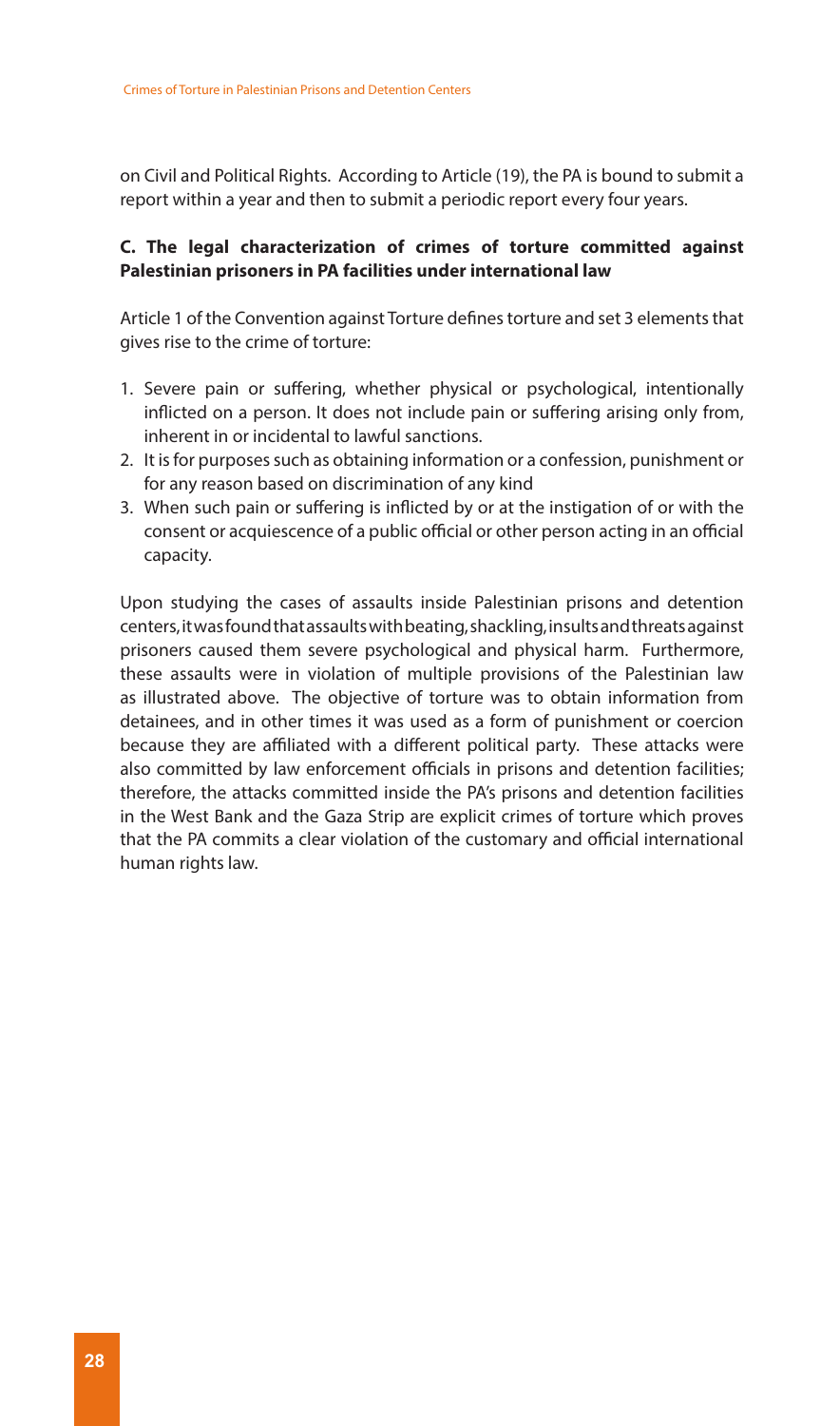# **Part III: Persons Responsible for Torture in the PNA**

The issue of criminal liability for the crimes of torture is often brought to focus, especially identifying those responsible for these acts. The criminal responsibility for the crimes of torture falls on four parties: The perpetrators of torture; those who ordered it; the commander who knows or is supposed to have known of the occurrence of torture; and partners or accomplices in the crime of torture, including international donors to the PA security establishment.

#### **1. The perpetrators of torture:**

A direct perpetrator of torture is responsible for committing the crime and may be prosecuted nationally and internationally. The perpetrators of torture may not use the pretext of receiving orders from their superiors, as confirmed in article 61 of the Jordanian Penal Code of 1960 which denied the absence of criminal responsibility of a subordinate in case an illegal order is issued. Article 74 of the Civil Service Law states that:

*"No employee is excused from the disciplinary penalty under the pretext of receiving an order from their superior, unless it is proven that the violation was in execution of a written order issued by their superior, after having pointed out the violation of such conduct in writing."* 

Therefore, the perpetrators of torture, under an order issued by a superior, is of full criminal responsibility for their actions even if it was in execution of an order.

Furthermore, international courts and tribunals that have the powers of universal jurisdiction support the principle of not accepting receiving an order from a superior as a pretext for committing crimes of torture or other crimes that constitute grave breaches of the Geneva Conventions, as Article 2 of the Convention against Torture of 1984 stated:

*"An order from a superior officer or a public authority may not be invoked as a justification of torture."*

#### **2. Those who issue orders to use torture**

The person responsible for issuing the order is considered, in accordance with article 80 of the Jordanian Penal Code which is enforced in the West Bank, the instigator of the crime; article 81 also state that they shall be sentenced with a lesser penalty than the direct perpetrator. It is codified in the first paragraph of the article:

*"An instigator of a crime is that who pushed another to commit a crime by bribing them whether with money or presents, threatening them, trickery or abuse of their stature."*

On the other hand, the British Penal Code of 1936, which is enforced in the Gaza Strip, considers the commander and the perpetrator to be equal in the crime as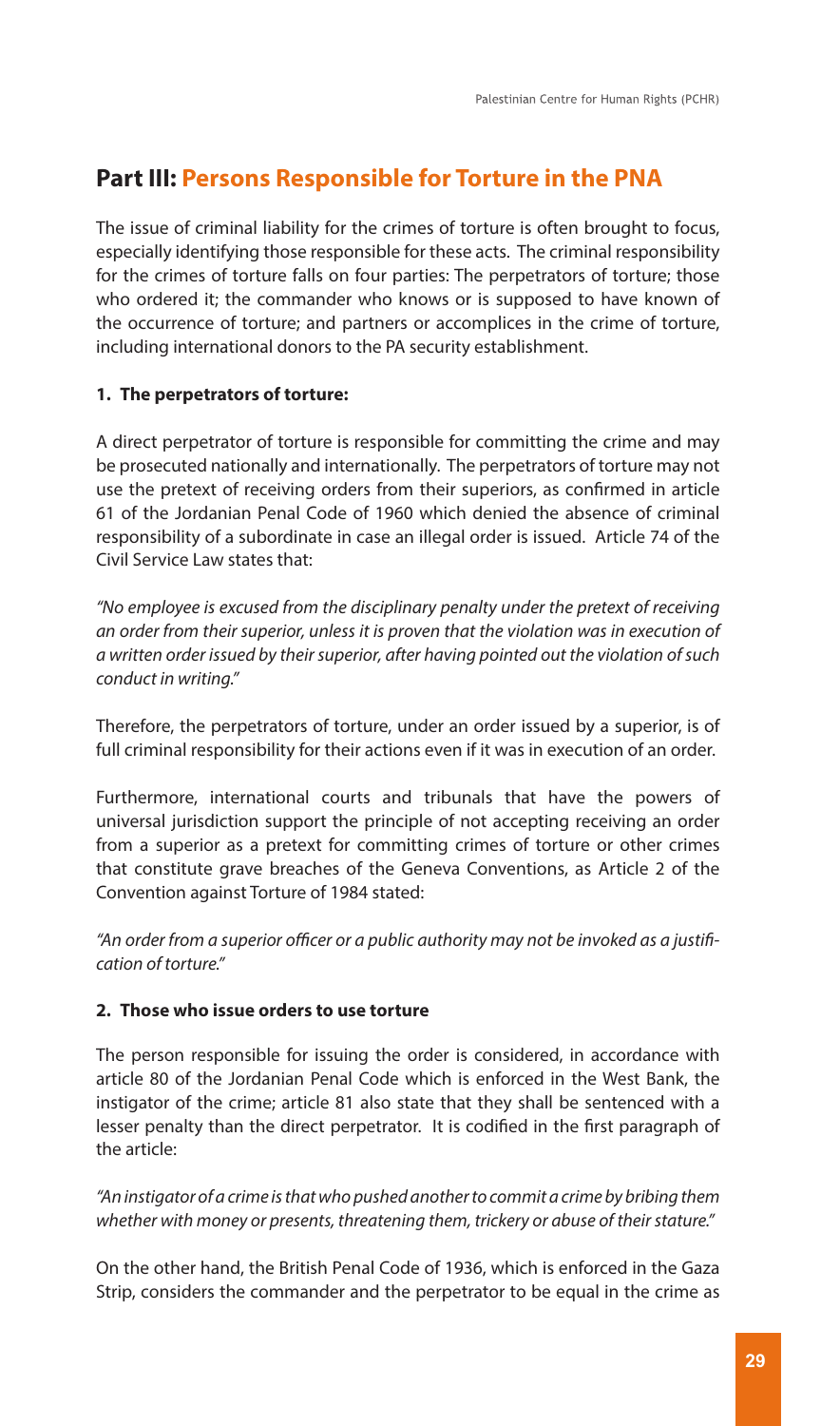#### codified in paragraph 4 of article 23:

*"Everyone who orders another one to commit or abstain from carrying out an act that is considered as a crime if he commits it himself, shall be considered as an original perpetrator and shall be subject to the same penalty prescribed for a perpetrator of such act or abstention, and he may be charged of committing such act or abstaining."*

Therefore, anyone who issues an order to commit torture is considered an instigator or a partner in the crime depending on the circumstances of each incident, and shall be subjected to the same disciplinary penalty designated for the actual perpetrator in accordance with the 1936 Penal Code, or with a lesser penalty in accordance with the 1960 Penal Code.

Under international law and universal jurisdiction, the person issuing the order of torture is considered primarily responsible for the crime even if no actual act of torture was carried out, as confirmed by various decisions of international courts and courts with the powers of universal jurisdiction.<sup>4</sup>

#### **3. The superior who is aware or is supposed to know of his subordinates' use of torture and has not stopped it**

The responsibility of these persons falls under the principle of command responsibility, which may reach – according to the circumstances of each incident – the heads of security services, ministers of interior, the Prime Minister and even the President in some cases, which confirms the superior's responsibility towards his/ her subordinates' violations of the law, if he was aware of it or was supposed to and did not make all his efforts to stop it. This is to be decided by a judge according to evidence and data presented. It should be mentioned that the Palestinian law does not include any reference of the principle of command responsibility; however, this does not eliminate their judicial responsibility for the crimes of torture before the courts operating under the principle of universal jurisdiction. PCHR asserts that crimes of torture in the PA are conducted with the knowledge of the leadership.

#### **4. The partner or accomplice in the crime of torture**

It is sufficient for a person, to be judicially responsible nationally and internationally, to contribute to the act of torture knowingly. Therefore, providing the setting or the tools for torture, contributing to hiding the traces of torture or transporting the prisoners to a location known to be used for torture is considered as a partnering role in the crime, as provided in paragraph 1 of article 4 of the UN Convention against Torture:

#### *"Each State Party shall ensure that all acts of torture are offences under its criminal law. The same shall apply to an attempt to commit torture and to an act by any person which constitutes complicity or participation in torture."*

In this regard, PCHR emphasizes that donor countries that train and promote Palestinian security forces are complicit partners in the crime of torture, as they are, or supposed to be, aware through reports issued by various human rights organizations that trainings and potentials given to the PA are employed in torture; therefore, these States are obliged to make the continuity of its support for the PA conditioned the cessation of torture, or else they become partners in the crime of torture. PCHR preserves the right to follow legal measures both internationally and domestically against these States to stop supporting torture in PA prisons.

4. PCHR, the Principle and Practice of Universal Jurisdiction (2010) P. 22, 23.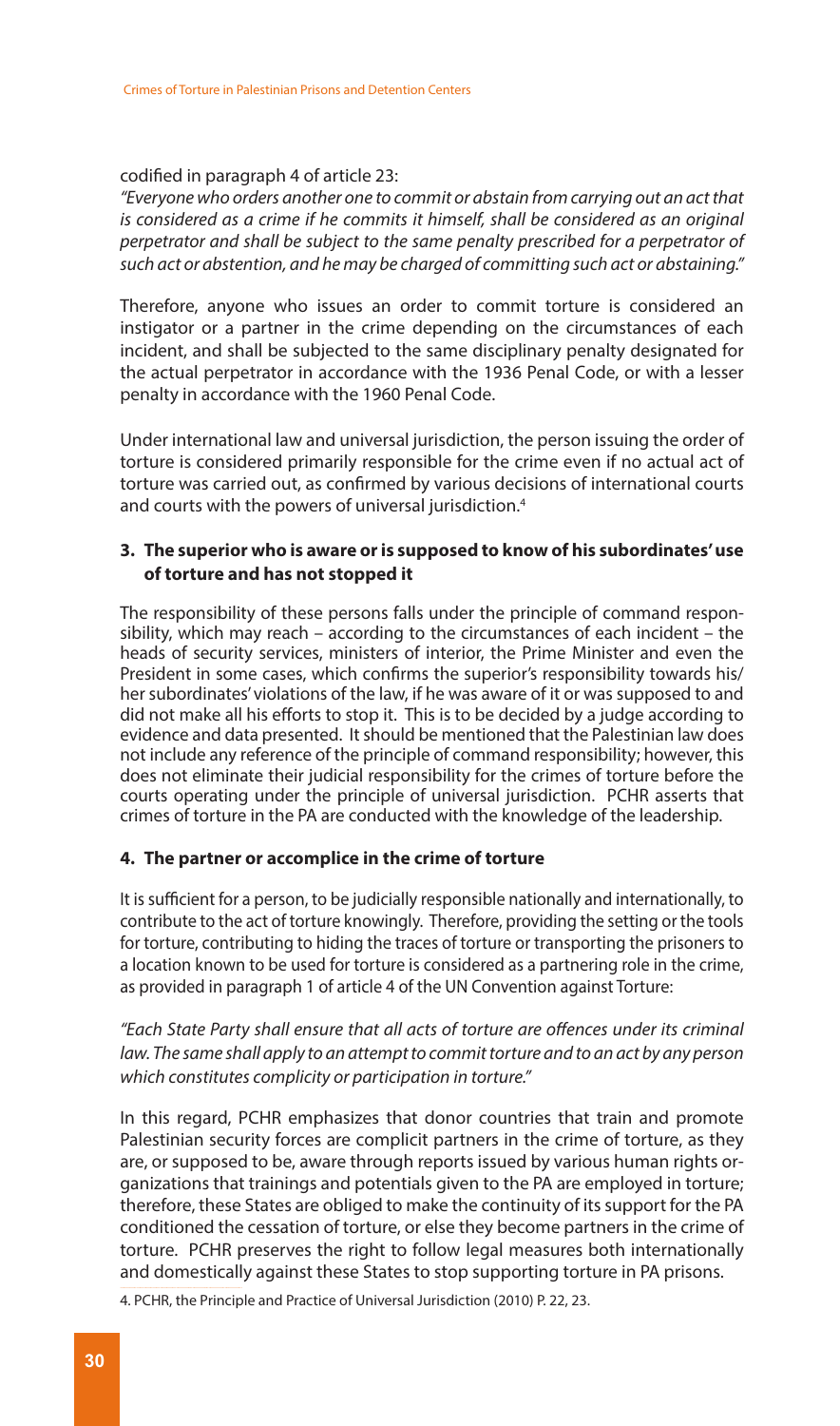# **Unpunishable Crimes**

Penal codes applied in the PA areas incriminate torture but do not cover all forms of torture. They are only limited to torture resulting in obtaining confessions or information and do not address torture as a punishment or means of intimidation. Moreover, they do not include texts incriminating torture as means of psychological pressure.

This report enriches PCHR's long experience in addressing the issue of torture and the long record of physical safety violations and degrading treatment. Hundreds of detainees in detention facilities were subject to those violations that left them non-erasable and painful memories. What deepens the pains of torture is that the perpetrators have been unpunished nor prosecuted, as many torture crimes were not taken to the effective legal authorities that only punish the law enforcement officials, who violate the law, or offer remedy to the victims.

PCHR highlights that during the reporting period it filed 13 complaints before the competent authorities on behalf of victims, whom were exposed to torture in Palestinian security facilities according to PCHR; 8 of which were presented to the Attorney General and the 5 others were presented to the Comptroller General of Security Services. PCHR, as legal representative of the victims, called for initiating investigations in the abovementioned cases, inform PCHR of the investigation results, offer remedy to the victims and issue instruction for security services to halt torture and degrading treatment. However, PCHR received only 2 replies from the Attorney General office and they were negative. Regarding cases submitted to the Comptroller General of Security Services, no response was received by PCHR. Although the complaints filed by PCHR were documented through affidavits, photos and medical reports, the attorney general replies were negative.

#### *Case (1): A. H., from Gaza, a Fateh member who was born in 1970*

On 05 January 2015, A. H. headed to the Internal Security office in Gaza upon a summons sent to him the day before. He was questioned for 3 hours on the grounds of activities held by Fateh Movement on its anniversary. During interrogation, they put a sack on his head, handcuffed him to the back, hit him with sticks, insulted him and poured cold water on him although the weather was too cold in January. However, he was released on the same day.

On 08 February 2015, PCHR filed a complaint on behalf of the plaintiff to initiate an investigation, inform PCHR of the results, issue instructions for the security services to abide by the basic law and relevant laws and respect human rights.

On 23 April 2015, i.e. over 2 months after the compliant was submitted, the Attorney General's response was as follows: "After referring to the competent authorities, we inform you that A. H. was summoned on the grounds of violating the national consensus and disdained and provoked the interrogators. Therefore, he was treated in due process and was not harmed."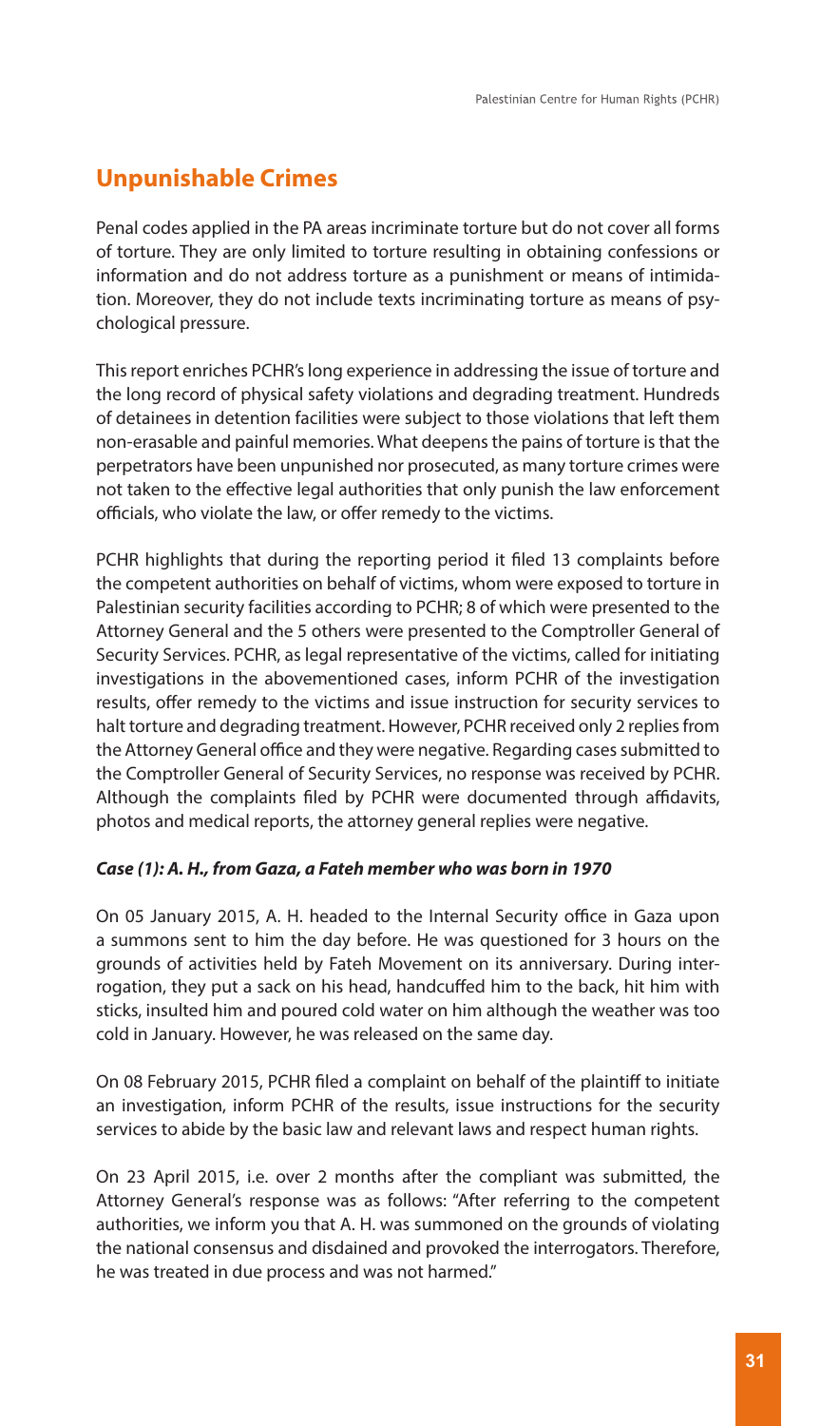#### *Case (2): M. Y. Kh., from Gaza City, was arrested on criminal grounds*

M. Y. Kh. was arrested on 19 March 2015 by Shaikh Redwan police in Gaza on the grounds of stealing a motorbike. The plaintiff claimed in his statement to PCHR that he was subjected to assault occasioning actual bodily harm and intimidation with a gun. After inspection, it was actually found that the victim had sustained a fracture to the left hand fingers and 66 stitches in the head and bruises throughout the body.

PCHR, as the legal representative of the victim, filed a complaint to the attorney general demanding opening an investigation in the incident and inform PCHR of the results. PCHR attached photos and medical reports of the victim.

On 04 May 2015, the Attorney General replied, "After referring to the competent authorities, we inform you that the aforementioned person has a long criminal record. Besides, the injuries that he claimed had resulted from gunfire from unknown persons during the last Israeli offensive on the Gaza Strip. He was treated in due process while being detained at the general investigation department detention facility".

#### **In view of the above, PCHR stresses the following:**

- 1. There is no intent for the competent authorities to initiate investigations in the complaints filed by PCHR although they were documented and supported by affidavits, photos and medical reports. Out of 13 complaints, only 2 replies were received and they were negative;
- 2. It was concluded through correspondences between PCHR and the Attorney General that the latter had relinquished the powers assigned to him according to the Code of Criminal Procedure (article 55) that provides, "The General Prosecution only has the competence to investigate crimes and take the necessary measures", as the Attorney General referred some of the complaints to the office of Comptroller General of the security devices, which violates the law because the Comptroller General is the respondent party; and
- 3. PCHR has not learnt that any of the perpetrators in crimes of torture have been tried nor heard about results of official and serious investigations published in public and have led to prosecuting the perpetrators or offer remedy to the victims, including financial and psychological compensation. In this context, PCHR reiterates that the verbal reassurances given to PCHR after meetings and contacts with the competent authorities that confirmed their rejection to torture are not sufficient and do not meet the minimum level. The only guarantee to stop this crime is to enforce the judicial system by follow-up and prosecution of the perpetrators and bringing to justice in public and transparent trials to be deterrent. Concerning other measures and investigations within the scope of the security services that result in penalties like transfer, lay off and subtracted salaries against cannot be a substitute for public trials before courts.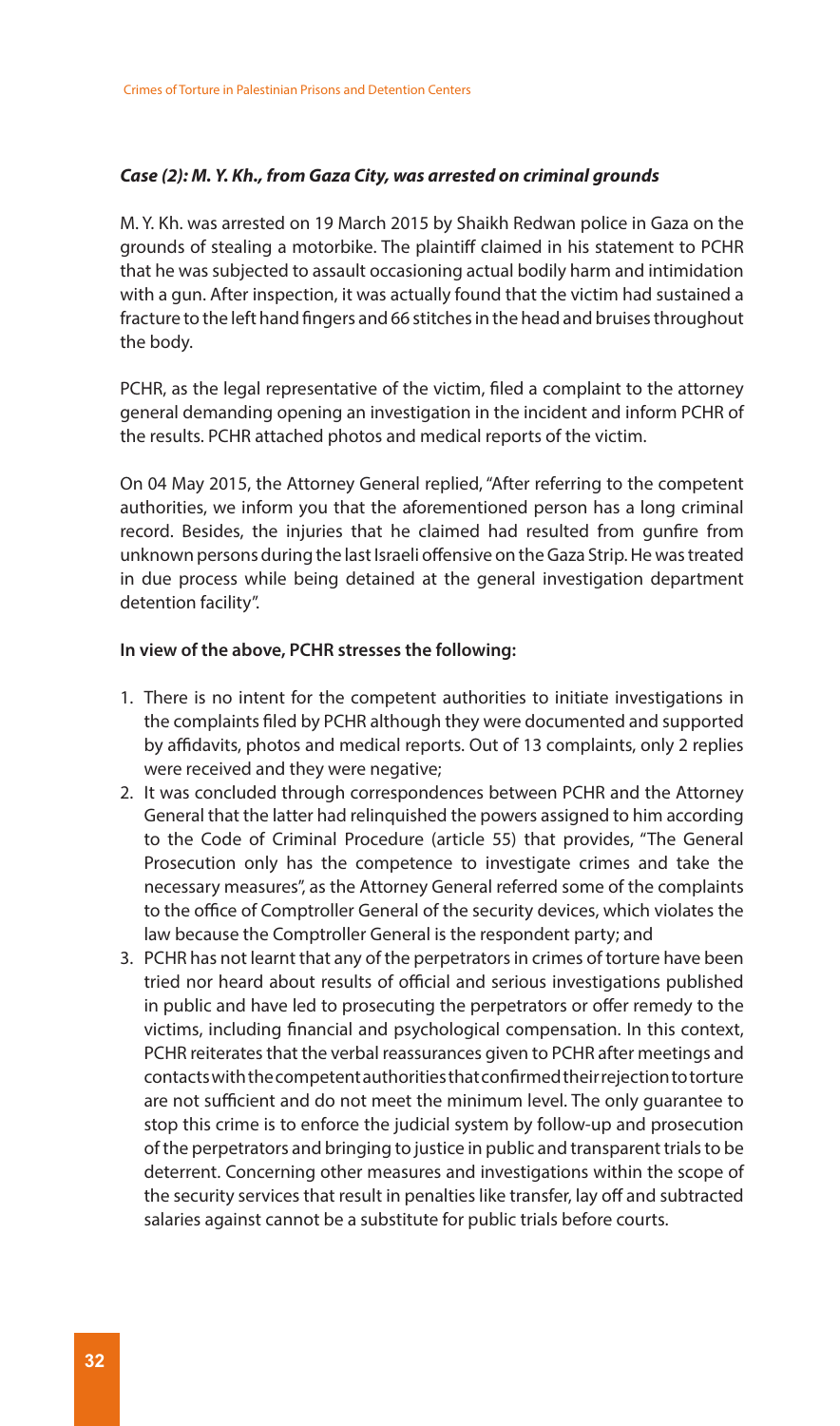# **Conclusion**

The report has highlighted torture as a heinous crime and an extremely dangerous physical and psychological violation committed against dozens of detainees in the PA prisons and detention facilities. It has also addressed extreme cases of torture that violated the dignity of the detainees in the PA prisons and detention facilities during the reporting period (May 2013 – June 2014) by documenting them, raising the issue and attempting to follow it up with the concerned authorities to prosecute perpetrators of these crimes in order to put an end to its practice.

The report concludes by reiterating the following facts:

- 1. Torture continues to be systematically practiced in prisons and detention facilities in the West Bank and the Gaza Strip.
- 2. PCHR concludes that there is no evidence that serious measures have been taken to put an end to the practice of torture by the Gaza and Ramallah governments, in spite of officials' statements assuring that these acts are being monitored, fought and their perpetrators are held accountable, in addition to the Presidential Decree issued in 14 May 2014 on prevention of all torture forms in the PA and holding the perpetrators accountable.
- 3. During the preparation of this report, it has been observed that law enforcement officials have failed to open investigations or prosecute perpetrators of torture in the Gaza Strip and the West Bank. PCHR notes that none of the cases investigated have resulted in bringing the perpetrators of torture acts to trial. PCHR has submitted many complaints to concerned authorities calling upon them to open necessary investigations into different incidents of torture committed against detainees. PCHR has not received any responses to such complaints.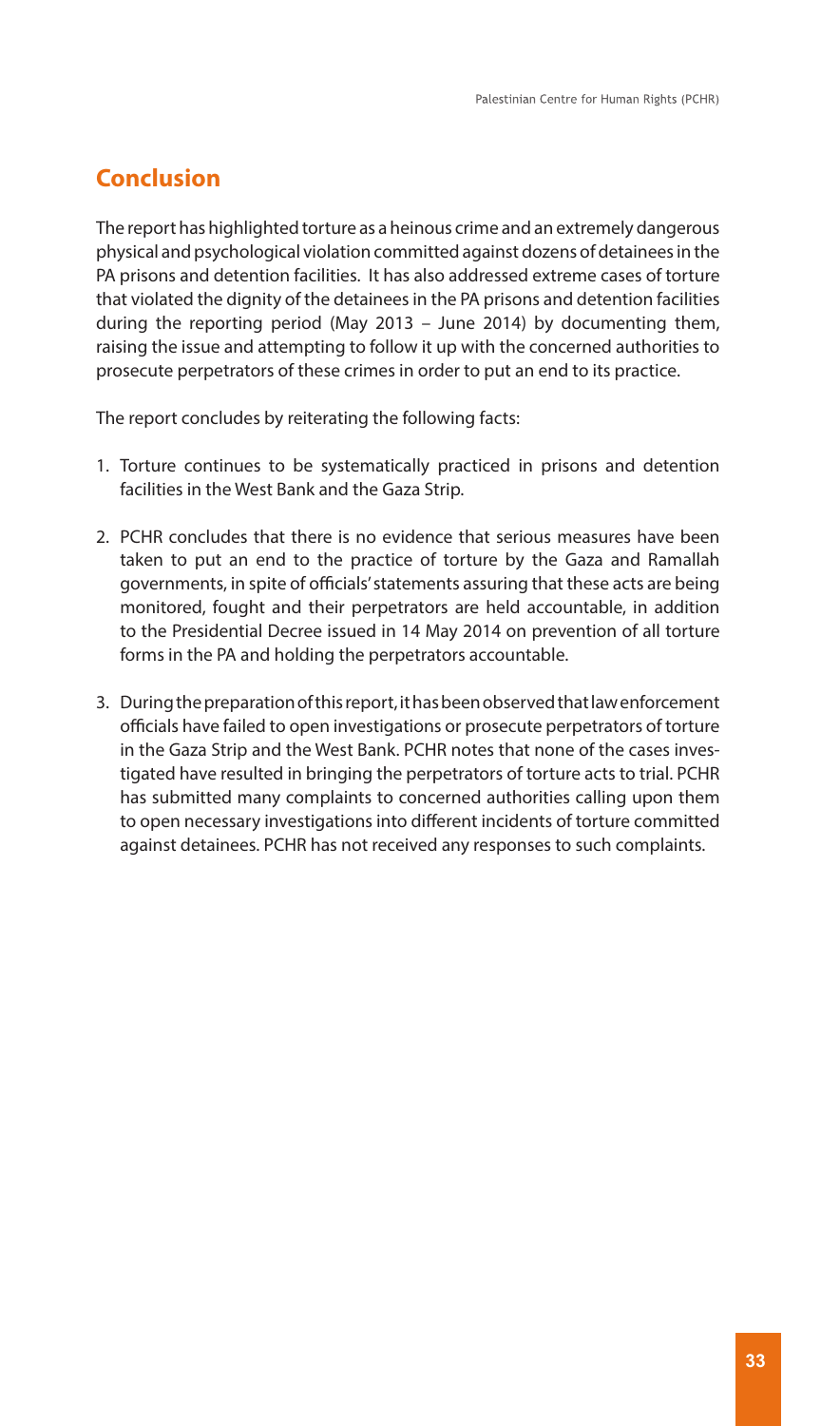## **Recommendations:**

In view of what has been reported herein and through monitoring, documenting and following up this serious crime (torture) in the PA prisons and detention facilities in the West Bank and the Gaza Strip in addition to monitoring, documenting and following up the PA's performance in holding law enforcement officials who commit the crimes of torture accountable, PCHR recommends the following:

- 1. PCHR calls upon the PA to put an immediate and final end to the practice of torture in PA prisons and detention facilities in the West Bank and the Gaza Strip as this crime constitutes attacks on human beings' physical and psychological safety;
- 2. PCHR calls upon the PA to strictly comply with the Convention against Torture and International Covenant on Civil and Political Rights and work without delay on incorporating in the Palestinian laws all obligations necessary to guarantee compliance, criminalize torture and impose punishments as a deterrent against the perpetrators;
- 3. PCHR calls upon Attorney-General to open genuine investigations and prosecute all the security members who are suspected to have engaged, or been involved in, acts of torture, publish results of these investigations to the public, and ensure that those found guilty would be prosecuted without lenience. PCHR notes that crimes of torture are not subject to a statute of limitations, thus perpetrators of torture crimes cannot escape justice;
- 4. PCHR calls upon the PA to repair prisons and detention facilities to be brought in line with international standards required to maintain the safety and dignity of prisoners.
- 5. PCHR calls upon the PA to open the prisons and detention facilities to human rights organizations and allow them to visit prisoners and to ensure that they are not subjected to torture.
- 6. PCHR calls upon law enforcement bodies to comply with legal procedures relating to arrests, and confirms that arrests are the responsibility of judicial officers, represented in the civil police, who are subject to the Attorney-General's control and supervision.
- 7. PCHR calls upon law enforcement bodies to organize training courses for security officers and law enforcement officials in order to raise their professional awareness on how to deal with prisoners and how to conduct investigations in a proper and professional way instead of using means of torture as primary means to obtain information.
- 8. PCHR calls upon human rights organizations to intensify their efforts along with civil society organizations and the media to monitor these crimes, expose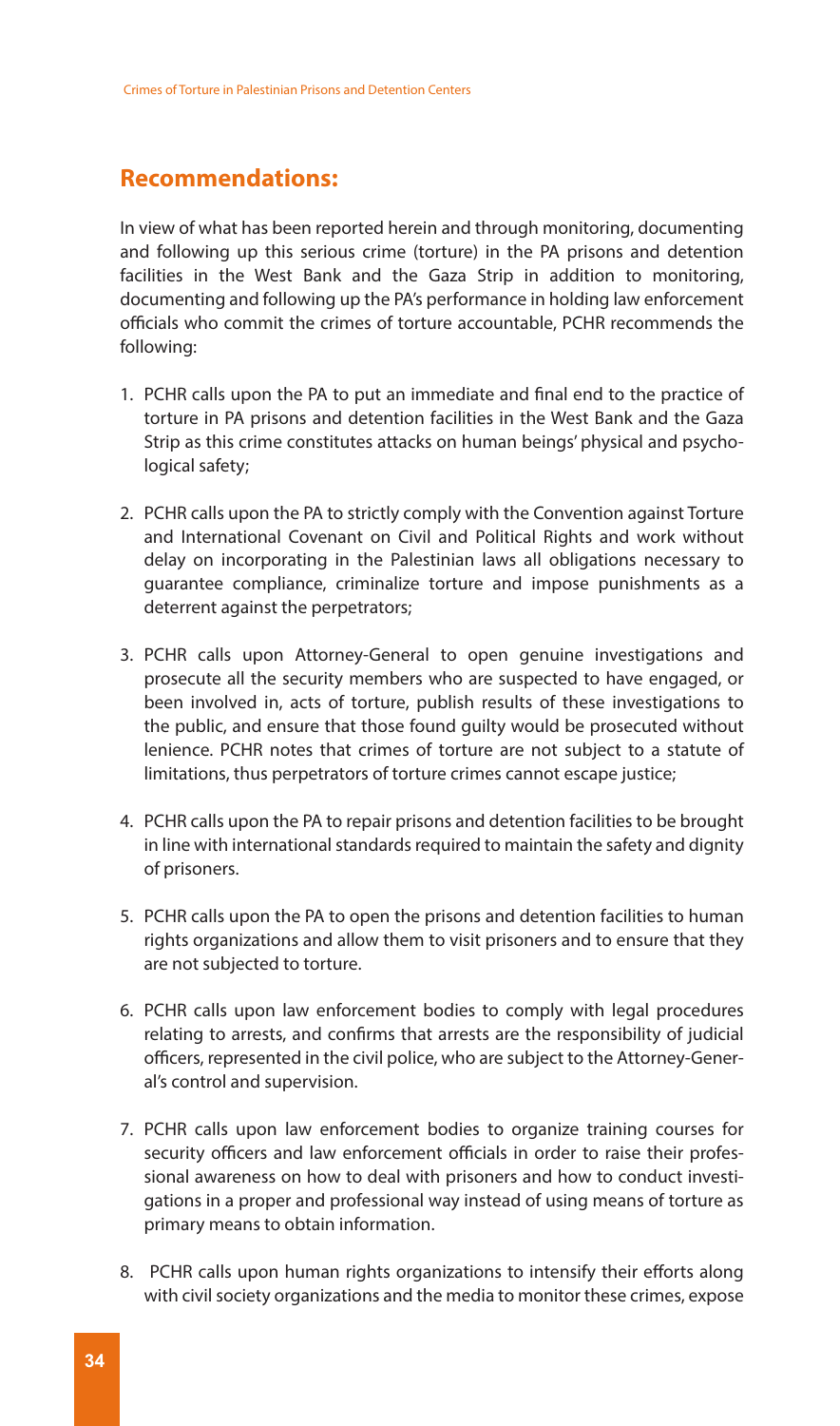those responsible for them and bring them to justice.

- 9. PCHR calls upon human rights organizations to raise civilians' awareness of preliminary legal procedures that protect their rights if they are subjected to torture or other cruel or degrading treatment, and to organize training courses and workshops for this purpose.
- 10.PCHR calls upon the Palestinian Legislative Council (PLC) when it is convened to promulgate a special law that criminalizes all forms of torture and inhumane treatment according to international standards.
- 11.PCHR calls upon the PLC when it is convened to form a special committee to follow up cases of torture in PA prisons and detention facilities.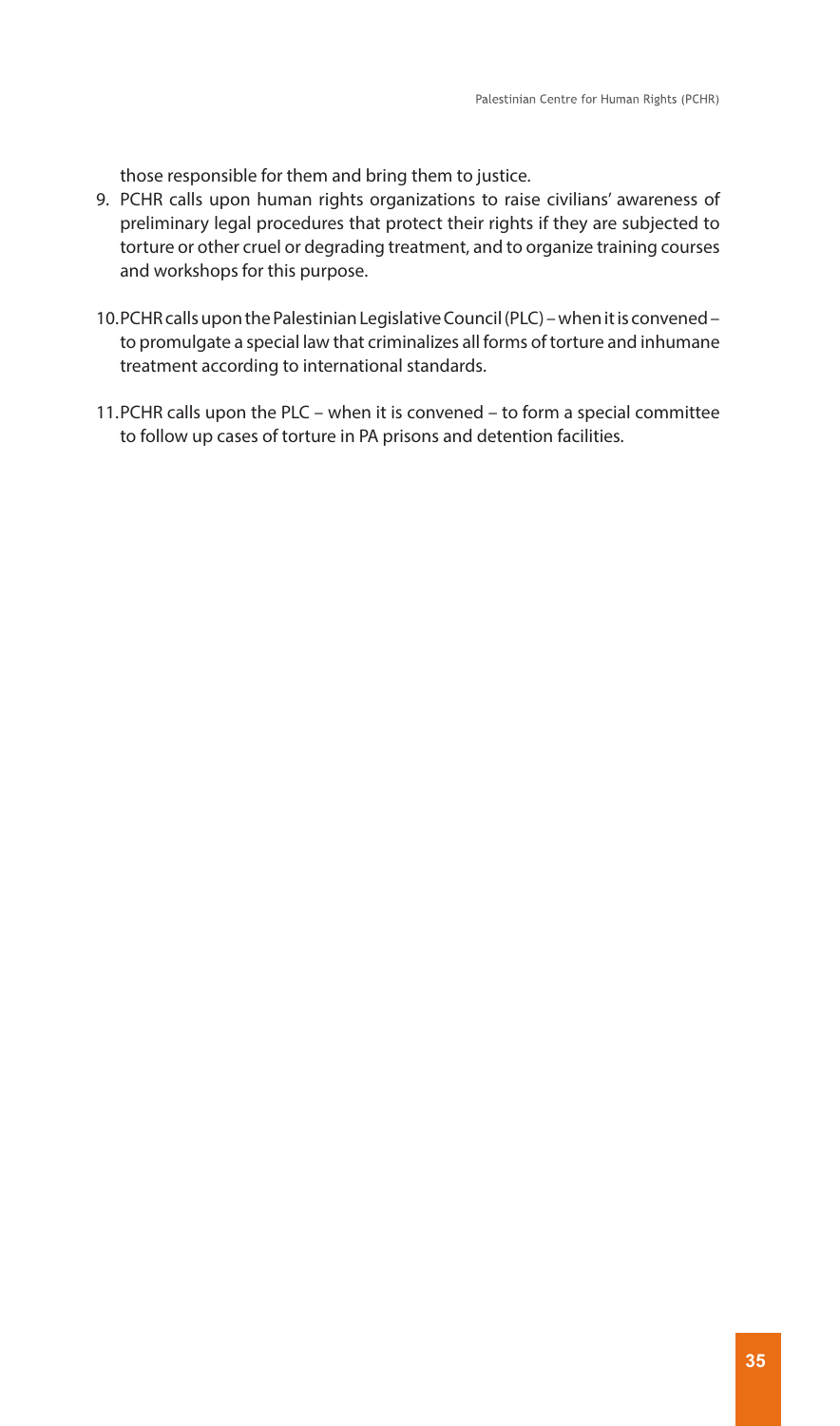Annex 1:

Deaths from torture in the prisons of the Palestinian Authority from June 2007 to June 2014 **Annex 1:**<br>Deaths from torture in the prisons of the Palestinian Authority from June 2007 to June 2014

|                       | Cause of Death        | his body. He was also arrested by Gaza government's executive force. He<br>occupation. He was released on 05 July. Torture marks appeared all over<br>Jihad movement, as he was suspected of collaborating with the Israeli<br>was subjected to torture and it appeared on his dead body which was<br>He was arrested by al-Quds Brigades, the military wing of the Islamic<br>brought to Shifa Hospital. | His dead body was brought to al-Shifa Hospital due to torture. | His dead body was brought to Shifa Hospital due to stomach ulcers ac-<br>His parents stated that their son had no diseases before his arrest.<br>cording to medical staff. | He was subjected to severe torture and died in prison a week after his<br>arrest. | His dead body was brought to al-Aqsa Martyrs Hospital after he was<br>subjected to torture. | 2006. Then he was transferred to the Reform and Rehabilitation Center till<br>He was in the General Intelligence's custody from 15 March to 15 June<br>his death. |
|-----------------------|-----------------------|-----------------------------------------------------------------------------------------------------------------------------------------------------------------------------------------------------------------------------------------------------------------------------------------------------------------------------------------------------------------------------------------------------------|----------------------------------------------------------------|----------------------------------------------------------------------------------------------------------------------------------------------------------------------------|-----------------------------------------------------------------------------------|---------------------------------------------------------------------------------------------|-------------------------------------------------------------------------------------------------------------------------------------------------------------------|
|                       | Responsible<br>party  |                                                                                                                                                                                                                                                                                                                                                                                                           | Internal Security                                              | The Palestinian<br>Police                                                                                                                                                  | The General<br>Intelligence                                                       | Palestinian<br>Police<br>The                                                                | General Intel-<br>ligence<br>The                                                                                                                                  |
|                       | detention<br>Place of | Prison, al-Saraya<br>Gaza Central                                                                                                                                                                                                                                                                                                                                                                         | Al-Mashtal, north<br>of al-Shati refu-<br>gee camp             | Gaza Central<br>al-Saraya<br>Prison,                                                                                                                                       | Headquarters,<br>Intelligence-<br>Ramallah                                        | Deir al-Balah<br>Police Center                                                              | The Reform and<br>Center, Jericho<br>Rehabilitation                                                                                                               |
|                       | Date of<br>death      | VInr 01<br>2007                                                                                                                                                                                                                                                                                                                                                                                           | 15 July<br>2007                                                | December<br>$\tilde{c}$<br>200                                                                                                                                             | February<br>2008<br>$\overline{2}$                                                | 2008<br>27 July                                                                             | 29 September<br>2008                                                                                                                                              |
| residency<br>Place of |                       | Deir al-Balah<br>Al-Birka,                                                                                                                                                                                                                                                                                                                                                                                | Gaza City<br>Al-Naser,                                         | Rafah                                                                                                                                                                      | Ramallah<br>Kuber,                                                                | Al-Zawaida,<br>the Central<br>Gaza Strip                                                    | Al-Bireh                                                                                                                                                          |
|                       | Age                   | $\overline{31}$                                                                                                                                                                                                                                                                                                                                                                                           | 45                                                             | 26                                                                                                                                                                         | $\ddot{4}$                                                                        | 72                                                                                          | 27                                                                                                                                                                |
|                       | Name                  | Muhammad-<br>Duhmush<br>Fadel<br>Salim                                                                                                                                                                                                                                                                                                                                                                    | MalidSulaiman<br>Abu Dhalfa                                    | hammed-<br>Rami Mu-<br>Khalifa                                                                                                                                             | al-Barghouthi<br>Muhammad<br><b>Abdul Aziz</b>                                    | Muhammad<br>Abu Sitta<br>Taleb                                                              | Muhammad<br>Shahin<br>Shadi                                                                                                                                       |
|                       | $\frac{1}{2}$         |                                                                                                                                                                                                                                                                                                                                                                                                           | $\sim$                                                         | ω                                                                                                                                                                          | 4                                                                                 | 5                                                                                           | $\circ$                                                                                                                                                           |
|                       |                       |                                                                                                                                                                                                                                                                                                                                                                                                           |                                                                |                                                                                                                                                                            |                                                                                   |                                                                                             |                                                                                                                                                                   |

**Annexes**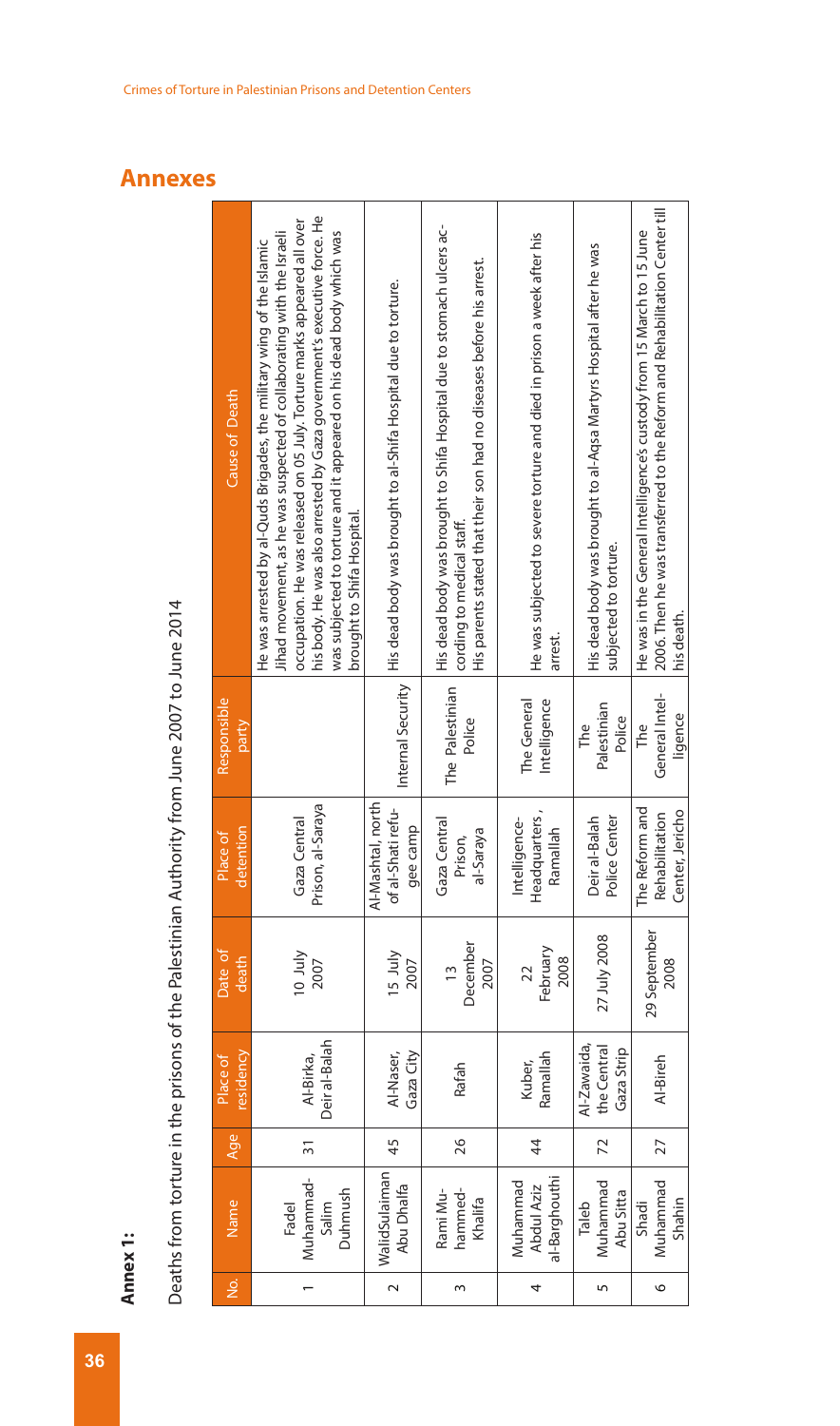| <b>Cause of Death</b> | torture. Then the Internal Security arrested and tortured him. He was then<br>sent him back to hospital. He stayed in the intensive care unit for one day<br>He arrived at Naser hospital in Khan Younis with a brain stroke due to<br>then died. | The security forces spokesman claimed that he committed suicide in his<br>$\overline{\overline{e}}$ | His dead body was brought to al-Aqsa Martyrs Hospital after he was<br>subjected to severe torture | His dead body was brought to Shifa Hospital. | He was transferred to Shifa Hospital on 13 March after his kidneys failed<br>due to torture. He was admitted to the intensive care unit till he died | He was taken to Hebron Governmental hospital on 15 June and died the<br>following morning. | was to be transferred to Hebron Governmental Hospital after he suffered<br>2009. He was taken to a Jordanian hospital for treatment and died there.<br>a stroke. The Preventive Security Service had to release him on 31 May<br>health deteriorated and the High Court issued a decision by which he<br>He was arrested on 15 August 2008 and was subjected to torture. His | The security forces' spokesman claimed that he committed suicide in his<br>cell as he hanged himself with one of the sheets. | Bruises and beating traces on the face, legs, and back, in addition to<br>wounds under the foot |
|-----------------------|---------------------------------------------------------------------------------------------------------------------------------------------------------------------------------------------------------------------------------------------------|-----------------------------------------------------------------------------------------------------|---------------------------------------------------------------------------------------------------|----------------------------------------------|------------------------------------------------------------------------------------------------------------------------------------------------------|--------------------------------------------------------------------------------------------|------------------------------------------------------------------------------------------------------------------------------------------------------------------------------------------------------------------------------------------------------------------------------------------------------------------------------------------------------------------------------|------------------------------------------------------------------------------------------------------------------------------|-------------------------------------------------------------------------------------------------|
| Responsible<br>party  | The Internal<br>Security                                                                                                                                                                                                                          | Preventive<br>Security<br>The                                                                       | Palestinian<br>Police<br>The                                                                      | Palestinian<br>Police<br>The                 | Palestinian<br>Police<br>The                                                                                                                         | The General<br>Intelligence                                                                | Preventive<br>Security<br>The                                                                                                                                                                                                                                                                                                                                                | General Intel-<br>ligence                                                                                                    | Security<br>Internal<br>The                                                                     |
| detention<br>Place of | Services Club<br>Khan Younis                                                                                                                                                                                                                      | The Preventive<br>Security Head-<br>quarter, Jenin                                                  | Services Club<br>Al-Maghazi                                                                       | Rafah Police<br>Station                      | Al-TufahPolice<br>Station                                                                                                                            | telligence head-<br>quarter, Hebron<br>The General In-                                     | Headquarters<br>Preventive<br>Security<br>The                                                                                                                                                                                                                                                                                                                                | ligence, Nablus<br>General Intel-                                                                                            | west of Gaza<br>Compound,<br>Ansar                                                              |
| ॅ<br>death<br>Date    | February<br>8<br>2009                                                                                                                                                                                                                             | February<br>$\infty$<br>2009                                                                        | February<br>ල<br>2009                                                                             | 16 Marsh2009                                 | 24 March 2009                                                                                                                                        | 15 June2009                                                                                | 2009<br>04 August                                                                                                                                                                                                                                                                                                                                                            | 2009<br>10 August                                                                                                            | 2011<br>19 April                                                                                |
| esidency<br>Place of  | Khan Younis<br>Refugee<br>Camp                                                                                                                                                                                                                    | Jalqamous,<br>Jenin                                                                                 | Al-Maghazi<br>refugee<br>camp                                                                     | Al-Shouka,<br>Rafah                          | Gaza City                                                                                                                                            | Beit al-Rosh<br>al-Foqa,<br>Hebron                                                         | Al-Fawwar<br>Refugee<br>Camp                                                                                                                                                                                                                                                                                                                                                 | North 'Asira,<br>Nablus                                                                                                      | Beit Lahia<br>Project,<br>'Amer                                                                 |
| Age                   | 51                                                                                                                                                                                                                                                | 39                                                                                                  | 47                                                                                                | $\overline{6}$                               | 20                                                                                                                                                   | 33                                                                                         | $\overline{4}$                                                                                                                                                                                                                                                                                                                                                               | 27                                                                                                                           | 56                                                                                              |
| Name                  | ShafiqShaqou-<br>Jamil<br><u>ල</u>                                                                                                                                                                                                                | Muhammad<br>Jamil al-Haj                                                                            | al-Dabbaka<br>Nihad<br>Said                                                                       | Zaid 'Aish<br>Mabrouk<br>Jaradat             | Naser<br>Assaf<br>Jamil                                                                                                                              | Abdullah<br>Haitham<br>'Amro                                                               | Abu Tima<br>Kamal<br>'Amer                                                                                                                                                                                                                                                                                                                                                   | FadiMuhsen-<br>Hamadana                                                                                                      | Rezeq Rezeq<br>Adel Saleh                                                                       |
| $\frac{1}{2}$         | $\overline{ }$                                                                                                                                                                                                                                    | $\infty$                                                                                            | Q                                                                                                 | $\overline{0}$                               | $\overline{1}$                                                                                                                                       | $\overline{c}$                                                                             | $\frac{3}{2}$                                                                                                                                                                                                                                                                                                                                                                | $\overline{4}$                                                                                                               | $\overline{1}$                                                                                  |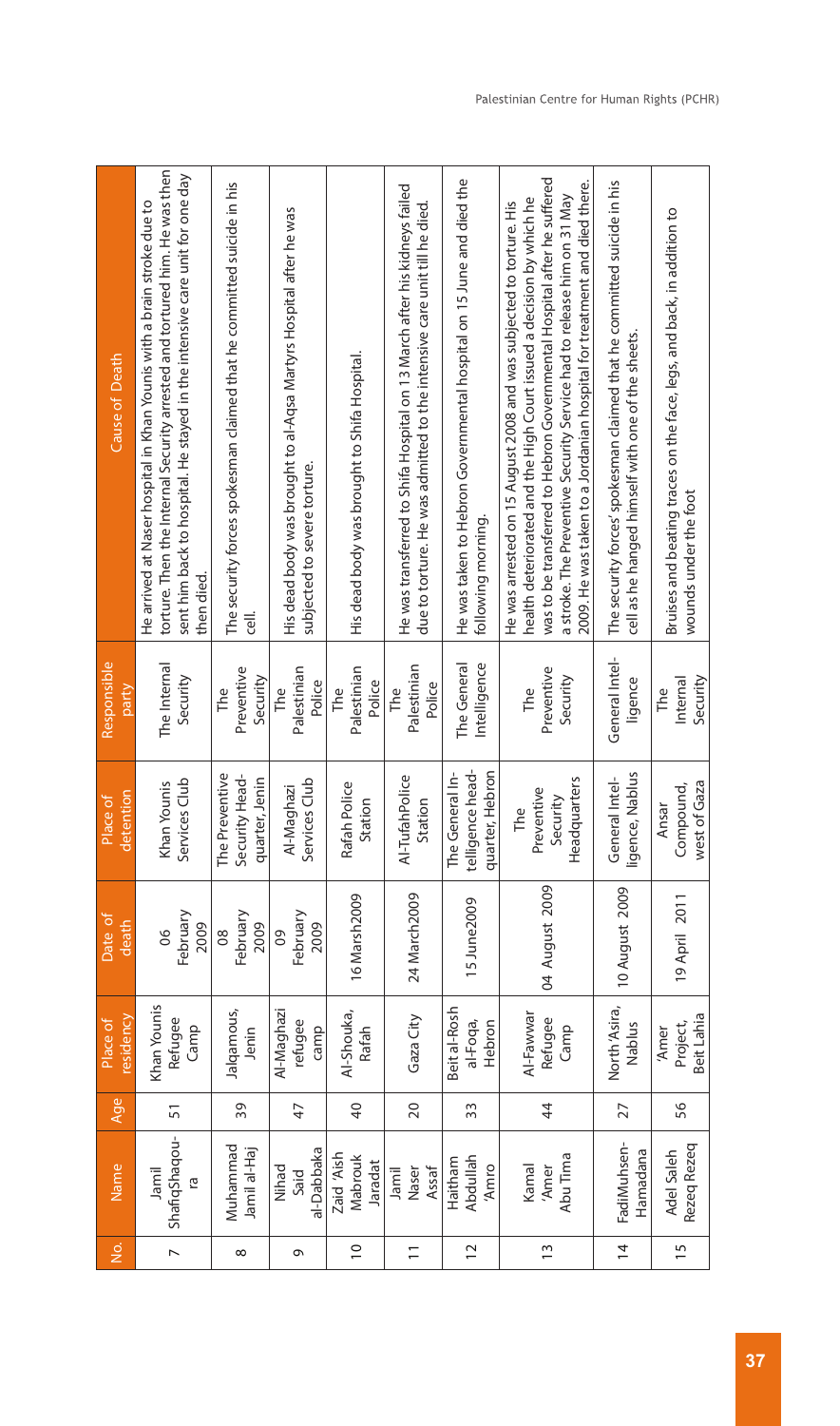| Cause of Death        | Aqsa Martyrs Hospital. He had been subjected to torture by the officers of<br>He died at Shifa Hospital in Gaza City after he was transferred from al-<br>the Drug Control Unit. | He died at al-Aqsa Martyrs Hospital after he was subjected to severe<br>torture by the officers in Abu Oreiban Police Station. | He died at al-Aqsa Martyrs Hospital after he was subjected to severe<br>torture by the officers in Abu Oreiban Police Station. |
|-----------------------|----------------------------------------------------------------------------------------------------------------------------------------------------------------------------------|--------------------------------------------------------------------------------------------------------------------------------|--------------------------------------------------------------------------------------------------------------------------------|
| Responsible<br>party  | Control Unit<br>Police, Drug<br>Palestinian<br>The                                                                                                                               | Police, Drug<br>Control Unit<br>Palestinian<br>Fhe                                                                             | Palestinian<br>Police,<br>Control<br>Drug<br>Unit<br>The                                                                       |
| detention<br>Place of | Police Station<br>Deir al-Balah                                                                                                                                                  | Police Station,<br>Abu Oreiban<br>Nuseirat                                                                                     | Police Station,<br>Abu Oreiban<br>Nuseirat                                                                                     |
| death<br>Date         | 10 June 2011                                                                                                                                                                     | 25 June 2011                                                                                                                   | 25 June2011                                                                                                                    |
| residency<br>Place of | Deir al-Balah<br>al-Salqa,<br>Wadi                                                                                                                                               | neighbor-<br>hood, Gaza<br>City<br>Al-Zaitoun                                                                                  | Al-Zaitoun<br>neighbor-<br>hood, Gaza<br>City                                                                                  |
| Age                   | 24                                                                                                                                                                               | 45                                                                                                                             | 45                                                                                                                             |
| Name                  | Muhammad<br>al-Hamidi<br>Hassan                                                                                                                                                  | lbrahim<br>Akram<br>al-'Araj                                                                                                   | lbrahim<br>Akram<br>al-'Araj                                                                                                   |
| g                     | $\frac{6}{1}$                                                                                                                                                                    | $\overline{1}$                                                                                                                 | $\overline{17}$                                                                                                                |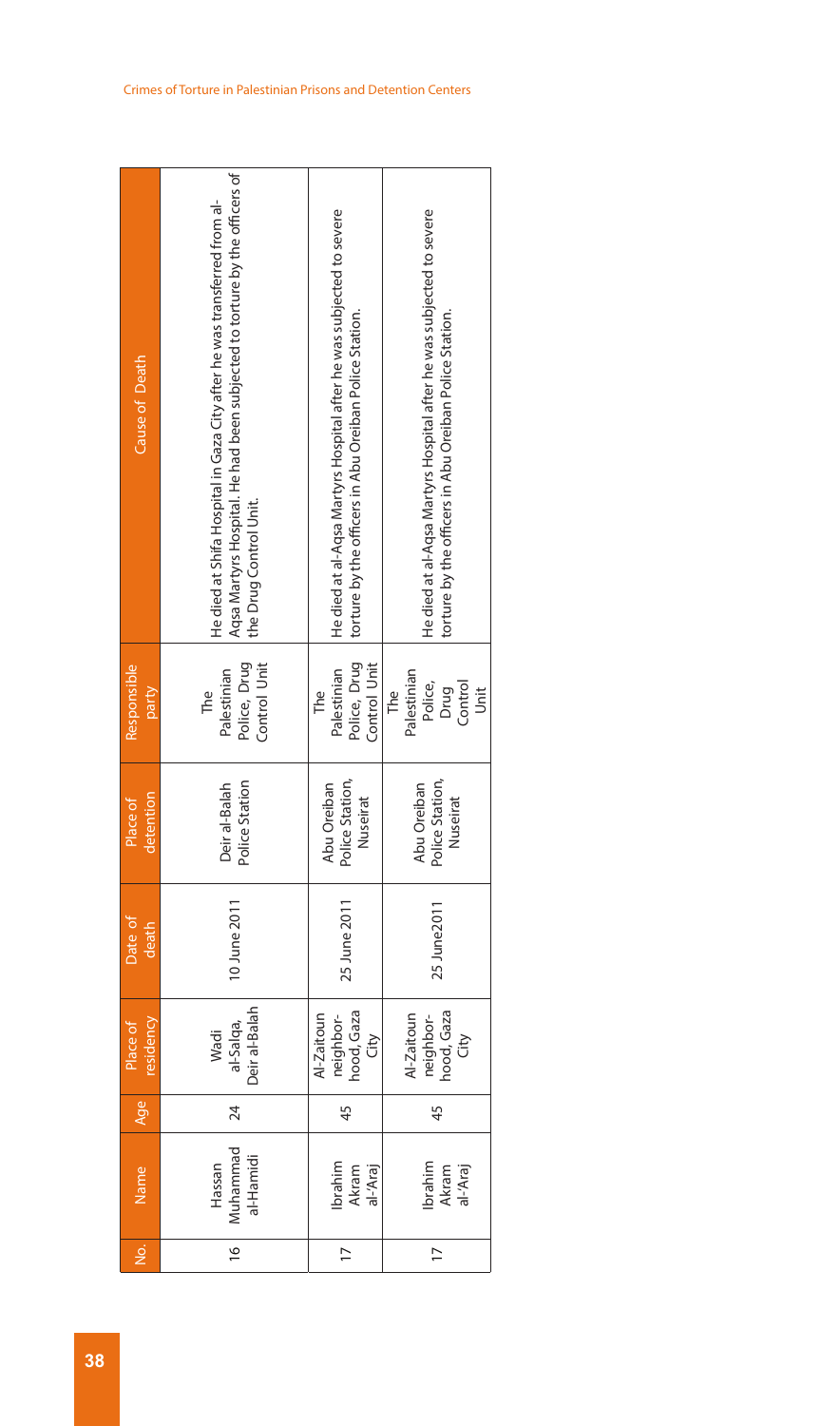# **Annex 2:**

Arrest and detention centers of the security services in the Palestinian Authority

|                | <b>The Gaza Strip</b>                                                               |                          |                            |              |  |  |  |
|----------------|-------------------------------------------------------------------------------------|--------------------------|----------------------------|--------------|--|--|--|
| .No            | <b>Name</b>                                                                         | Responsible<br>party     | <b>Province</b>            | <b>Notes</b> |  |  |  |
| 1              | <b>Beit Hanoun Police Station</b>                                                   | Police                   | The Northern<br>Gaza Strip |              |  |  |  |
| $\overline{2}$ | Sheikh Zayed Police Station<br>((Beit Lahiya                                        | Police                   | The Northern<br>Gaza Strip |              |  |  |  |
| 3              | Beit Lahiya Police Station                                                          | Police                   | The Northern<br>Gaza Strip |              |  |  |  |
| 4              | Jabalia refugee camp Police<br>Station                                              | Police                   | The Northern<br>Gaza Strip |              |  |  |  |
| 5              | Jabalia Police Station                                                              | Police                   | The Northern<br>Gaza Strip |              |  |  |  |
| 6              | Jabalia refugee camp prison<br>((Abu Hatim al-Sisi Building                         | Police                   | The Northern<br>Gaza Strip |              |  |  |  |
| 7              | Abu Ubaidah prison - Beit<br>Lahiya                                                 | Police                   | The Northern<br>Gaza Strip |              |  |  |  |
| 8              | The Headquarters of the In-<br>ternal Security Agency Jabalia<br>((Detention Center | <b>Internal Security</b> | The Northern<br>Gaza Strip |              |  |  |  |
| 9              | Al-Shati Police Station                                                             | Police                   | Gaza City                  |              |  |  |  |
| 10             | Sheikh Radwan Police Station                                                        | Police                   | Gaza City                  |              |  |  |  |
| 11             | Al-Abbas Police Station, al-<br>Rimal                                               | Police                   | Gaza City                  |              |  |  |  |
| 12             | ShujiaPolice Station                                                                | Police                   | Gaza City                  |              |  |  |  |
| 13             | Al-Zaitoun Police Station                                                           | Police                   | Gaza City                  |              |  |  |  |
| 14             | Al-Daraj and al-Tufah Police<br><b>Station</b>                                      | Police                   | Gaza City                  |              |  |  |  |
| 15             | Internal Security Agency Head-<br>quarters (Ansar) detention<br>center              | <b>Internal Security</b> | Gaza City                  |              |  |  |  |
| 16             | (Gaza Central Prison (al-Katiba)                                                    | Police                   | Gaza City                  |              |  |  |  |
| 17             | Gaza prison, Ansar                                                                  | Police                   | Gaza City                  |              |  |  |  |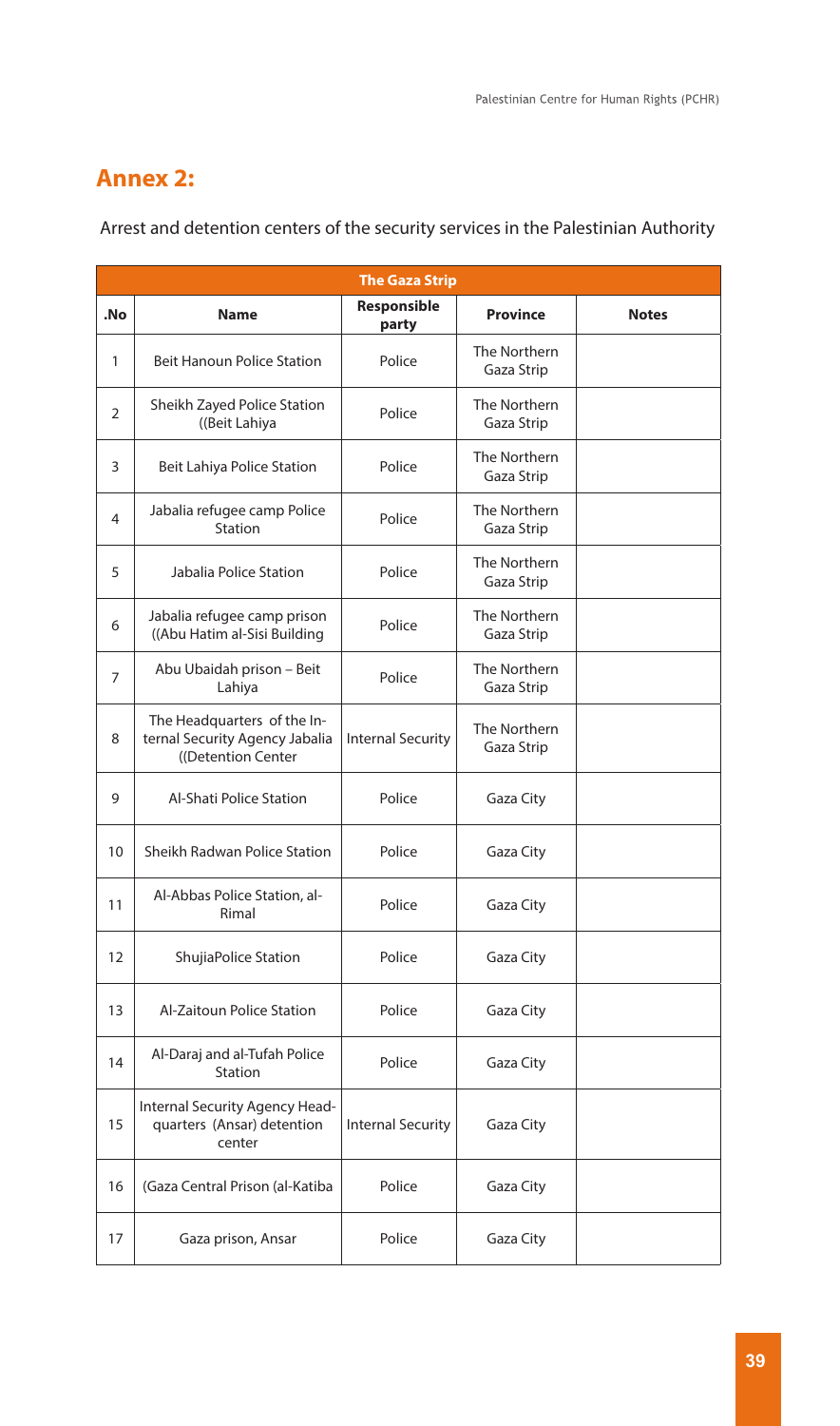|     | <b>The Gaza Strip</b>                                                       |                          |                                  |                                                                      |  |  |  |
|-----|-----------------------------------------------------------------------------|--------------------------|----------------------------------|----------------------------------------------------------------------|--|--|--|
| .No | <b>Name</b>                                                                 | Responsible<br>party     | <b>Province</b>                  | <b>Notes</b>                                                         |  |  |  |
| 18  | Zahra Police Station                                                        | Police                   | Gaza City                        |                                                                      |  |  |  |
| 19  | Deir al-Balah Police Station                                                | Police                   | The Central Gaza<br>Strip        |                                                                      |  |  |  |
| 20  | Camps Police Station, Abu<br>Maddein                                        | Police                   | <b>The Central Gaza</b><br>Strip |                                                                      |  |  |  |
| 21  | Abu Oreiban Police Station,<br><b>Nuseirat</b>                              | Police                   | The Central Gaza<br>Strip        |                                                                      |  |  |  |
| 22  | Internal security Headquarters<br>in Deir al-Balah                          | <b>Internal Security</b> | The Central Gaza<br>Strip        |                                                                      |  |  |  |
| 23  | Khan Younis central prison,<br>in what used to be "Ganei Tal"<br>settlement | Police                   | Khan Younis                      | The Prison of the<br><b>Southern Provinces</b>                       |  |  |  |
| 24  | Detention Facility of Khan<br>Younis police                                 | Police                   | Khan Younis                      | Inside the main Po-<br>lice Headquarters                             |  |  |  |
| 25  | Detention Facility of al-Sharqi-<br>ah Police Station, Bani Suhaila         | Police                   | <b>Khan Younis</b>               | Inside the Headquar-<br>ters of al-Sharqiah<br><b>Police Station</b> |  |  |  |
| 26  | Detention Facility of al-Qara-<br>rah Police Station                        | Police                   | <b>Khan Younis</b>               | Inside the Headquar-<br>ters of al-Qararah<br><b>Police Station</b>  |  |  |  |
| 27  | Detention Facility of the Inter-<br>nal Security in Khan Younis             | <b>Internal Security</b> | <b>Khan Younis</b>               |                                                                      |  |  |  |
| 28  | <b>Internal Security Headquarters</b><br>in Khan Younis                     | <b>Internal Security</b> | Khan Younis                      | Part of the former<br>building of Khan<br>Younis Municipality        |  |  |  |
| 29  | Al-Balad Police Station, the<br>Security services Complex in<br>Rafah       | Police                   | Rafah                            |                                                                      |  |  |  |
| 30  | <b>Tal Sultan Police Station</b>                                            | Police                   | Rafah                            |                                                                      |  |  |  |
| 31  | Drug Control Administration<br>Headquarters                                 | Police                   | Rafah                            |                                                                      |  |  |  |
| 32  | <b>General Criminal Investigation</b><br>Department                         | Police                   | Rafah                            |                                                                      |  |  |  |
| 33  | The Headquarters of the Inter-<br>nal Security Agency-Tel Sultan            | <b>Internal Security</b> | Rafah                            |                                                                      |  |  |  |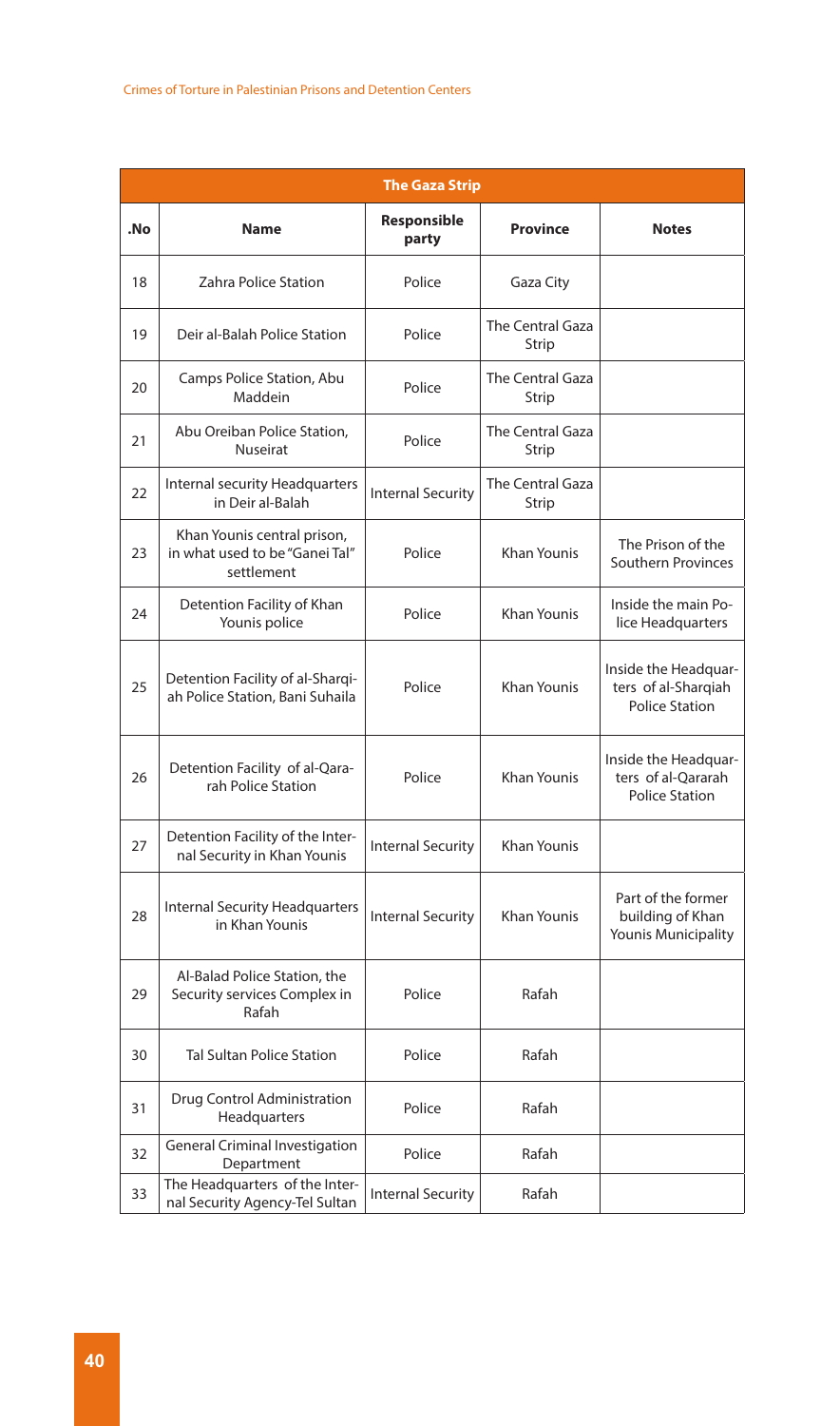| <b>The West Bank</b> |                                                                  |                                  |                           |              |  |
|----------------------|------------------------------------------------------------------|----------------------------------|---------------------------|--------------|--|
| .No                  | <b>Name</b>                                                      | Responsible<br>part              | <b>Province</b>           | <b>Notes</b> |  |
| $\mathbf{1}$         | The Military Intelligence Investiga-<br>tion and Arrest Center   | Military<br>Intelligence         | Qalqilya                  |              |  |
| $\overline{2}$       | The Military Intelligence Investiga-<br>tion and Arrest Center   | Intelligence                     | Jenin                     |              |  |
| 3                    | The Military Intelligence Investiga-<br>tion and Arrest Center   | Military<br>Intelligence         | <b>Nablus</b>             |              |  |
| 4                    | The Military Intelligence Investiga-<br>tion and Arrest Center   | Military<br>Intelligence         | Tulkarm                   |              |  |
| 5                    | The Military Intelligence Investiga-<br>tion and Arrest Center   | Military<br>Intelligence         | Bethlehem                 |              |  |
| 6                    | The Military Intelligence Investiga-<br>tion and Arrest Center   | Military<br>Intelligence         | Salfit                    |              |  |
| 7                    | The Military Intelligence Investiga-<br>tion and Arrest Center   | Military<br>Intelligence         | Hebron                    |              |  |
| 8                    | The Military Intelligence Investiga-<br>tion and Arrest Center   | Military<br>Intelligence         | Ramallah-<br>transmission |              |  |
| 9                    | The Military Intelligence Investiga-<br>tion and Arrest Center   | Military<br>Intelligence         | Jericho                   |              |  |
| 10                   | The Military Intelligence Investiga-<br>tion and Arrest Center   | Military<br>Intelligence         | Tubas                     |              |  |
| 11                   | Investigation and Arrest Center of<br>Jericho                    | General<br>Intelligence          | Jericho                   |              |  |
| 12                   | The Central Center of Investigation<br>and Arrest                | General<br>Intelligence          | Jericho                   |              |  |
| 13                   | Investigation and Arrest Center of<br>Ramallah                   | <b>General Intelli-</b><br>gence | Ramallah                  |              |  |
| 14                   | Investigation and Arrest of Center<br>Jerusalem                  | General<br>Intelligence          | Jerusalem                 |              |  |
| 15                   | Investigation and Arrest Center of<br>Hebron                     | General<br>Intelligence          | Hebron                    |              |  |
| 16                   | Investigation and Arrest Center of<br>Tulkarm                    | General<br>Intelligence          | Tulkarm                   |              |  |
| 17                   | Investigation and Arrest Center of<br>Qalqilya                   | General<br>Intelligence          | Qalqilya                  |              |  |
| 18                   | Investigation and Arrest Center of<br>Bethlehem                  | General<br>Intelligence          | Bethlehem                 |              |  |
| 19                   | Investigation and Arrest Center of<br>Nablus                     | General<br>Intelligence          | <b>Nablus</b>             |              |  |
| 20                   | Investigation and Arrest Center of<br>Tubas                      | General<br>Intelligence          | Tubas                     |              |  |
| 21                   | The Headquarters of the General<br>Intelligence Services - Tubas | General<br>Intelligence          | <b>Tubas</b>              |              |  |
| 22                   | Investigation and Arrest Center of<br>Jenin                      | General<br>Intelligence          | Jenin                     |              |  |
| 23                   | Investigation and Arrest Center of<br>Salfit                     | General<br>Intelligence          | Salfit                    |              |  |
| 24                   | Investigation and Arrest Center of<br>Hebron                     | Preventive<br>Security           | Hebron                    |              |  |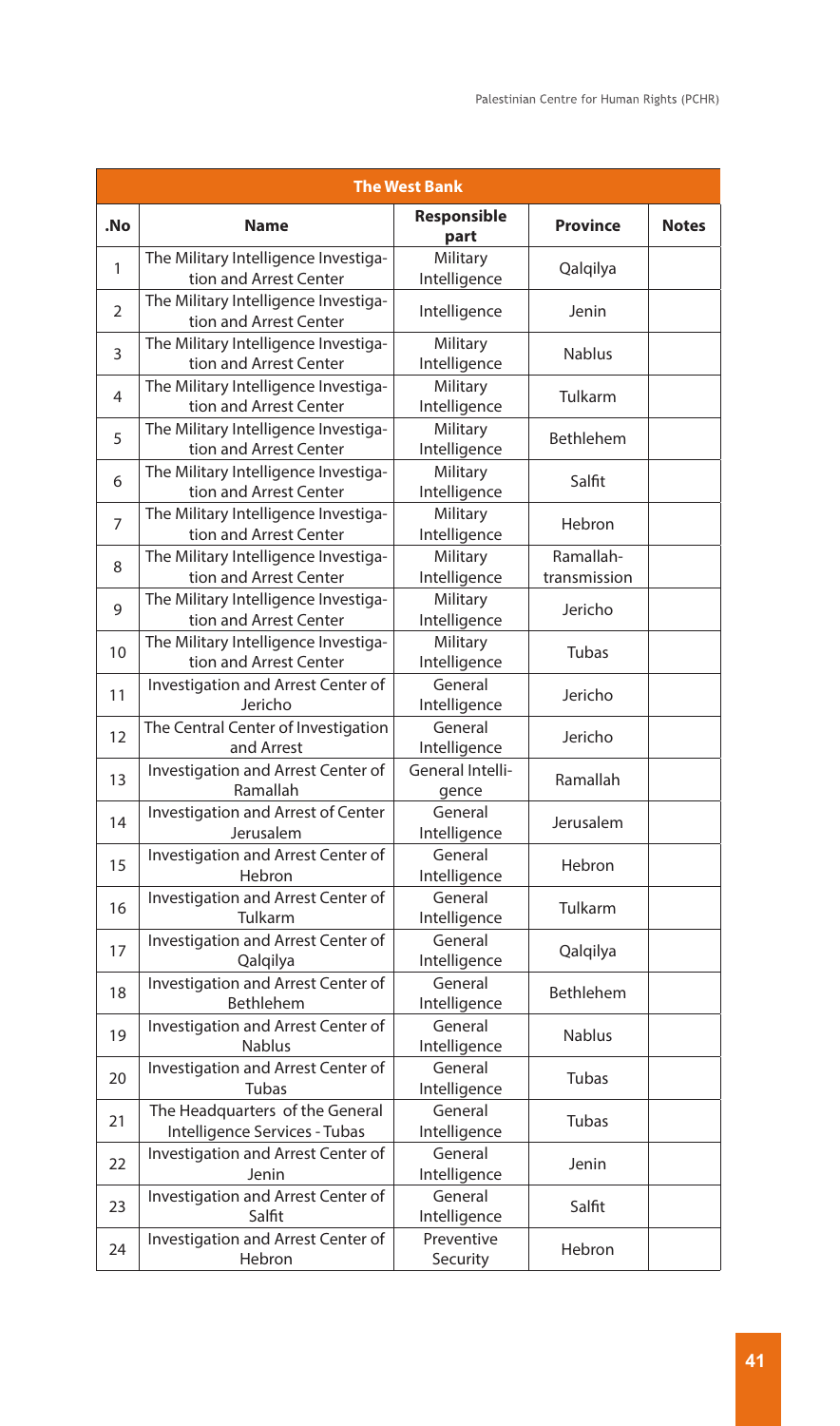|    | <b>The West Bank</b>                                                |                        |               |  |  |  |
|----|---------------------------------------------------------------------|------------------------|---------------|--|--|--|
| 25 | Investigation and Arrest Center of<br>Bethlehem                     | Preventive<br>Security | Bethlehem     |  |  |  |
| 26 | Investigation and Arrest Center of<br>al-Dhahrya                    | Preventive<br>Security | Hebron        |  |  |  |
| 27 | Ramallah Investigation and Arrest<br>Center, General Headquarters   | Preventive<br>Security | Ramallah      |  |  |  |
| 28 | Investigation and arrest Center<br><b>Ramallah Directorate</b>      | Preventive<br>Security | Ramallah      |  |  |  |
| 29 | Central Prison - Ramallah                                           | Preventive<br>Security | Ramallah      |  |  |  |
| 30 | Investigation and arrest<br>Center of Jerusalem Directorate         | Preventive<br>Security | Jerusalem     |  |  |  |
| 31 | Investigation and Arrest Center of<br>Jericho                       | Preventive<br>Security | Jericho       |  |  |  |
| 32 | Investigation and Arrest Center of<br>Jenin                         | Preventive<br>Security | Jenin         |  |  |  |
| 33 | Investigation and Arrest Center of<br>Tubas                         | Preventive<br>Security | Tubas         |  |  |  |
| 34 | Investigation and Arrest Center of<br>Qalqilya                      | Preventive<br>Security | Qalqilya      |  |  |  |
| 35 | Investigation and Center arrest of<br>Tulkarm                       | Preventive<br>Security | Tulkarm       |  |  |  |
| 36 | Investigation and Arrest Center of<br>Salfit                        | Preventive<br>Security | Salfit        |  |  |  |
| 37 | Investigation and Arrest Center of<br><b>Nablus</b>                 | Preventive<br>Security | <b>Nablus</b> |  |  |  |
| 38 | The Headquarters of the Preven-<br>tive Security Service in Nablus  | Preventive<br>Security | <b>Nablus</b> |  |  |  |
| 39 | Detention Facility of Ramallah<br><b>Police Station</b>             | Police                 | Ramallah      |  |  |  |
| 40 | Detention Facility of Beirzeit Police<br><b>Station</b>             | Police                 | Ramallah      |  |  |  |
| 41 | Detention Facility of the General<br><b>Investigation Service</b>   | Police                 | Ramallah      |  |  |  |
| 42 | Detention Facility of the suburban<br>police                        | Police                 | Ramallah      |  |  |  |
| 43 | Detention Facility of the General<br>Investigation Service, Jericho | Police                 | Jericho       |  |  |  |
| 44 | Detention Facility of Jericho police                                | Police                 | Jericho       |  |  |  |
| 45 | Police Directorate -Bethlehem                                       | Police                 | Bethlehem     |  |  |  |
| 46 | Detention Facility of the Juvenile<br>police                        | Police                 | Hebron        |  |  |  |
| 47 | Detention Facility of Al-Qal'a Po-<br>lice Station                  | Police                 | Hebron        |  |  |  |
| 48 | Detention Facility of the Criminal<br><b>Police Station</b>         | Police                 | Hebron        |  |  |  |
| 49 | Detention Facility of Qalqilya<br><b>Police Station</b>             | Police                 | Qalqilya      |  |  |  |
| 50 | Detention Facility of Tammoun<br><b>Police Station</b>              | Police                 | Jenin         |  |  |  |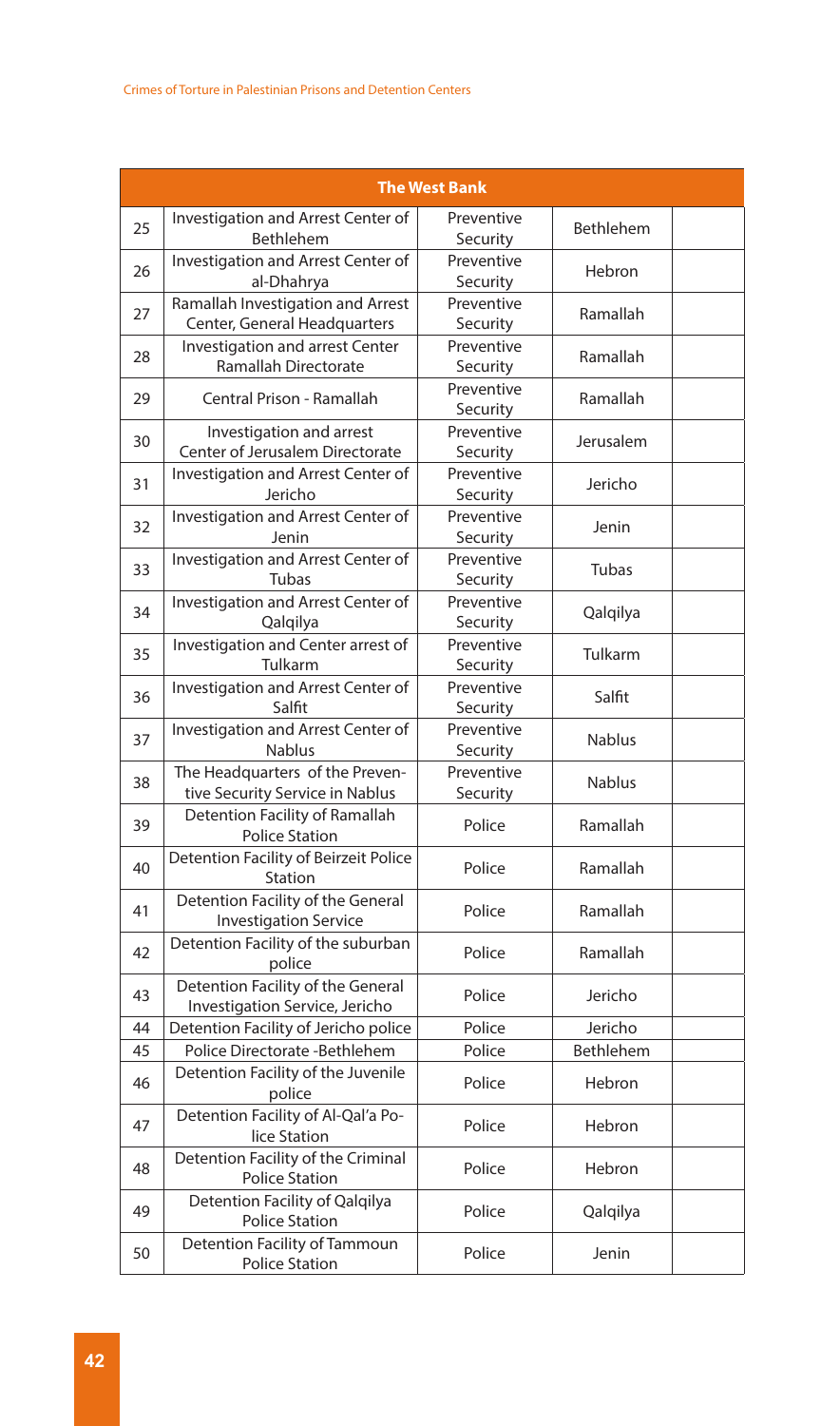|    | <b>The West Bank</b>                                  |        |                  |  |  |  |
|----|-------------------------------------------------------|--------|------------------|--|--|--|
| 51 | Detention Facility of Tubas Police<br>Station         | Police | Tubas            |  |  |  |
| 52 | Detention Facility of Salfit Police<br>Station        | Police | Salfit           |  |  |  |
| 53 | Detention Facility of Tulkarm<br>police               |        | Tulkarm          |  |  |  |
| 54 | Detention Facility of Nablus Police<br>Station        | Police | <b>Nablus</b>    |  |  |  |
| 55 | Detention Facility of Jenin Police<br>Station         | Police | Jenin            |  |  |  |
| 56 | Jericho Reform and Rehabilitation<br>Center           | Police | Jericho          |  |  |  |
| 57 | <b>Ramallah Reform and Rehabilita-</b><br>tion Center | Police | Ramallah         |  |  |  |
| 58 | Al-Dhahrya Reform and Rehabilita-<br>tion Center      | Police | Hebron           |  |  |  |
| 59 | Jenin Reform and Rehabilitation<br>Center             | Police | Jenin            |  |  |  |
| 60 | Nablus Reform and Rehabilitation<br>Center            | Police | <b>Nablus</b>    |  |  |  |
| 61 | Bethlehem Reform and Rehabilita-<br>tion of Center    | Police | <b>Bethlehem</b> |  |  |  |
| 62 | Tulkarm Reform and Rehabilita-<br>tion Center         | Police | Tulkarm          |  |  |  |
| 63 | <b>Azoun Police Station</b>                           | Police | Qalqilya         |  |  |  |
| 64 | Kafral-Thulth Police Station                          | Police | Qalqilya         |  |  |  |
| 65 | KafrZibad Police Station                              | Police | Qalqilya         |  |  |  |
| 66 | <b>Bedia Police Station</b>                           | Police | Salfit           |  |  |  |